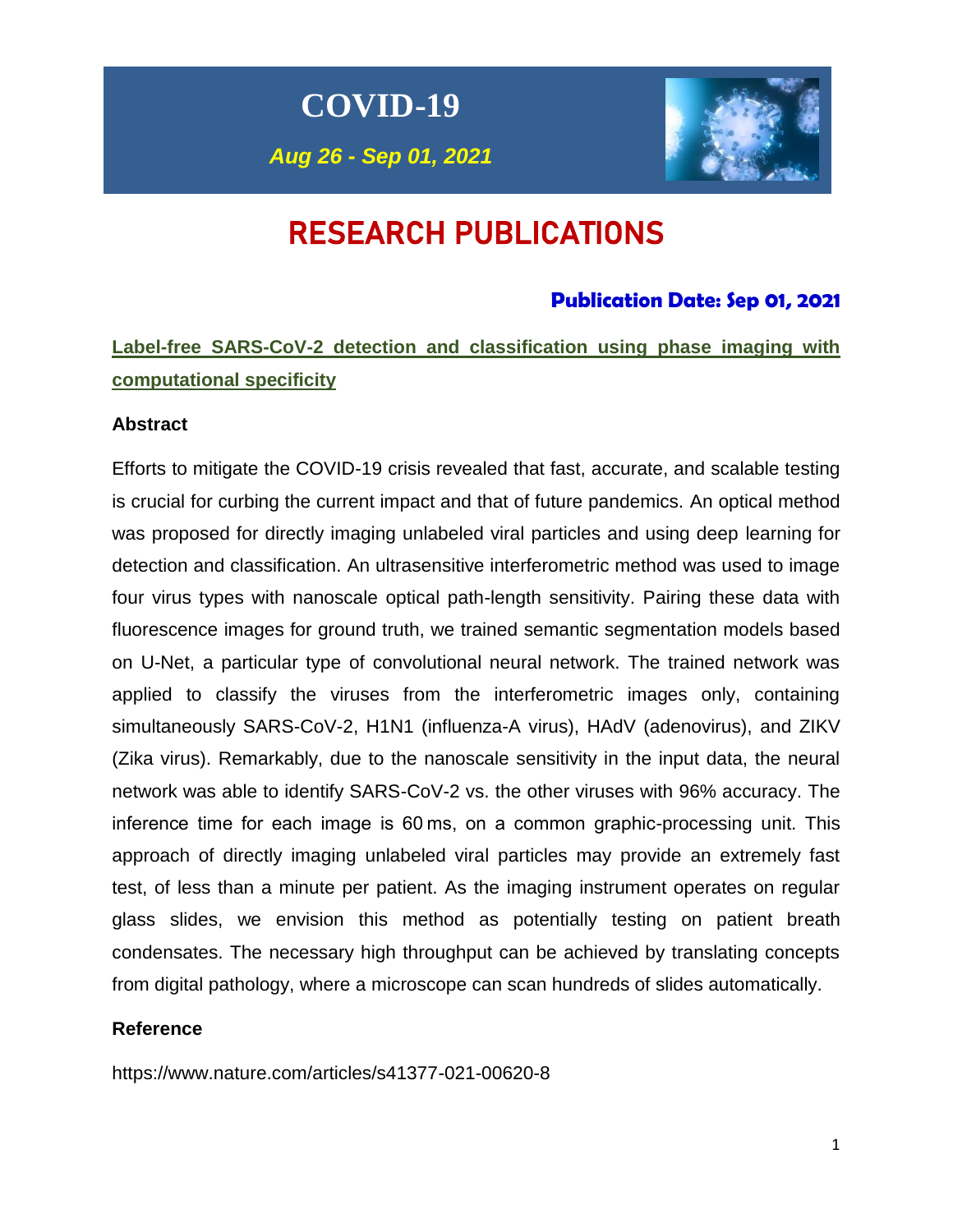## **Targeting SARS-CoV-2 receptor-binding domain to cells expressing CD40 improves protection to infection in convalescent macaques**

## **Abstract**

Achieving sufficient worldwide vaccination coverage against SARS-CoV-2 will require additional approaches to currently approved viral vector and mRNA vaccines. Subunit vaccines may have distinct advantages when immunizing vulnerable individuals, children and pregnant women. Here, a new generation of subunit vaccines targeting viral antigens was presented to CD40-expressing antigen-presenting cells. It was demonstrated that targeting the receptor-binding domain (RBD) of the SARS-CoV-2 spike protein to CD40 (αCD40.RBD) induces significant levels of specific T and B cells, with long-term memory phenotypes, in a humanized mouse model. Additionally, it was demonstrated that a single dose of the αCD40.RBD vaccine, injected without adjuvant, is sufficient to boost a rapid increase in neutralizing antibodies in convalescent nonhuman primates (NHPs) exposed six months previously to SARS-CoV-2. Vaccineelicited antibodies cross-neutralize different SARS-CoV-2 variants, including D614G, B1.1.7 and to a lesser extent B1.351. Such vaccination significantly improves protection against a new high-dose virulent challenge versus that in non-vaccinated convalescent animals.

## **Reference**

https://www.nature.com/articles/s41467-021-25382-0

## **A dual-role of SARS-CoV-2 nucleocapsid protein in regulating innate immune response**

## **Abstract**

The recently emerged severe acute respiratory syndrome coronavirus 2 (SARS-CoV-2), which is the causative agent of ongoing global pandemic of COVID-19, may trigger immunosuppression in the early stage and overactive immune response in the late stage of infection; However, the underlying mechanisms are not well understood. Here we demonstrated that the SARS-CoV-2 nucleocapsid (N) protein dually regulated innate immune responses, i.e., the low-dose N protein suppressed type I interferon (IFN-I) signaling and inflammatory cytokines, whereas high-dose N protein promoted IFN-I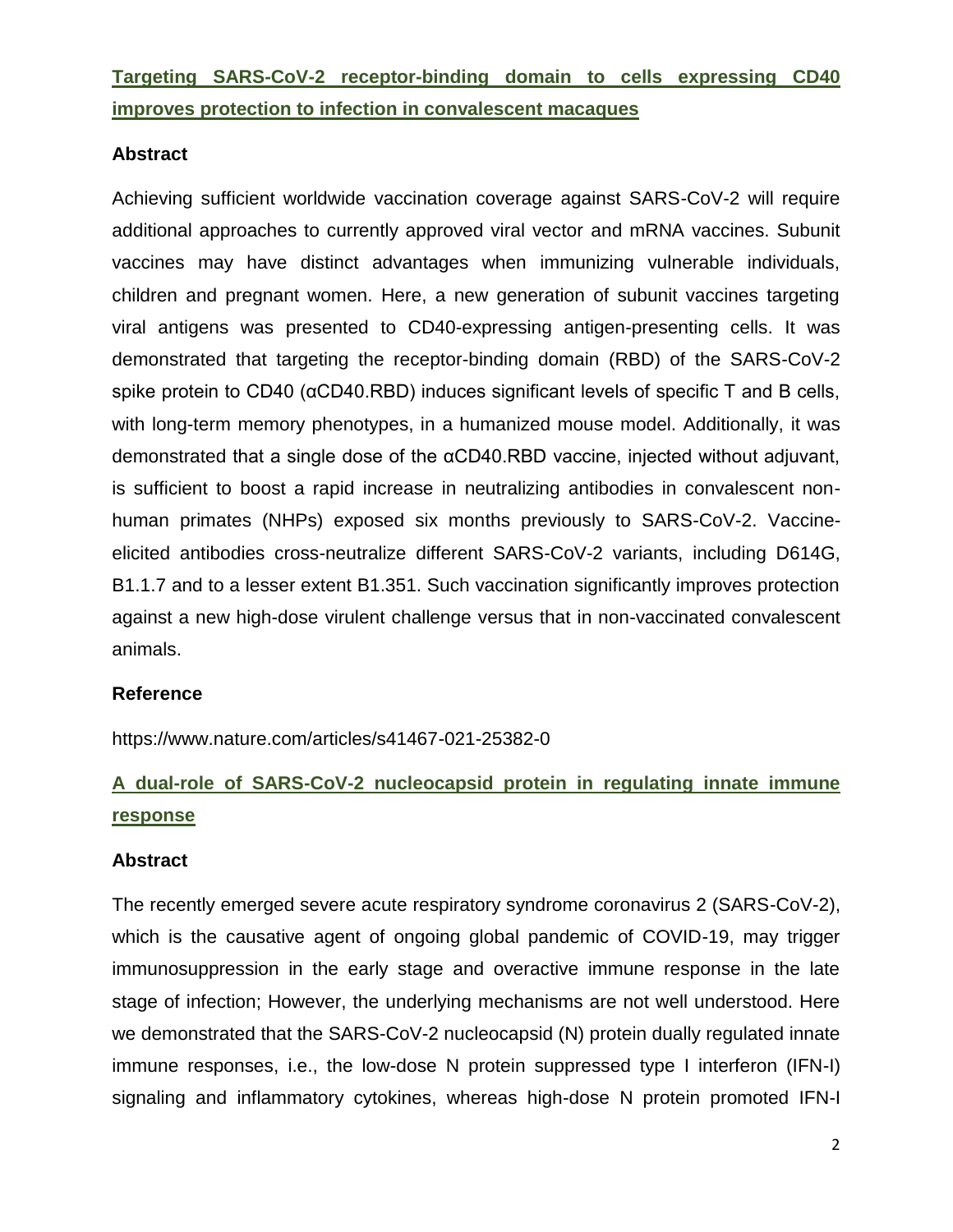signaling and inflammatory cytokines. Mechanistically, the SARS-CoV-2 N protein dually regulated the phosphorylation and nuclear translocation of IRF3, STAT1, and STAT2. Additionally, low-dose N protein combined with TRIM25 could suppress the ubiquitination and activation of retinoic acid-inducible gene I (RIG-I). The findings revealed a regulatory mechanism of innate immune responses by the SARS-CoV-2 N protein, which would contribute to understanding the pathogenesis of SARS-CoV-2 and other SARS-like coronaviruses, and development of more effective strategies for controlling COVID-19.

### **Reference**

https://www.nature.com/articles/s41392-021-00742-w

### **Cellular host factors for SARS-CoV-2 infection**

### **Abstract**

The coronavirus disease 2019 (COVID-19) pandemic has claimed millions of lives and caused a global economic crisis. No effective antiviral drugs are currently available to treat infections of severe acute respiratory syndrome coronavirus 2 (SARS-CoV-2). The medical need imposed by the pandemic has spurred unprecedented research efforts to study coronavirus biology. Every virus depends on cellular host factors and pathways for successful replication. These proviral host factors represent attractive targets for antiviral therapy as they are genetically more stable than viral targets and may be shared among related viruses. The application of various 'omics' technologies, has led to the rapid discovery of proviral host factors that are required for the completion of the SARS-CoV-2 life cycle. In this Review, we summarize insights into the proviral host factors that are required for SARS-CoV-2 infection that were mainly obtained using functional genetic and interactome screens. Cellular processes were discussed that are important for the SARS-CoV-2 life cycle, as well as parallels with non-coronaviruses. Finally, we highlight host factors that could be targeted by clinically approved molecules and molecules in clinical trials as potential antiviral therapies for COVID-19.

### **Reference**

https://www.nature.com/articles/s41564-021-00958-0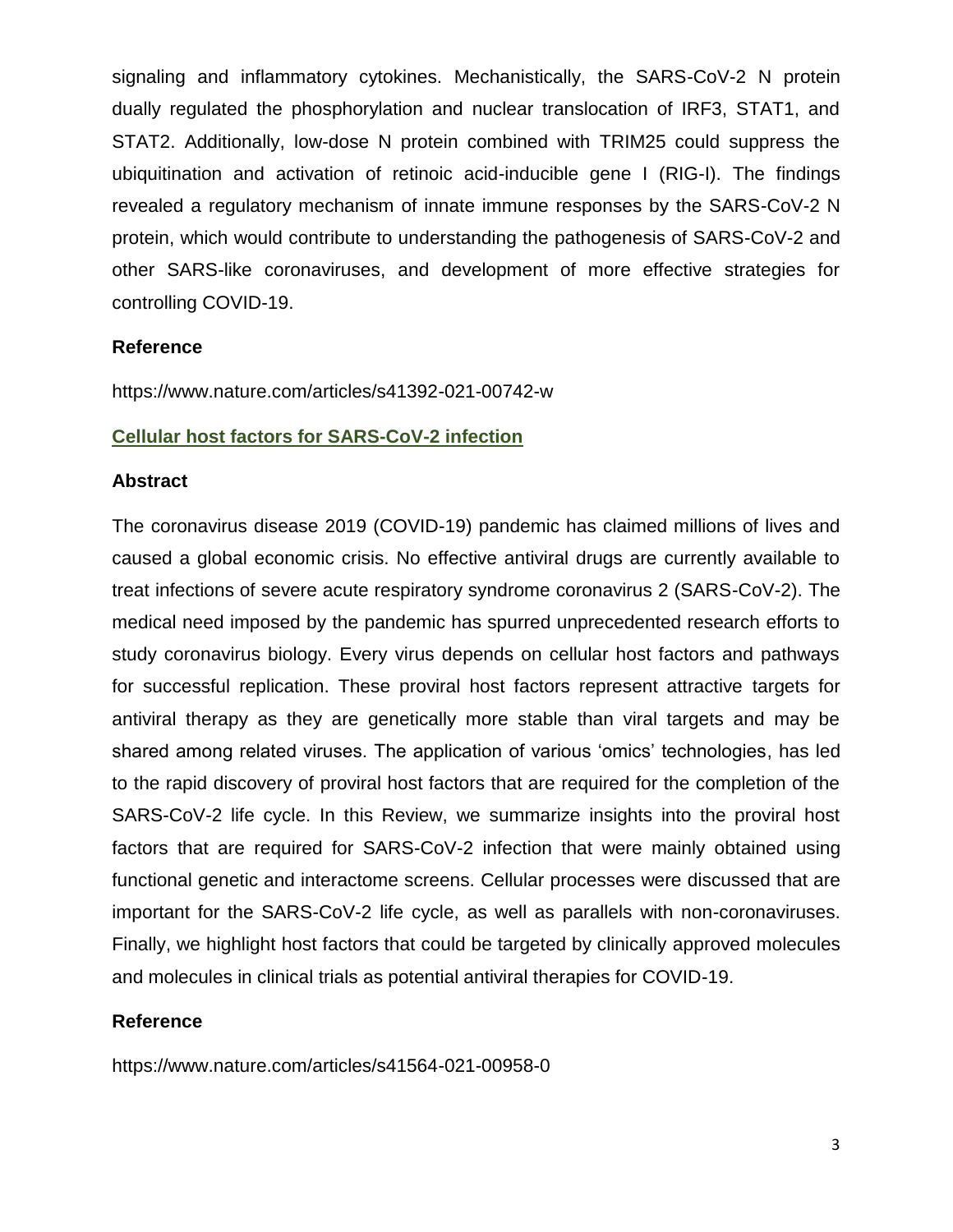**Pro-inflammatory microenvironment and systemic accumulation of CXCR3<sup>+</sup> cell exacerbate lung pathology of old rhesus macaques infected with SARS-CoV-2**

## **Abstract**

Understanding the pathological features of severe acute respiratory syndrome coronavirus 2 (SARS-CoV-2) infection in an animal model is crucial for the treatment of coronavirus disease 2019 (COVID-19). Here, immunopathological changes were compared in young and old rhesus macaques (RMs) before and after SARS-CoV-2 infection at the tissue level. Quantitative analysis of multiplex immunofluorescence staining images of formalin-fixed paraffin-embedded (FFPE) sections showed that SARS-CoV-2 infection specifically induced elevated levels of apoptosis, autophagy, and nuclear factor kappa-B (NF-κB) activation of angiotensin-converting enzyme 2 (ACE2)+ cells, and increased interferon α (IFN-α)- and interleukin 6 (IL-6)-secreting cells and C-X-C motif chemokine receptor 3 (CXCR3)+ cells in lung tissue of old RMs. This pathological pattern, which may be related to the age-related pro-inflammatory microenvironment in both lungs and spleens, was significantly correlated with the systemic accumulation of CXCR3+ cells in lungs, spleens, and peripheral blood. Furthermore, the ratio of CXCR3+ to T-box protein expression in T cell (T-bet)+ (CXCR3+/T-bet+ ratio) in CD8+ cells may be used as a predictor of severe COVID-19. These findings uncovered the impact of aging on the immunopathology of early SARS-CoV-2 infection and demonstrated the potential application of CXCR3+ cells in predicting severe COVID-19.

## **Reference**

https://www.nature.com/articles/s41392-021-00734-w

## **SARS-CoV-2-specific T cells in infection and vaccination**

## **Abstract**

During viral infections, antibodies and T cells act together to prevent pathogen spread and remove virus-infected cells. Virus-specific adaptive immunity can, however, also trigger pathological processes characterized by localized or systemic inflammatory events. The protective and/or pathological role of virus-specific T cells in SARS-CoV-2 infection has been the focus of many studies in COVID-19 patients and in vaccinated individuals. Here, the works were reviewed that have elucidated the function of SARS-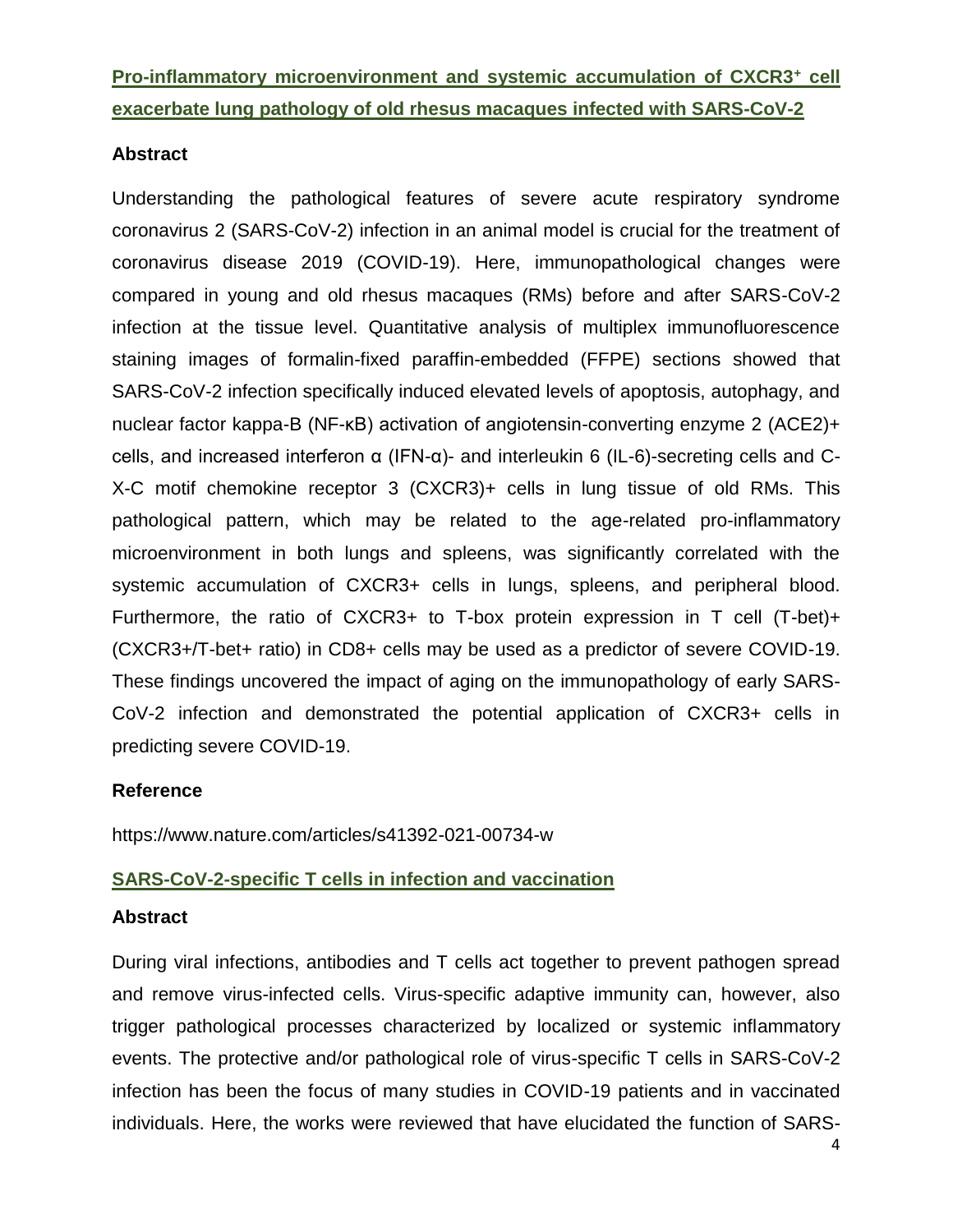CoV-2-specific T cells in patients and in vaccinated individuals. Understanding whether SARS-CoV-2-specific T cells are more linked to protection or pathogenesis is pivotal to define future therapeutic and prophylactic strategies to manage the current pandemic.

## **Reference**

https://www.nature.com/articles/s41423-021-00743-3

## **Distinct systemic and mucosal immune responses during acute SARS-CoV-2 infection**

## **Abstract**

Coordinated local mucosal and systemic immune responses following severe acute respiratory syndrome coronavirus 2 (SARS-CoV-2) infection either protect against coronavirus disease 2019 (COVID-19) pathologies or fail, leading to severe clinical outcomes. To understand this process, an integrated analysis of SARS-CoV-2 spikespecific antibodies, cytokines, viral load and bacterial communities was performed in paired nasopharyngeal swabs and plasma samples from a cohort of clinically distinct patients with COVID-19 during acute infection. Plasma viral load was associated with systemic inflammatory cytokines that were elevated in severe COVID-19, and also with spike-specific neutralizing antibodies. By contrast, nasopharyngeal viral load correlated with SARS-CoV-2 humoral responses but inversely with interferon responses, the latter associating with protective microbial communities. Potential pathogenic microorganisms, often implicated in secondary respiratory infections, were associated with mucosal inflammation and elevated in severe COVID-19. The results demonstrate distinct tissue compartmentalization of SARS-CoV-2 immune responses and highlight a role for the nasopharyngeal microbiome in regulating local and systemic immunity that determines COVID-19 clinical outcomes.

## **Reference**

https://www.nature.com/articles/s41590-021-01028-7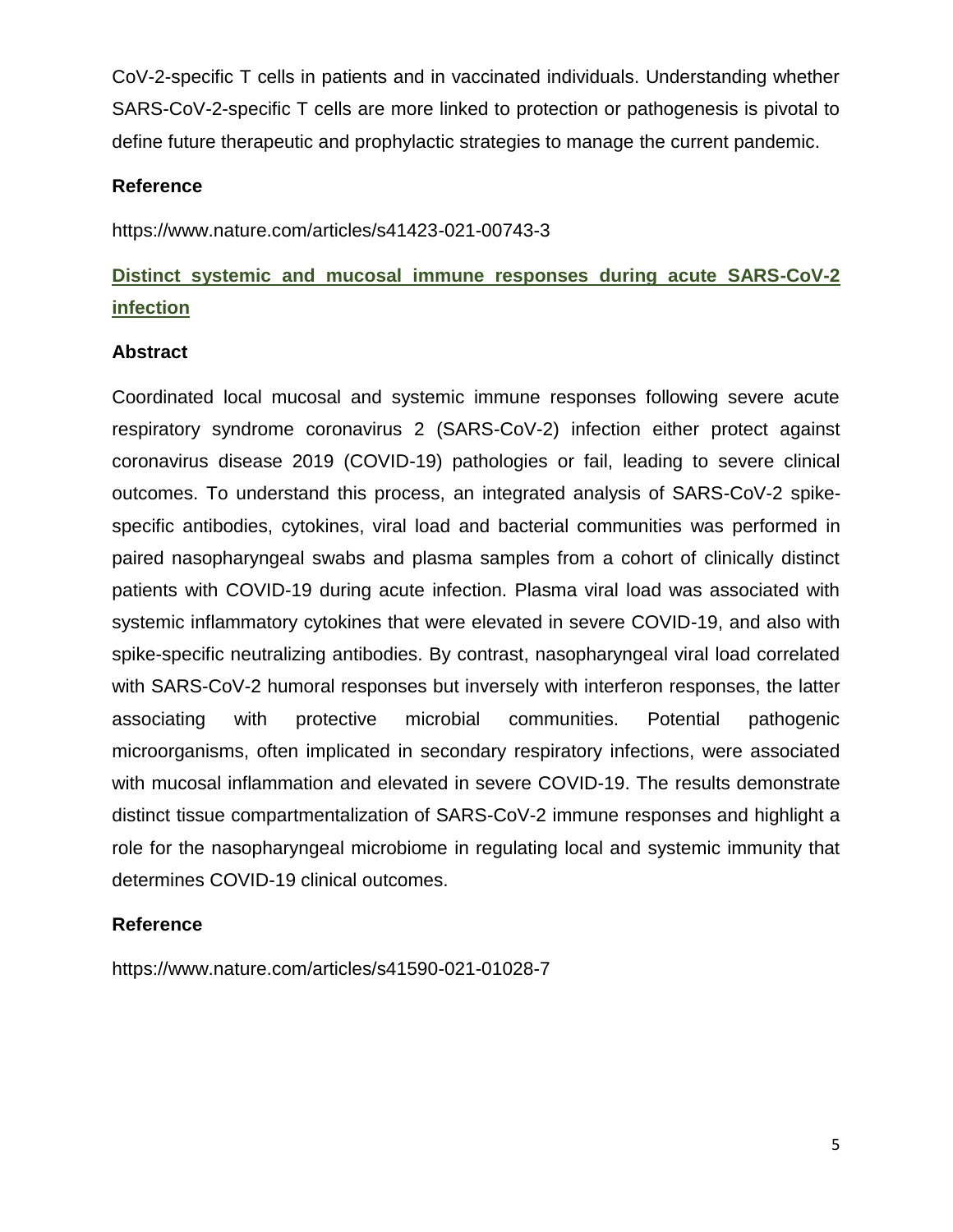### **Multiomics: Unraveling the panoramic landscapes of SARS-CoV-2 infection**

## **Abstract**

In response to emerging infectious diseases, such as the recent pandemic of coronavirus disease 2019 (COVID-19) caused by severe acute respiratory syndrome coronavirus 2 (SARS-CoV-2), it is critical to quickly identify and understand responsible pathogens, risk factors, host immune responses, and pathogenic mechanisms at both the molecular and cellular levels. The recent development of multiomic technologies, including genomics, proteomics, metabolomics, and single-cell transcriptomics, has enabled a fast and panoramic grasp of the pathogen and the disease. Here, the major advances in the virology, immunology, and pathogenic mechanisms of SARS-CoV-2 infection were systematically reviewed that have been achieved *via* multiomic technologies. Based on well-established cohorts, omics-based methods can greatly enhance the mechanistic understanding of diseases, contributing to the development of new diagnostics, drugs, and vaccines for emerging infectious diseases, such as COVID-19.

## **Reference**

https://www.nature.com/articles/s41423-021-00754-0

## **Assessing the extent and timing of chemosensory impairments during COVID-19 pandemic**

## **Abstract**

Chemosensory impairments have been established as a specific indicator of COVID-19. They affect most patients and may persist long past the resolution of respiratory symptoms, representing an unprecedented medical challenge. Since the SARS-CoV-2 pandemic started, it was now known much more about smell, taste, and chemesthesis loss associated with COVID-19. However, the temporal dynamics and characteristics of recovery are still unknown. Here, capitalizing on data from the Global Consortium for Chemosensory Research (GCCR) crowdsourced survey, chemosensory abilities were assessed after the resolution of respiratory symptoms in participants diagnosed with COVID-19 during the first wave of the pandemic in Italy. This analysis led to the identification of two patterns of chemosensory recovery, partial and substantial, which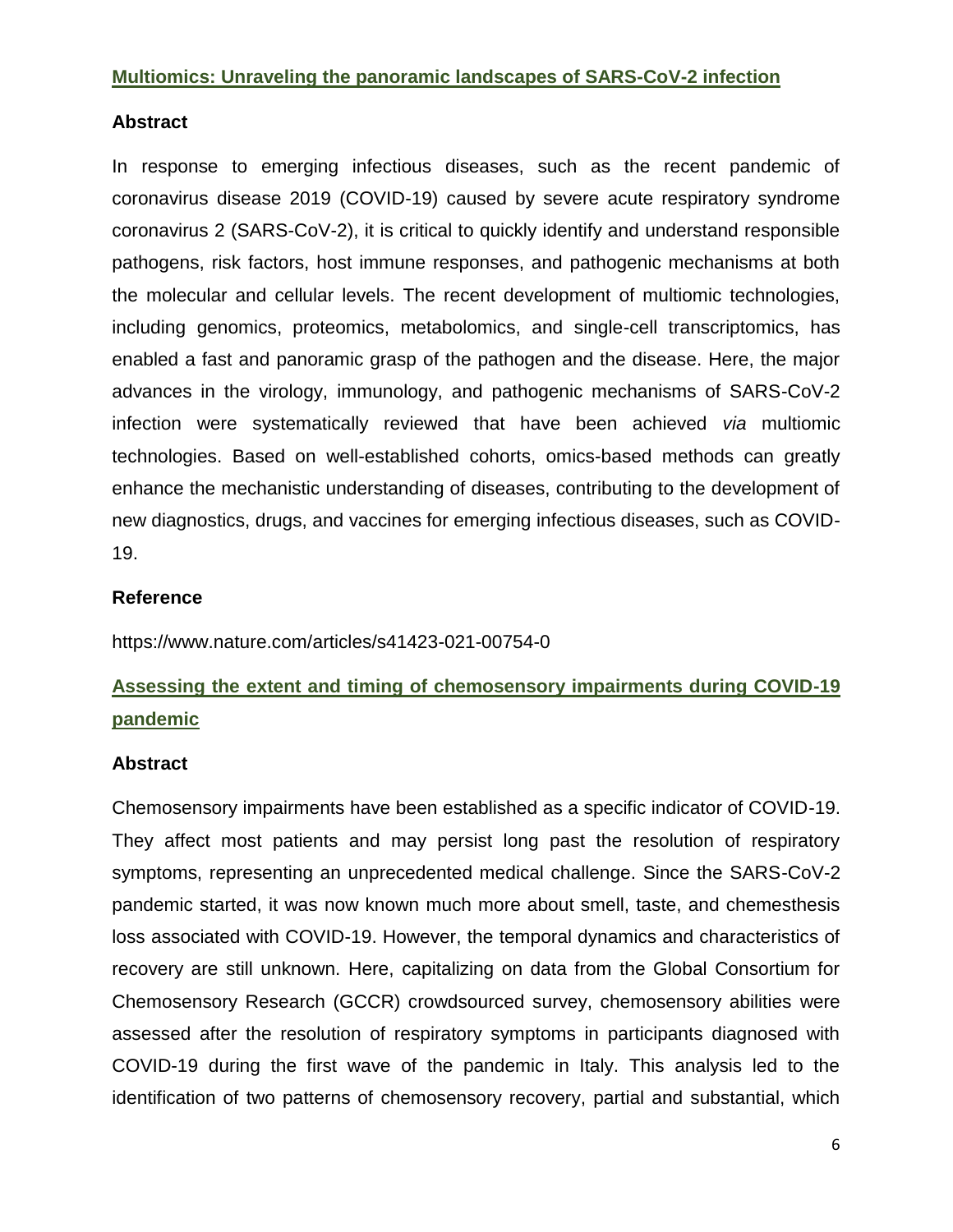were found to be associated with differential age, degrees of chemosensory loss, and regional patterns. Uncovering the self-reported phenomenology of recovery from smell, taste, and chemesthetic disorders is the first, yet essential step, to provide healthcare professionals with the tools to take purposeful and targeted action to address chemosensory disorders and their severe discomfort.

#### **Reference**

https://www.nature.com/articles/s41598-021-96987-0

#### **A virus-free cellular model recapitulates several features of severe COVID-19**

#### **Abstract**

As for all newly-emergent pathogens, SARS-CoV-2 presents with a relative paucity of clinical information and experimental models, a situation hampering both the development of new effective treatments and the prediction of future outbreaks. Here, it was found that a simple virus-free model, based on publicly available transcriptional data from human cell lines, is surprisingly able to recapitulate several features of the clinically relevant infections. By segregating cell lines (n = 1305) from the CCLE project on the base of their sole angiotensin-converting enzyme 2 (ACE2) mRNA content, we found that overexpressing cells present with molecular features resembling those of atrisk patients, including senescence, impairment of antibody production, epigenetic regulation, DNA repair and apoptosis, neutralization of the interferon response, proneness to an overemphasized innate immune activity, hyperinflammation by IL-1, diabetes, hypercoagulation and hypogonadism. Likewise, several pathways were found to display a differential expression between sexes, with males being in the least advantageous position, thus suggesting that the model could reproduce even the sexrelated disparities observed in the clinical outcome of patients with COVID-19. Overall, besides validating a new disease model, our data suggest that, in patients with severe COVID-19, a baseline ground could be already present and, as a consequence, the viral infection might simply exacerbate a variety of latent (or inherent) pre-existing conditions, representing therefore a tipping point at which they become clinically significant.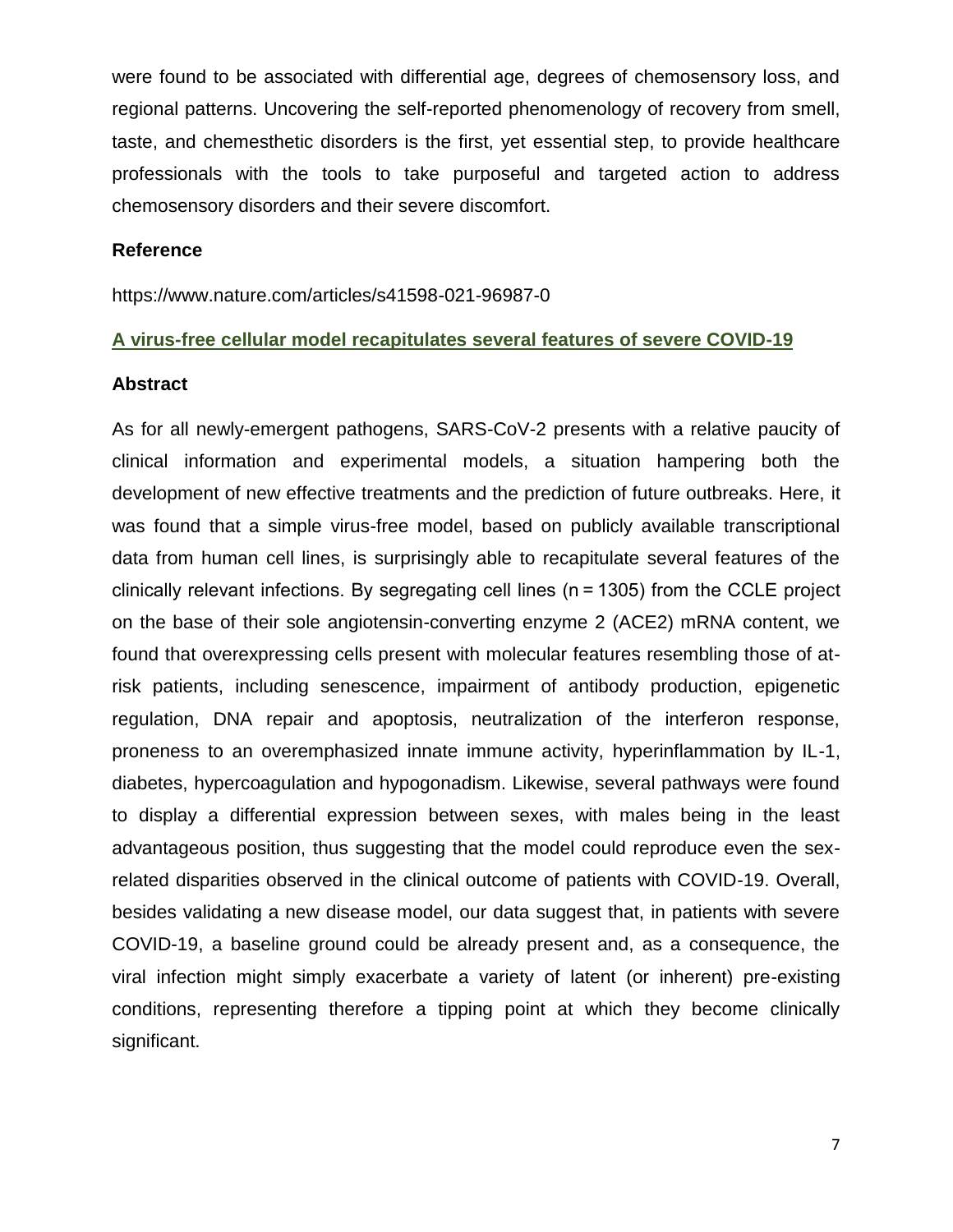## **Reference**

https://www.nature.com/articles/s41598-021-96875-7

## **Reactogenicity and immunogenicity after a late second dose or a third dose of ChAdOx1 nCoV-19 in the UK: A substudy of two randomised controlled trials (COV001 and COV002)**

### **Abstract**

*Background*: COVID-19 vaccine supply shortages are causing concerns about compromised immunity in some countries as the interval between the first and second dose becomes longer. Conversely, countries with no supply constraints are considering administering a third dose. The persistence of immunogenicity was assessed after a single dose of ChAdOx1 nCoV-19 (AZD1222), immunity after an extended interval (44– 45 weeks) between the first and second dose, and response to a third dose as a booster given 28–38 weeks after the second dose.

*Methods*: In this substudy, volunteers aged 18–55 years who were enrolled in the phase 1/2 (COV001) controlled trial in the UK and had received either a single dose or two doses of 5 × 1010 viral particles were invited back for vaccination. Here the reactogenicity and immunogenicity of a delayed second dose (44–45 weeks after first dose) or a third dose of the vaccine (28–38 weeks after second dose), were reported. Data from volunteers aged 18–55 years who were enrolled in either the phase 1/2 (COV001) or phase 2/3 (COV002), single-blinded, randomised controlled trials of ChAdOx1 nCoV-19 and who had previously received a single dose or two doses of 5 × 1010 viral particles are used for comparison purposes. COV001 is registered with ClinicalTrials.gov, NCT04324606, and ISRCTN, 15281137, and COV002 is registered with ClinicalTrials.gov, NCT04400838, and ISRCTN, 15281137, and both are continuing but not recruiting.

*Findings*: Between March 11 and 21, 2021, 90 participants were enrolled in the thirddose boost substudy, of whom 80 (89%) were assessable for reactogenicity, 75 (83%) were assessable for evaluation of antibodies, and 15 (17%) were assessable for T-cells responses. The two-dose cohort comprised 321 participants who had reactogenicity data (with prime-boost interval of 8–12 weeks: 267 [83%] of 321; 15–25 weeks: 24 [7%]; or 44–45 weeks: 30 [9%]) and 261 who had immunogenicity data (interval of 8–12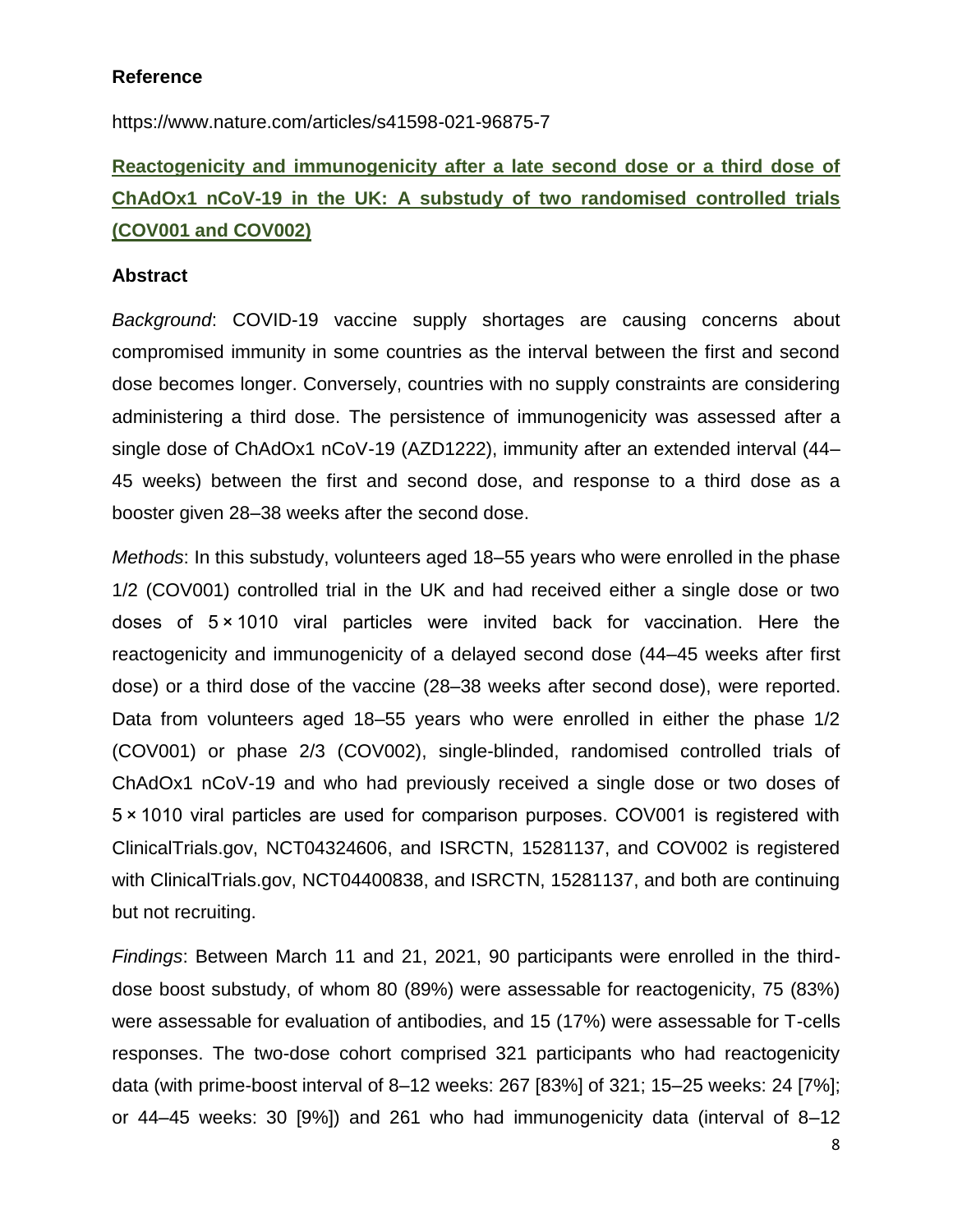weeks: 115 [44%] of 261; 15–25 weeks: 116 [44%]; and 44–45 weeks: 30 [11%]). 480 participants from the single-dose cohort were assessable for immunogenicity up to 44– 45 weeks after vaccination. Antibody titres after a single dose measured approximately 320 days after vaccination remained higher than the titres measured at baseline (geometric mean titre of 66·00 ELISA units [EUs; 95% CI 47·83–91·08] vs 1·75 EUs [1·60–1·93]). 32 participants received a late second dose of vaccine 44–45 weeks after the first dose, of whom 30 were included in immunogenicity and reactogenicity analyses. Antibody titres were higher 28 days after vaccination in those with a longer interval between first and second dose than for those with a short interval (median total IgG titre: 923 EUs [IQR 525–1764] with an 8–12 week interval; 1860 EUs [917–4934] with a 15–25 week interval; and 3738 EUs [1824–6625] with a 44–45 week interval). Among participants who received a third dose of vaccine, antibody titres (measured in 73 [81%] participants for whom samples were available) were significantly higher 28 days after a third dose (median total IgG titre: 3746 EUs [IQR 2047–6420]) than 28 days after a second dose (median 1792 EUs [IQR 899–4634]; Wilcoxon signed rank test p=0·0043). T-cell responses were also boosted after a third dose (median response increased from 200 spot forming units [SFUs] per million peripheral blood mononuclear cells [PBMCs; IQR 127–389] immediately before the third dose to 399 SFUs per milion PBMCs [314–662] by day 28 after the third dose; Wilcoxon signed rank test p=0·012). Reactogenicity after a late second dose or a third dose was lower than reactogenicity after a first dose.

*Interpretation*: An extended interval before the second dose of ChAdOx1 nCoV-19 leads to increased antibody titres. A third dose of ChAdOx1 nCoV-19 induces antibodies to a level that correlates with high efficacy after second dose and boosts T-cell responses.

### **Reference**

https://www.thelancet.com/journals/lancet/article/PIIS0140-6736(21)01699-8/fulltext

### **Automated processing of thermal imaging to detect COVID-19**

#### **Abstract**

Rapid and sensitive screening tools for SARS-CoV-2 infection are essential to limit the spread of COVID-19 and to properly allocate national resources. Here, a new point-ofcare, non-contact thermal imaging tool was developed to detect COVID-19, based on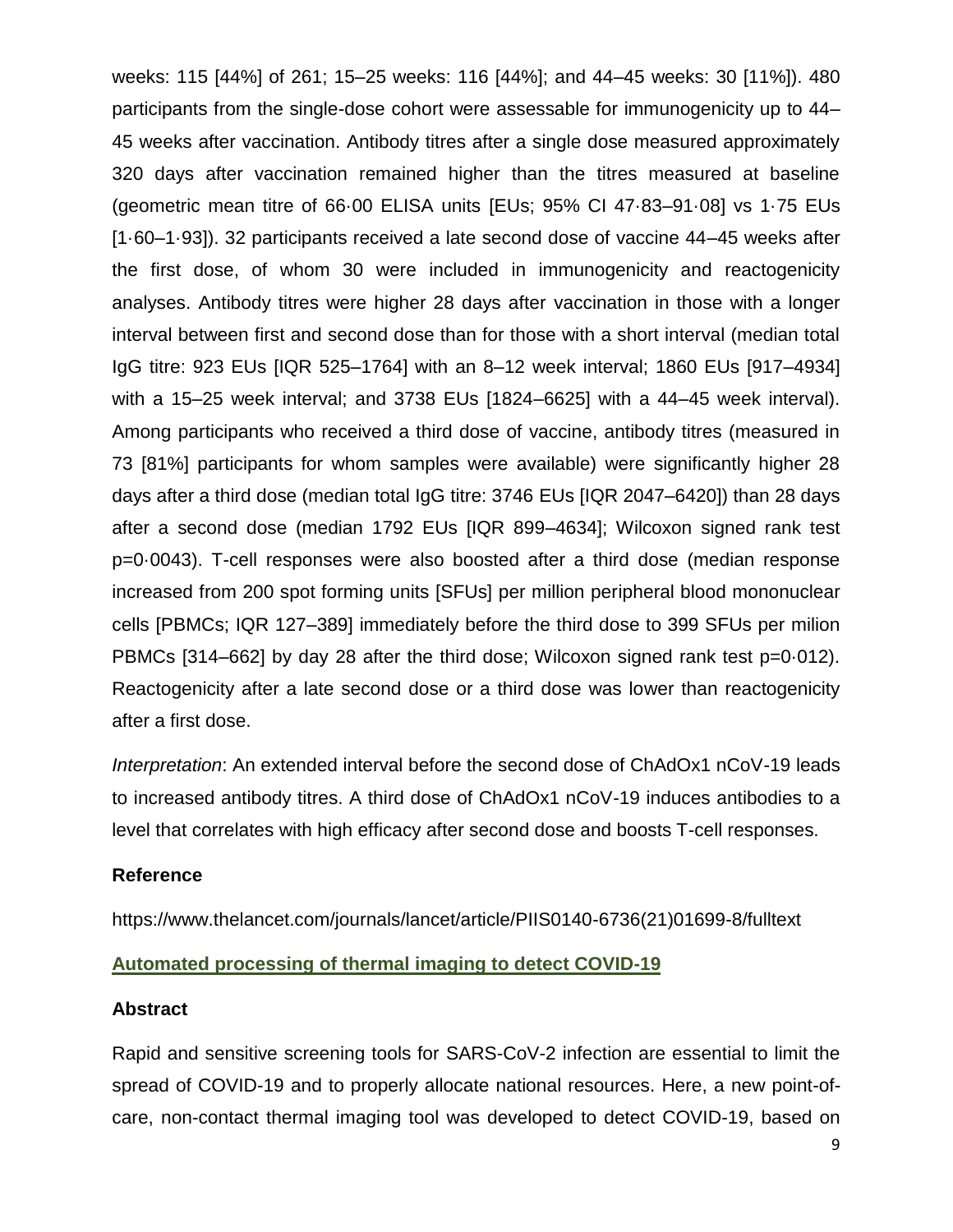advanced image processing algorithms. Thermal images of the backs of individuals were captured with and without COVID-19 using a portable thermal camera that connects directly to smartphones. The novel image processing algorithms automatically extracted multiple texture and shape features of the thermal images and achieved an area under the curve (AUC) of 0.85 in COVID-19 detection with up to 92% sensitivity. Thermal imaging scores were inversely correlated with clinical variables associated with COVID-19 disease progression. In summary, it was shown, for the first time, that a hand-held thermal imaging device can be used to detect COVID-19. Non-invasive thermal imaging could be used to screen for COVID-19 in out-of-hospital settings, especially in low-income regions with limited imaging resources.

#### **Reference**

https://www.nature.com/articles/s41598-021-96900-9

## **Risk factors and disease profile of post-vaccination SARS-CoV-2 infection in UK users of the COVID Symptom Study app: A prospective, community-based, nested, case-control study**

#### **Abstract**

*Background*: COVID-19 vaccines show excellent efficacy in clinical trials and effectiveness in real-world data, but some people still become infected with SARS-CoV-2 after vaccination. This study aimed to identify risk factors for post-vaccination SARS-CoV-2 infection and describe the characteristics of post-vaccination illness.

*Methods*: This prospective, community-based, nested, case-control study used selfreported data (eg, on demographics, geographical location, health risk factors, and COVID-19 test results, symptoms, and vaccinations) from UK-based, adult (≥18 years) users of the COVID Symptom Study mobile phone app. For the risk factor analysis, cases had received a first or second dose of a COVID-19 vaccine between Dec 8, 2020, and July 4, 2021; had either a positive COVID-19 test at least 14 days after their first vaccination (but before their second; cases 1) or a positive test at least 7 days after their second vaccination (cases 2); and had no positive test before vaccination. Two control groups were selected (who also had not tested positive for SARS-CoV-2 before vaccination): users reporting a negative test at least 14 days after their first vaccination but before their second (controls 1) and users reporting a negative test at least 7 days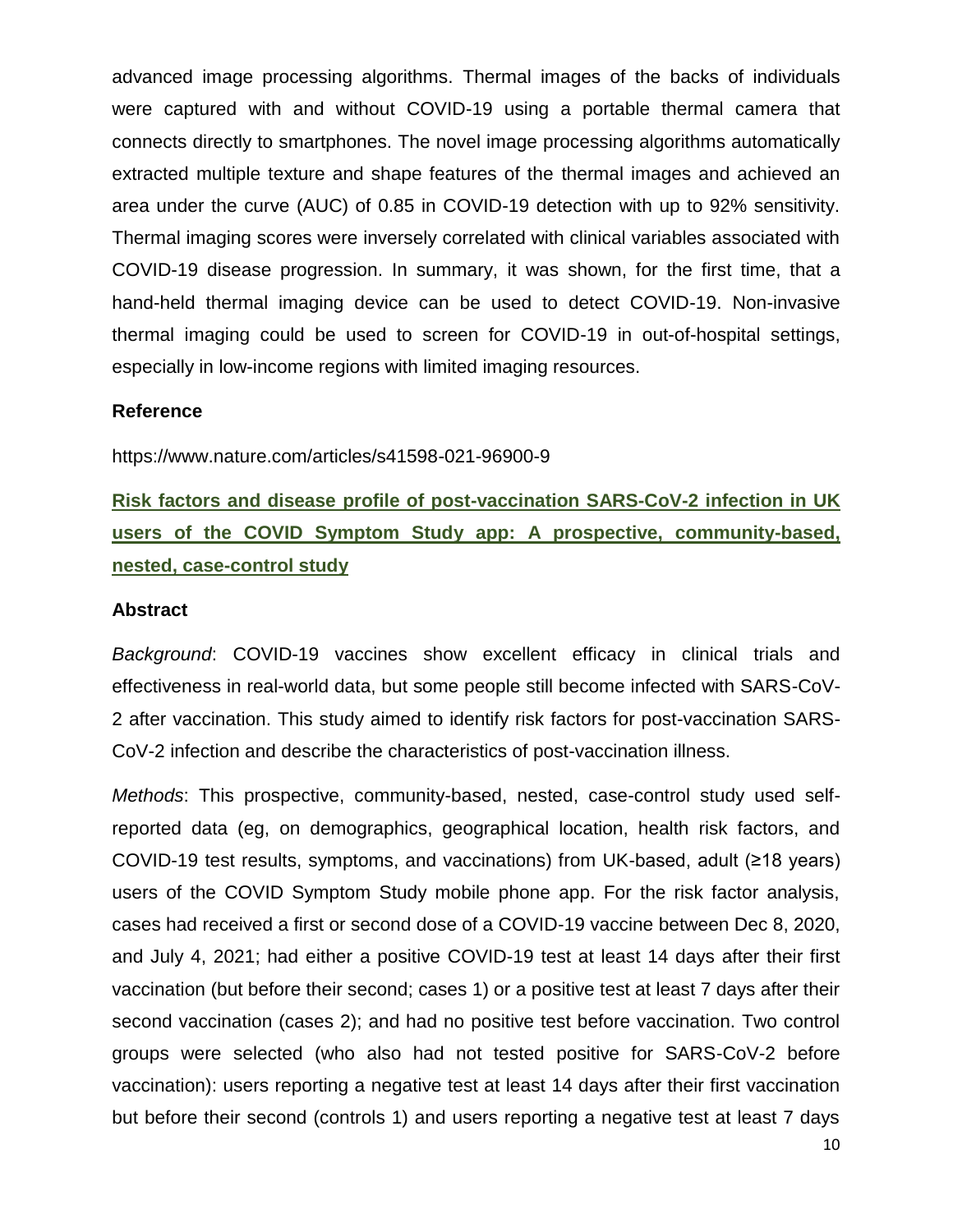after their second vaccination (controls 2). Controls 1 and controls 2 were matched (1:1) with cases 1 and cases 2, respectively, by the date of the post-vaccination test, healthcare worker status, and sex. In the disease profile analysis, we sub-selected participants from cases 1 and cases 2 who had used the app for at least 14 consecutive days after testing positive for SARS-CoV-2 (cases 3 and cases 4, respectively). Controls 3 and controls 4 were unvaccinated participants reporting a positive SARS-CoV-2 test who had used the app for at least 14 consecutive days after the test, and were matched (1:1) with cases 3 and 4, respectively, by the date of the positive test, health-care worker status, sex, body-mass index (BMI), and age. We used univariate logistic regression models (adjusted for age, BMI, and sex) to analyse the associations between risk factors and post-vaccination infection, and the associations of individual symptoms, overall disease duration, and disease severity with vaccination status.

*Findings*: Between Dec 8, 2020, and July 4, 2021, 1 240 009 COVID Symptom Study app users reported a first vaccine dose, of whom 6030 (0·5%) subsequently tested positive for SARS-CoV-2 (cases 1), and 971 504 reported a second dose, of whom 2370 (0·2%) subsequently tested positive for SARS-CoV-2 (cases 2). In the risk factor analysis, frailty was associated with post-vaccination infection in older adults (≥60 years) after their first vaccine dose (odds ratio [OR] 1·93, 95% CI 1·50–2·48; p<0·0001), and individuals living in highly deprived areas had increased odds of post-vaccination infection following their first vaccine dose (OR 1·11, 95% CI 1·01–1·23; p=0·039). Individuals without obesity (BMI <30 kg/m2) had lower odds of infection following their first vaccine dose (OR  $0.84$ ,  $95\%$  CI  $0.75-0.94$ ;  $p=0.0030$ ). For the disease profile analysis, 3825 users from cases 1 were included in cases 3 and 906 users from cases 2 were included in cases 4. Vaccination (compared with no vaccination) was associated with reduced odds of hospitalisation or having more than five symptoms in the first week of illness following the first or second dose, and long-duration (≥28 days) symptoms following the second dose. Almost all symptoms were reported less frequently in infected vaccinated individuals than in infected unvaccinated individuals, and vaccinated participants were more likely to be completely asymptomatic, especially if they were 60 years or older.

*Interpretation*: To minimise SARS-CoV-2 infection, at-risk populations must be targeted in efforts to boost vaccine effectiveness and infection control measures. The findings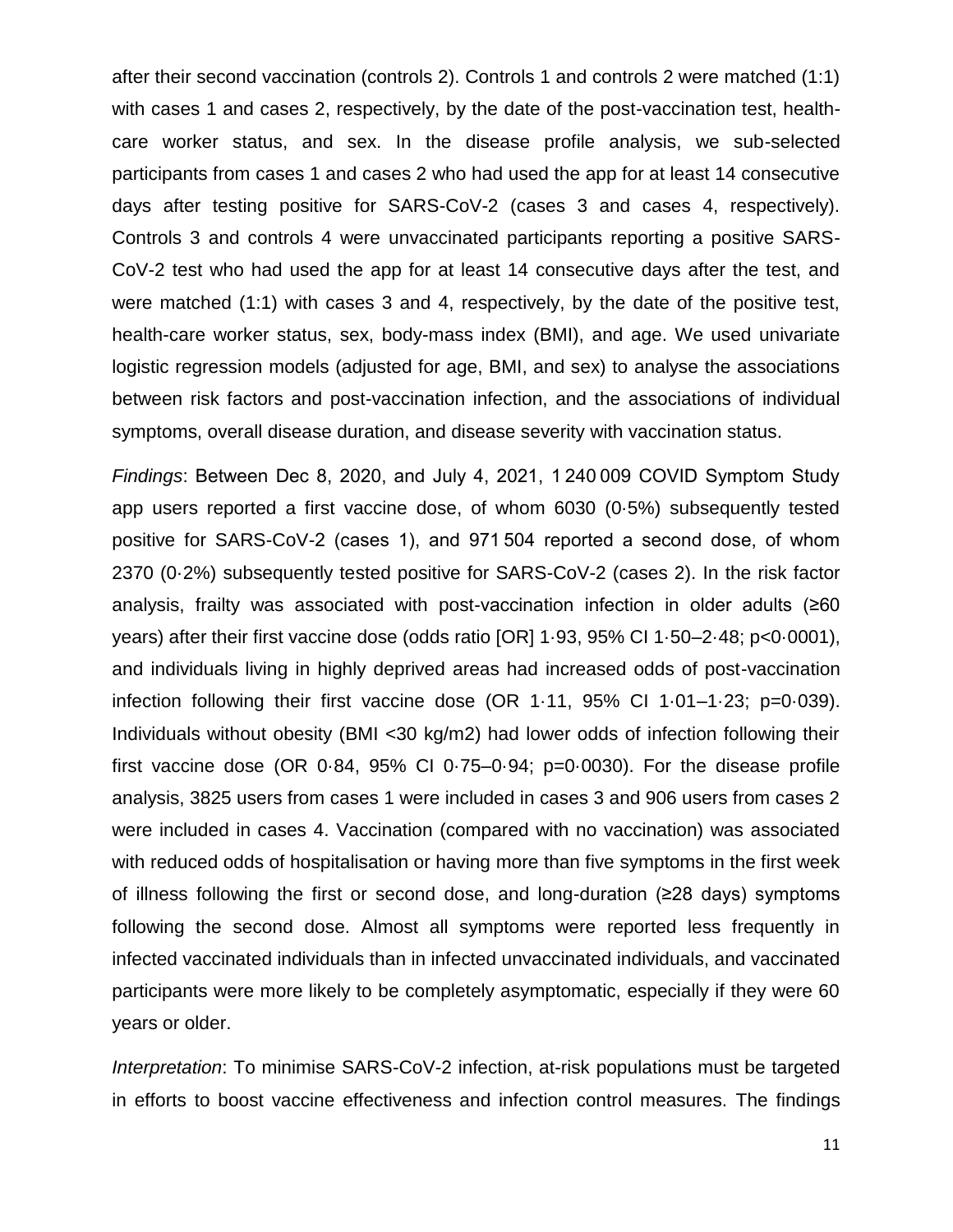might support caution around relaxing physical distancing and other personal protective measures in the post-vaccination era, particularly around frail older adults and individuals living in more deprived areas, even if these individuals are vaccinated, and might have implications for strategies such as booster vaccinations.

### **Reference**

https://www.thelancet.com/journals/laninf/article/PIIS1473-3099(21)00460-6/fulltext

## **Efficacy and safety of baricitinib for the treatment of hospitalised adults with COVID-19 (COV-BARRIER): A randomised, double-blind, parallel-group, placebocontrolled phase 3 trial**

### **Abstract**

*Background*: Baricitinib is an oral selective Janus kinase 1/2 inhibitor with known antiinflammatory properties. This study evaluates the efficacy and safety of baricitinib in combination with standard of care for the treatment of hospitalised adults with COVID-19.

*Methods*: In this phase 3, double-blind, randomised, placebo-controlled trial, participants were enrolled from 101 centres across 12 countries in Asia, Europe, North America, and South America. Hospitalised adults with COVID-19 receiving standard of care were randomly assigned (1:1) to receive once-daily baricitinib (4 mg) or matched placebo for up to 14 days. Standard of care included systemic corticosteroids, such as dexamethasone, and antivirals, including remdesivir. The composite primary endpoint was the proportion who progressed to high-flow oxygen, non-invasive ventilation, invasive mechanical ventilation, or death by day 28, assessed in the intention-to-treat population. All-cause mortality by day 28 was a key secondary endpoint, and all-cause mortality by day 60 was an exploratory endpoint; both were assessed in the intention-totreat population. Safety analyses were done in the safety population defined as all randomly allocated participants who received at least one dose of study drug and who were not lost to follow-up before the first post-baseline visit. This study is registered with ClinicalTrials.gov, NCT04421027.

*Findings*: Between June 11, 2020, and Jan 15, 2021, 1525 participants were randomly assigned to the baricitinib group (n=764) or the placebo group (n=761). 1204 (79·3%) of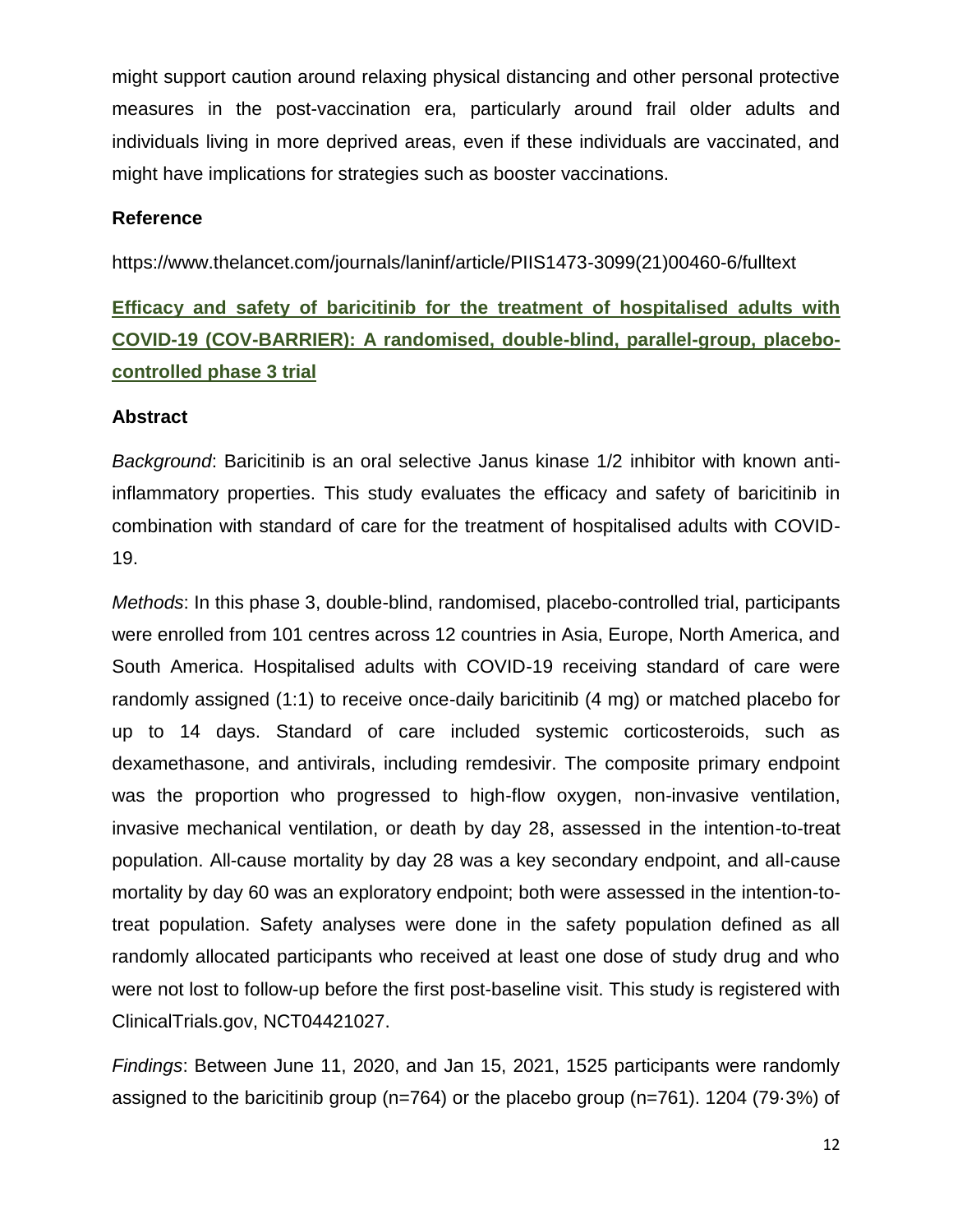1518 participants with available data were receiving systemic corticosteroids at baseline, of whom 1099 (91·3%) were on dexamethasone; 287 (18·9%) participants were receiving remdesivir. Overall, 27·8% of participants receiving baricitinib and 30·5% receiving placebo progressed to meet the primary endpoint (odds ratio 0·85 [95% CI 0·67 to 1·08], p=0·18), with an absolute risk difference of −2·7 percentage points (95% CI −7·3 to 1·9). The 28-day all-cause mortality was 8% (n=62) for baricitinib and 13% (n=100) for placebo (hazard ratio [HR] 0·57 [95% CI 0·41–0·78]; nominal p=0·0018), a 38·2% relative reduction in mortality; one additional death was prevented per 20 baricitinib-treated participants. The 60-day all-cause mortality was 10% (n=79) for baricitinib and 15% (n=116) for placebo (HR 0·62 [95% CI 0·47–0·83]; p=0·0050). The frequencies of serious adverse events (110 [15%] of 750 in the baricitinib group vs 135 [18%] of 752 in the placebo group), serious infections (64 [9%] vs 74 [10%]), and venous thromboembolic events (20 [3%] vs 19 [3%]) were similar between the two groups.

*Interpretation*: Although there was no significant reduction in the frequency of disease progression overall, treatment with baricitinib in addition to standard of care (including dexamethasone) had a similar safety profile to that of standard of care alone, and was associated with reduced mortality in hospitalised adults with COVID-19.

### **Reference**

https://www.thelancet.com/journals/lanres/article/PIIS2213-2600(21)00331-3/fulltext

**Increased risk of severe clinical course of COVID-19 in carriers of HLA-C\*04:01**

#### **Abstract**

*Background*: Since the beginning of the coronavirus disease 2019 (COVID-19) pandemic, there has been increasing urgency to identify pathophysiological characteristics leading to severe clinical course in patients infected with severe acute respiratory syndrome coronavirus 2 (SARS-CoV-2). Human leukocyte antigen alleles (HLA) have been suggested as potential genetic host factors that affect individual immune response to SARS-CoV-2. It was sought to evaluate this hypothesis by conducting a multicenter study using HLA sequencing.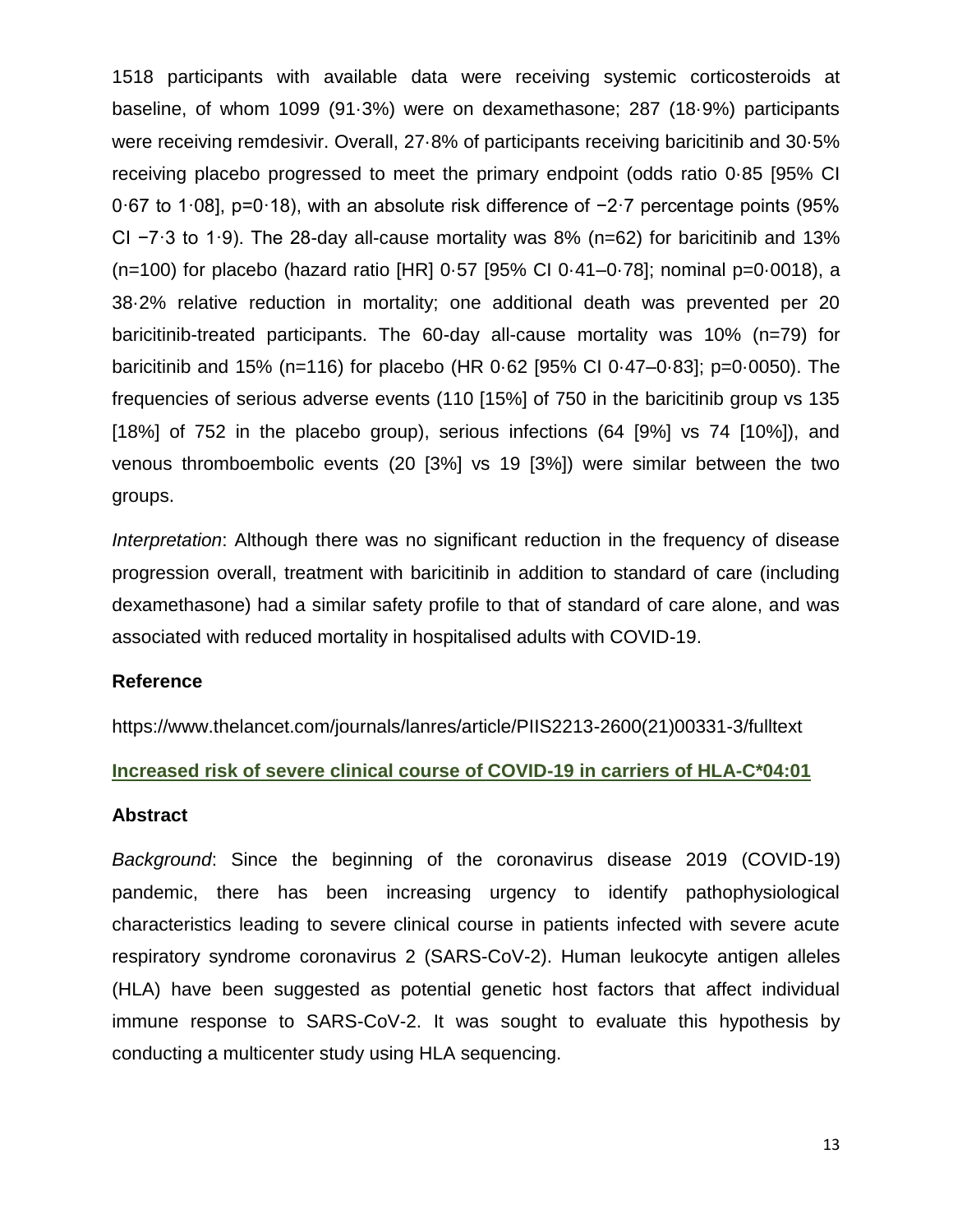*Methods*: It was analyzed the association between COVID-19 severity and HLAs in 435 individuals from Germany (n = 135), Spain (n = 133), Switzerland (n = 20) and the United States (n = 147), who had been enrolled from March 2020 to August 2020. This study included patients older than 18 years, diagnosed with COVID-19 and representing the full spectrum of the disease. Finally, we tested our results by meta-analysing data from prior genome-wide association studies (GWAS).

*Findings*: A potential association of HLA-C\*04:01 was described with severe clinical course of COVID-19. Carriers of HLA-C\*04:01 had twice the risk of intubation when infected with SARS-CoV-2 (risk ratio 1.5 [95% CI 1.1–2.1], odds ratio 3.5 [95% CI 1.9– 6.6], adjusted p-value =  $0.0074$ ). These findings are based on data from four countries and corroborated by independent results from GWAS. The findings are biologically plausible, as HLA-C\*04:01 has fewer predicted bindings sites for relevant SARS-CoV-2 peptides compared to other HLA alleles.

*Interpretation*: HLA-C\*04:01 carrier state is associated with severe clinical course in SARS-CoV-2. Our findings suggest that HLA class I alleles have a relevant role in immune defense against SARS-CoV-2.

### **Reference**

https://www.thelancet.com/journals/eclinm/article/PIIS2589-5370(21)00379-5/fulltext

## **Age-stratified transmission model of COVID-19 in Ontario with human mobility during pandemic's first wave**

### **Abstract**

In this work, a data-fitted compartmental model was employed to visualize the progression and behavioural response to COVID-19 that match provincial case data in Ontario, Canada from February to June of 2020. This is a "rear-view mirror" glance at how this region has responded to the 1<sup>st</sup> wave of the pandemic, when testing was sparse and NPI measures were the only remedy to stave off the pandemic. An SEIRtype model was used with age-stratified subpopulations and their corresponding contact rates and asymptomatic rates in order to incorporate heterogeneity in the population and to calibrate the time-dependent reduction of Ontario-specific contact rates to reflect intervention measures in the province throughout lockdown and various stages of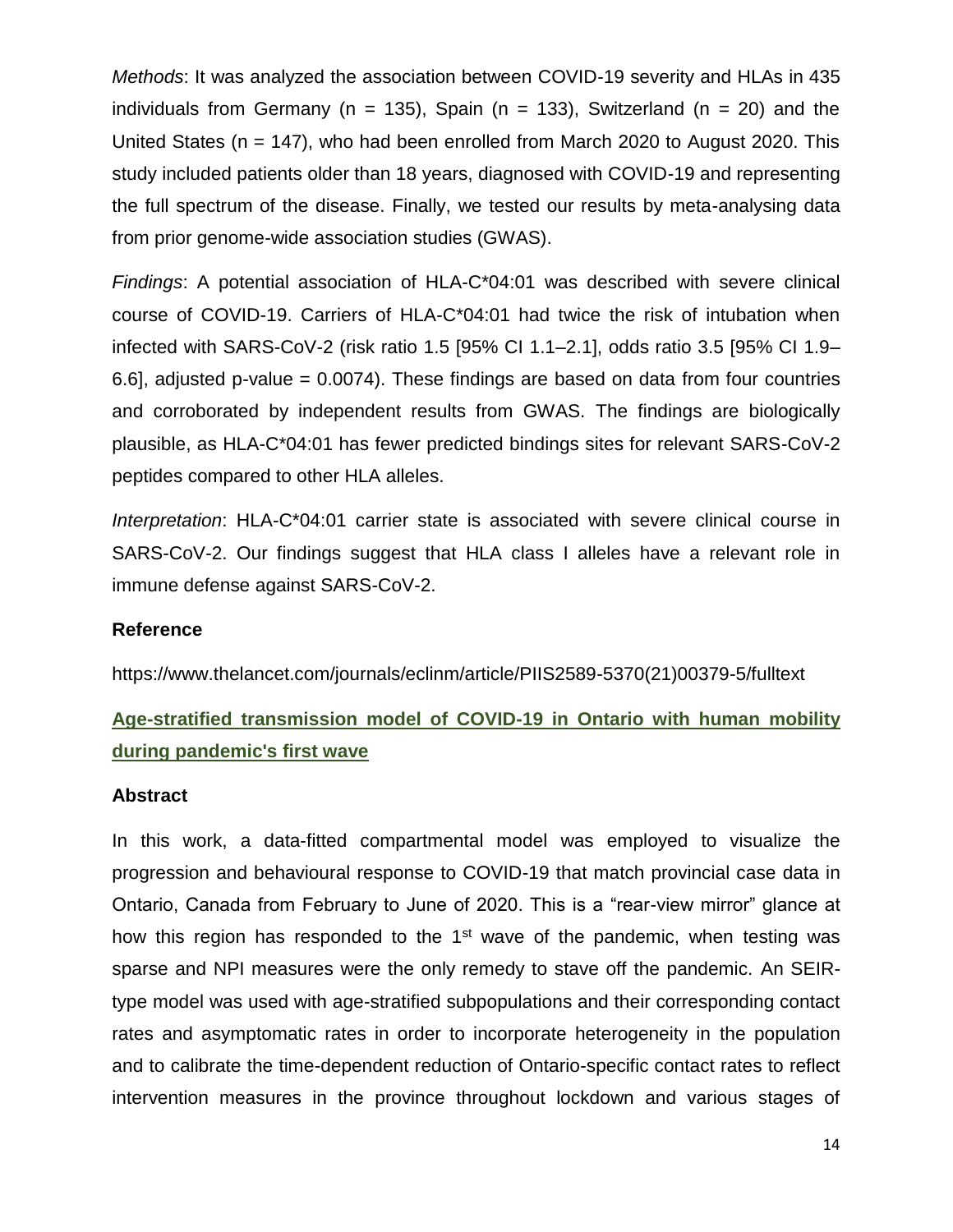social-distancing measures. Cell phone mobility data taken from Google, combining several mobility categories, allows us to investigate the effects of mobility reduction and other NPI measures on the evolution of the pandemic. Of interest here is our quantification of the effectiveness of Ontario's response to COVID-19 before and after provincial measures and our conclusion that the sharp decrease in mobility has had a pronounced effect in the first few weeks of the lockdown, while its effect is harder to infer once other NPI measures took hold.

### **Reference**

https://www.cell.com/heliyon/fulltext/S2405-8440(21)02008-9

## **Development of humoral and cellular immunological memory against SARS-CoV-2 despite B-cell depleting treatment in multiple sclerosis**

### **Abstract**

B-cell depleting therapies (BCDTs) are widely used as immunomodulating agents for autoimmune diseases such as multiple sclerosis. Their possible impact on development of immunity to SARS-CoV-2 has raised concerns with the COVID-19 pandemic. We here evaluated the frequency of COVID-19-like symptoms and determined immunological responses in participants of an observational trial comprising several multiple sclerosis disease modulatory drugs, (COMBAT-MS; NCT03193866) and in eleven patients after vaccination, with a focus on BCDT. Almost all seropositive and 17.9% of seronegative patients on BCDT, enriched for a history of COVID-19-like symptoms, developed anti-SARS-CoV-2 T-cell memory and T-cells displayed functional similarity to controls producing IFN-γ and TNF. Following vaccination, vaccine-specific humoral memory was impaired, while all patients developed a specific T-cell response. These results indicate that BCDTs do not abrogate SARS-CoV-2 cellular memory and provide a possible explanation as to why the majority of patients on BCDTs recover from COVID-19.

## **Reference**

https://www.cell.com/iscience/fulltext/S2589-0042(21)01046-4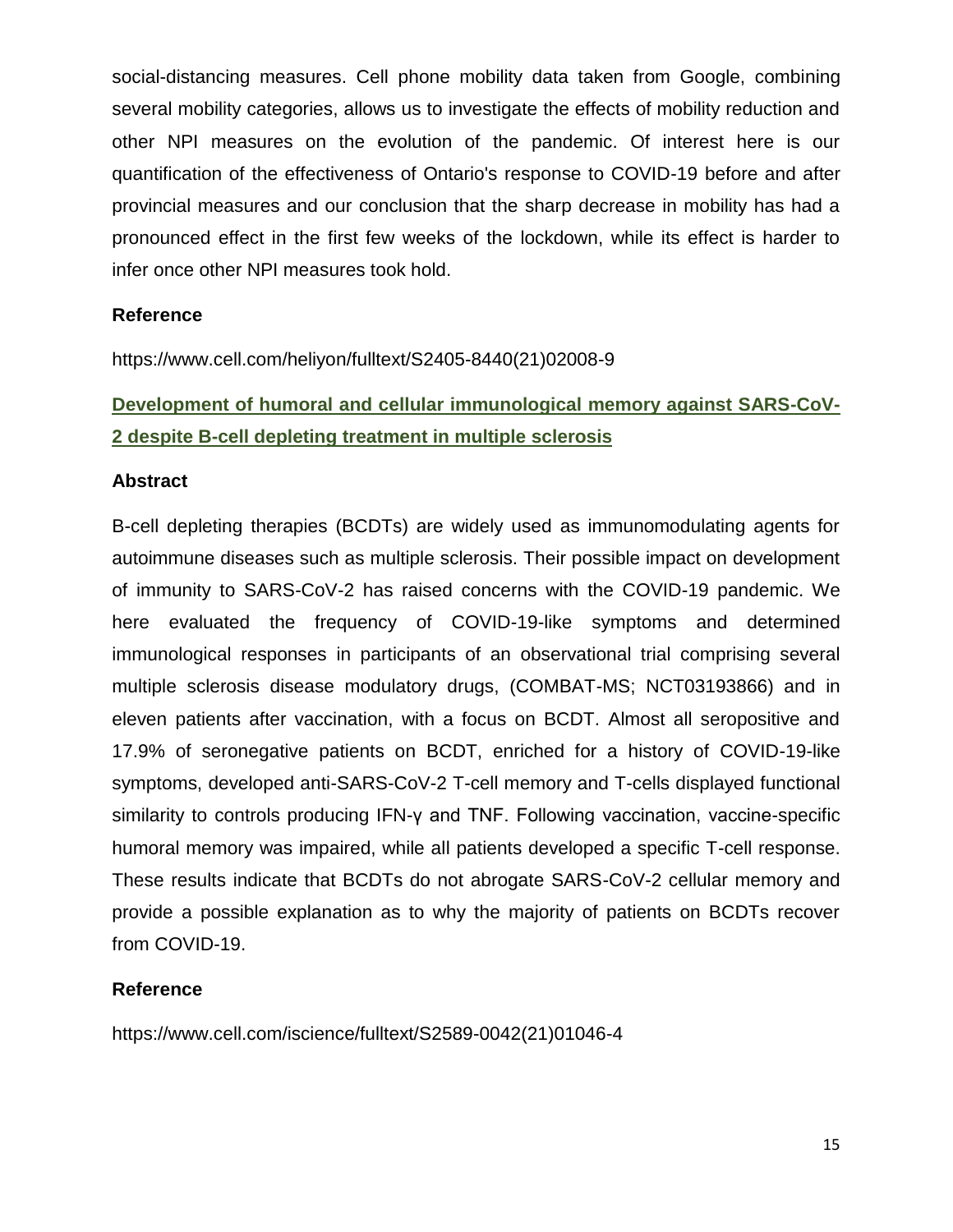## **Predicting hosts based on early SARS-CoV-2 samples and analyzing the 2020 pandemic**

## **Abstract**

The SARS-CoV-2 pandemic has raised concerns in the identification of the hosts of the virus since the early stages of the outbreak. To address this problem, a deep learning method, DeepHoF, was proposed based on extracting viral genomic features automatically, to predict the host likelihood scores on five host types, including plant, germ, invertebrate, non-human vertebrate and human, for novel viruses. DeepHoF made up for the lack of an accurate tool, reaching a satisfactory AUC of 0.975 in the five-classification, and could make a reliable prediction for the novel viruses without close neighbors in phylogeny. Additionally, to fill the gap in the efficient inference of host species for SARS-CoV-2 using existing tools, we conducted a deep analysis on the host likelihood profile calculated by DeepHoF. Using the isolates sequenced in the earliest stage of the COVID-19 pandemic, it was inferred that minks, bats, dogs and cats were potential hosts of SARS-CoV-2, while minks might be one of the most noteworthy hosts. Several genes of SARS-CoV-2 demonstrated their significance in determining the host range. Furthermore, a large-scale genome analysis, based on DeepHoF's computation for the later pandemic in 2020, disclosed the uniformity of host range among SARS-CoV-2 samples and the strong association of SARS-CoV-2 between humans and minks.

## **Reference**

https://www.nature.com/articles/s41598-021-96903-6

## **Mechanical activation of spike fosters SARS-CoV-2 viral infection**

## **Abstract**

The outbreak of SARS-CoV-2 (SARS2) has caused a global COVID-19 pandemic. The spike protein of SARS2 (SARS2-S) recognizes host receptors, including ACE2, to initiate viral entry in a complex biomechanical environment. Here, it was revealed that tensile force, generated by bending of the host cell membrane, strengthens spike recognition of ACE2 and accelerates the detachment of spike's S1 subunit from the S2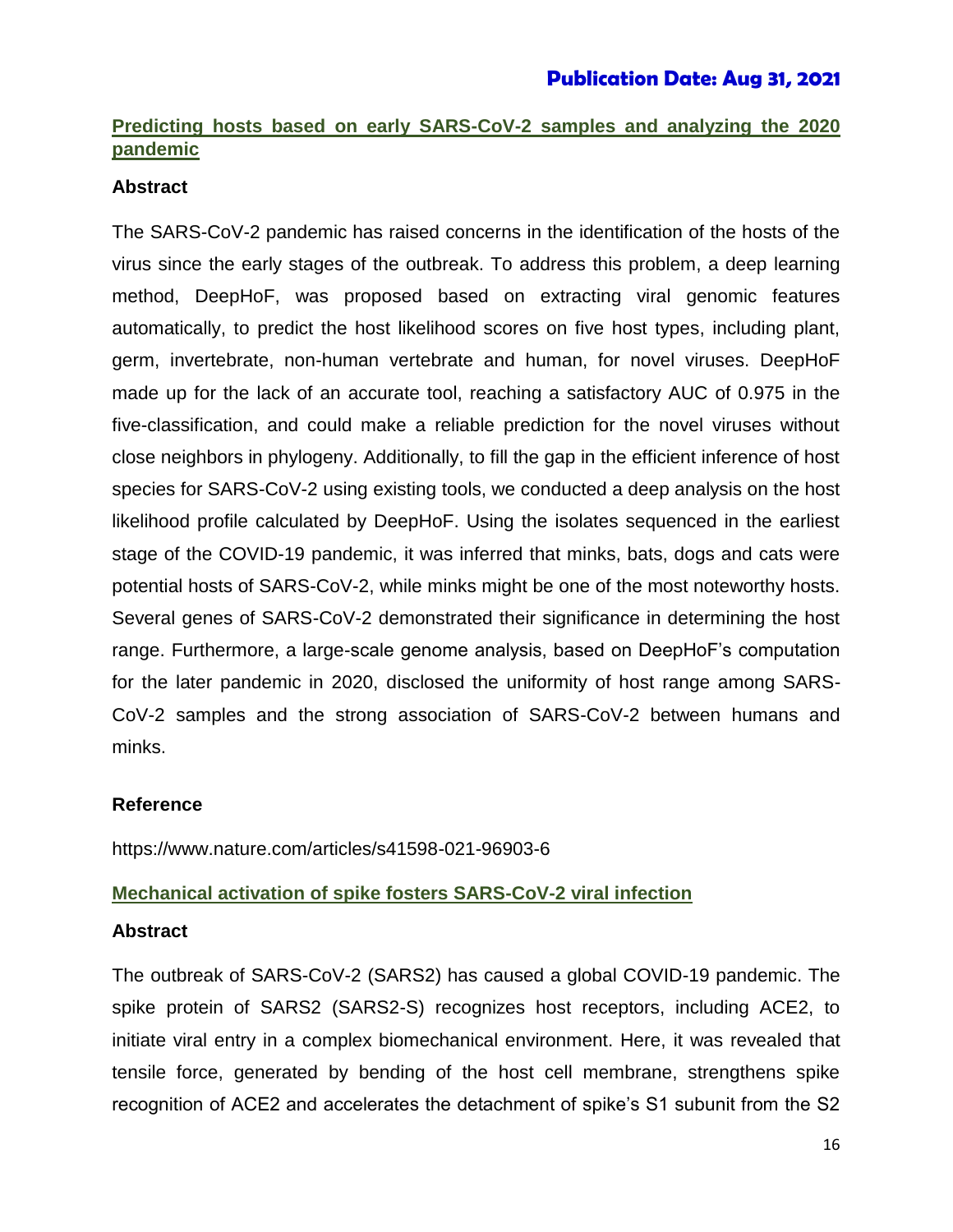subunit to rapidly prime the viral fusion machinery. Mechanistically, such mechanoactivation is fulfilled by force-induced opening and rotation of spike's receptor-binding domain to prolong the bond lifetime of spike/ACE2 binding, up to 4 times longer than that of SARS-S binding with ACE2 under 10 pN force application, and subsequently by force-accelerated S1/S2 detachment which is up to  $\sim$ 10<sup>3</sup> times faster than that in the noforce condition. Interestingly, the SARS2-S D614G mutant, a more infectious variant, shows 3-time stronger force-dependent ACE2 binding and 35-time faster force-induced S1/S2 detachment. It was also revealed that an anti-S1/S2 non-RBD-blocking antibody that was derived from convalescent COVID-19 patients with potent neutralizing capability can reduce  $S1/S2$  detachment by  $3 \times 10^6$  times under force. Our study sheds light on the mechano-chemistry of spike activation and on developing a non-RBDblocking but S1/S2-locking therapeutic strategy to prevent SARS2 invasion.

### **Reference**

https://www.nature.com/articles/s41422-021-00558-x

### **Trans-ethnic genome-wide association study of severe COVID-19**

#### **Abstract**

COVID-19 has caused numerous infections with diverse clinical symptoms. To identify human genetic variants contributing to the clinical development of COVID-19, 1457 (598/859 with severe/mild symptoms) patients of Chinese ancestry were genotyped and 1141 (severe/mild: 474/667) were sequenced. It was further incorporated that 1401 genotyped and 948 sequenced ancestry-matched population controls, and tested genome-wide association on 1072 severe cases versus 3875 mild or population controls, followed by trans-ethnic meta-analysis with summary statistics of 3199 hospitalized cases and 897,488 population controls from the COVID-19 Host Genetics Initiative. It was identified that three significant signals outside the well-established 3p21.31 locus: an intronic variant in *FOXP4-AS1* (rs1853837, odds ratio OR = 1.28, *P* = 2.51 × 10−10, allele frequencies in Chinese/European AF = 0.345/0.105), a frameshift insertion in *ABO* (rs8176719, OR = 1.19, *P* = 8.98 × 10−9, AF = 0.422/0.395) and a Chinese-specific intronic variant in *MEF2B* (rs74490654, OR = 8.73, *P* = 1.22 × 10−8, AF = 0.004/0). These findings highlight an important role of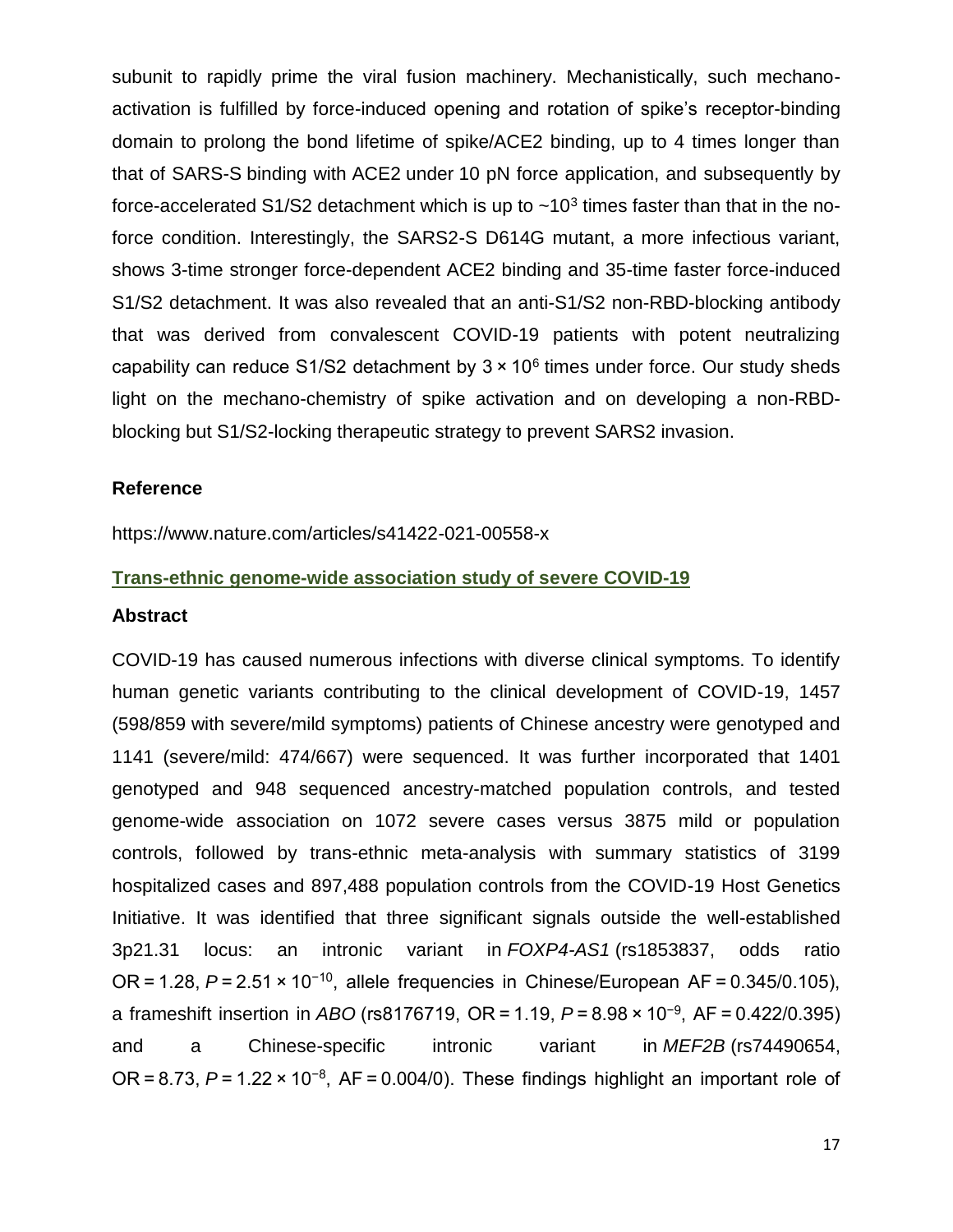the adaptive immunity and the ABO blood-group system in protection from developing severe COVID-19.

## **Reference**

https://www.nature.com/articles/s42003-021-02549-5

## **Microbial signatures in the lower airways of mechanically ventilated COVID-19 patients associated with poor clinical outcome**

### **Abstract**

Respiratory failure is associated with increased mortality in COVID-19 patients. There are no validated lower airway biomarkers to predict clinical outcome. It was investigated whether bacterial respiratory infections were associated with poor clinical outcome of COVID-19 in a prospective, observational cohort of 589 critically ill adults, all of whom required mechanical ventilation. For a subset of 142 patients who underwent bronchoscopy, we quantified SARS-CoV-2 viral load, analysed the lower respiratory tract microbiome using metagenomics and metatranscriptomics and profiled the host immune response. Acquisition of a hospital-acquired respiratory pathogen was not associated with fatal outcome. Poor clinical outcome was associated with lower airway enrichment with an oral commensal (Mycoplasma salivarium). Increased SARS-CoV-2 abundance, low anti-SARS-CoV-2 antibody response and a distinct host transcriptome profile of the lower airways were most predictive of mortality. Our data provide evidence that secondary respiratory infections do not drive mortality in COVID-19 and clinical management strategies should prioritize reducing viral replication and maximizing host responses to SARS-CoV-2.

## **Reference**

https://www.nature.com/articles/s41564-021-00961-5

## **The association of community mobility with the time-varying reproduction number (R) of SARS-CoV-2: A modelling study across 330 local UK authorities**

## **Abstract**

*Background*: Community mobility data have been used to assess adherence to nonpharmaceutical interventions and its impact on SARS-CoV-2 transmission. The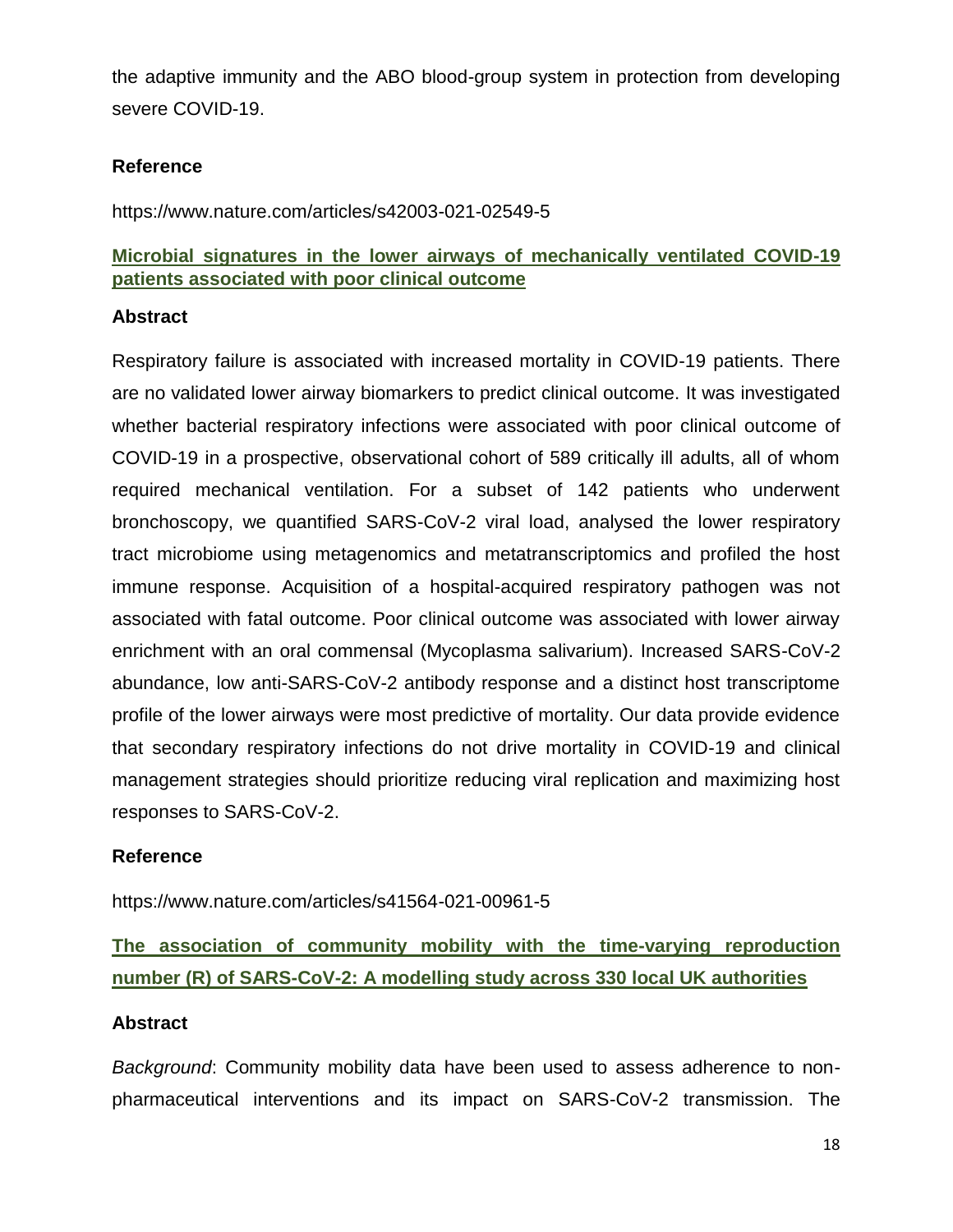association was assessed between location-specific community mobility and the reproduction number (R) of SARS-CoV-2 across UK local authorities.

*Methods*: In this modelling study, data was linked on community mobility from Google with data on R from 330 UK local authorities, for the period June 1, 2020, to Feb 13, 2021. Six mobility metrics are available in the Google community mobility dataset: visits to retail and recreation places, visits to grocery and pharmacy stores, visits to transit stations, visits to parks, visits to workplaces, and length of stay in residential places. For each local authority, we modelled the weekly change in R (the R ratio) per a rescaled weekly percentage change in each location-specific mobility metric relative to a prepandemic baseline period (Jan 3–Feb 6, 2020), with results synthesised across local authorities using a random-effects meta-analysis.

*Findings*: On a weekly basis, increased visits to retail and recreation places were associated with a substantial increase in R (R ratio 1·053 [99·2% CI 1·041–1·065] per 15% weekly increase compared with baseline visits) as were increased visits to workplaces (R ratio 1·060 [1·046–1·074] per 10% increase compared with baseline visits). By comparison, increased visits to grocery and pharmacy stores were associated with a small but still statistically significant increase in R (R ratio 1·011 [1·005–1·017] per 5% weekly increase compared with baseline visits). Increased visits to parks were associated with a decreased R (R ratio 0·972 [0·965–0·980]), as were longer stays at residential areas (R ratio 0·952 [0·928–0·976]). Increased visits to transit stations were not associated with R nationally, but were associated with a substantial increase in R in cities. An increasing trend was observed for the first 6 weeks of 2021 in the effect of visits to retail and recreation places and workplaces on R.

*Interpretation*: Increased visits to retail and recreation places, workplaces, and transit stations in cities are important drivers of increased SARS-CoV-2 transmission; the increasing trend in the effects of these drivers in the first 6 weeks of 2021 was possibly associated with the emerging alpha (B.1.1.7) variant. These findings provide important evidence for the management of current and future mobility restrictions.

### **Reference**

https://www.thelancet.com/journals/landig/article/PIIS2589-7500(21)00144-8/fulltext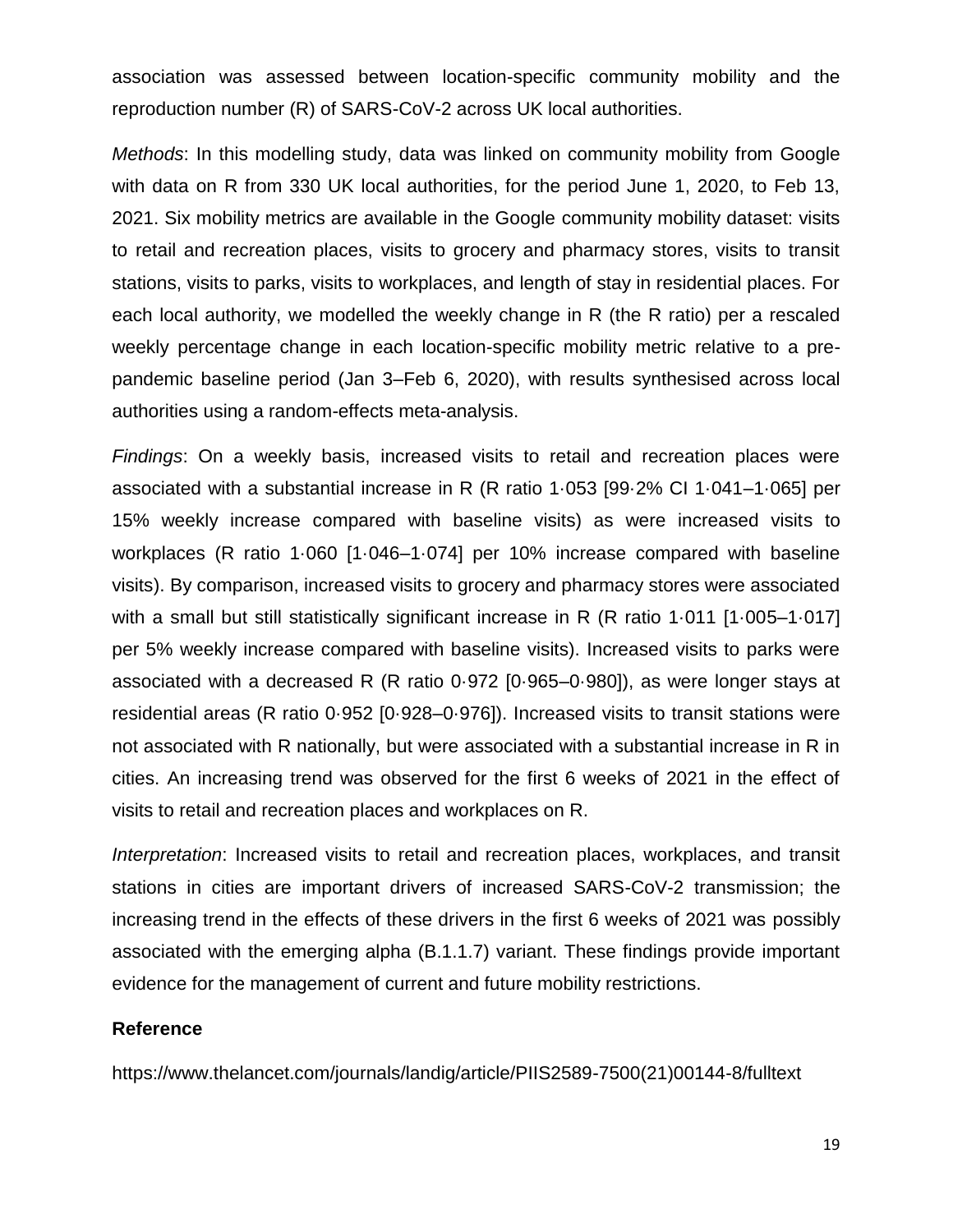## **Cross-reactive CD4<sup>+</sup> T cells enhance SARS-CoV-2 immune responses upon infection and vaccination**

## **Abstract**

The functional relevance of pre-existing cross-immunity to SARS-CoV-2 is a subject of intense debate. Here, it was shown that human endemic coronavirus (HCoV)-reactive and SARS-CoV-2-cross-reactive CD4<sup>+</sup> T cells are ubiquitous but decrease with age. A universal immunodominant coronavirus-specific spike peptide (S816-830) was identified and demonstrated that pre-existing spike- and S816-830-reactive T cells were recruited into immune responses to SARS-CoV-2 infection and their frequency correlated with anti-SARS-CoV-2-S1-IgG antibodies. Spike-cross-reactive T cells were also activated after primary BNT162b2 COVID-19 mRNA vaccination displaying kinetics similar to secondary immune responses. The results highlight the functional contribution of preexisting spike-cross-reactive T cells in SARS-CoV-2 infection and vaccination. Crossreactive immunity may account for the unexpectedly rapid induction of immunity following primary SARS-CoV-2 immunization and the high rate of asymptomatic/mild COVID-19 disease courses.

## **Reference**

https://www.science.org/doi/10.1126/science.abh1823

## **Antihypertensive drug treatment and susceptibility to SARS-CoV-2 infection in human PSC-derived cardiomyocytes and primary endothelial cells**

## **Abstract**

The pathogenicity of SARS-CoV-2 has been attributed to its ability to enter through the membrane-bound angiotensin-converting enzyme 2 (ACE2) receptor. Therefore, it has been heavily speculated that angiotensin-converting enzyme inhibitor (ACEI) or angiotensin receptor blocker (ARB) therapy may modulate SARS-CoV-2 infection. In this study, exposure of human pluripotent stem cell-derived cardiomyocytes (hPSC-CMs) and primary endothelial cells (hECs) to SARS-CoV-2 identified significant differences in protein coding genes involved in immunity, viral response, and cardiomyocyte/endothelial structure. Specifically, transcriptome changes were identified in the TNF, Interferon α/β, and MAPK (hPSC-CMs) as well as NF-kappaB (hECs)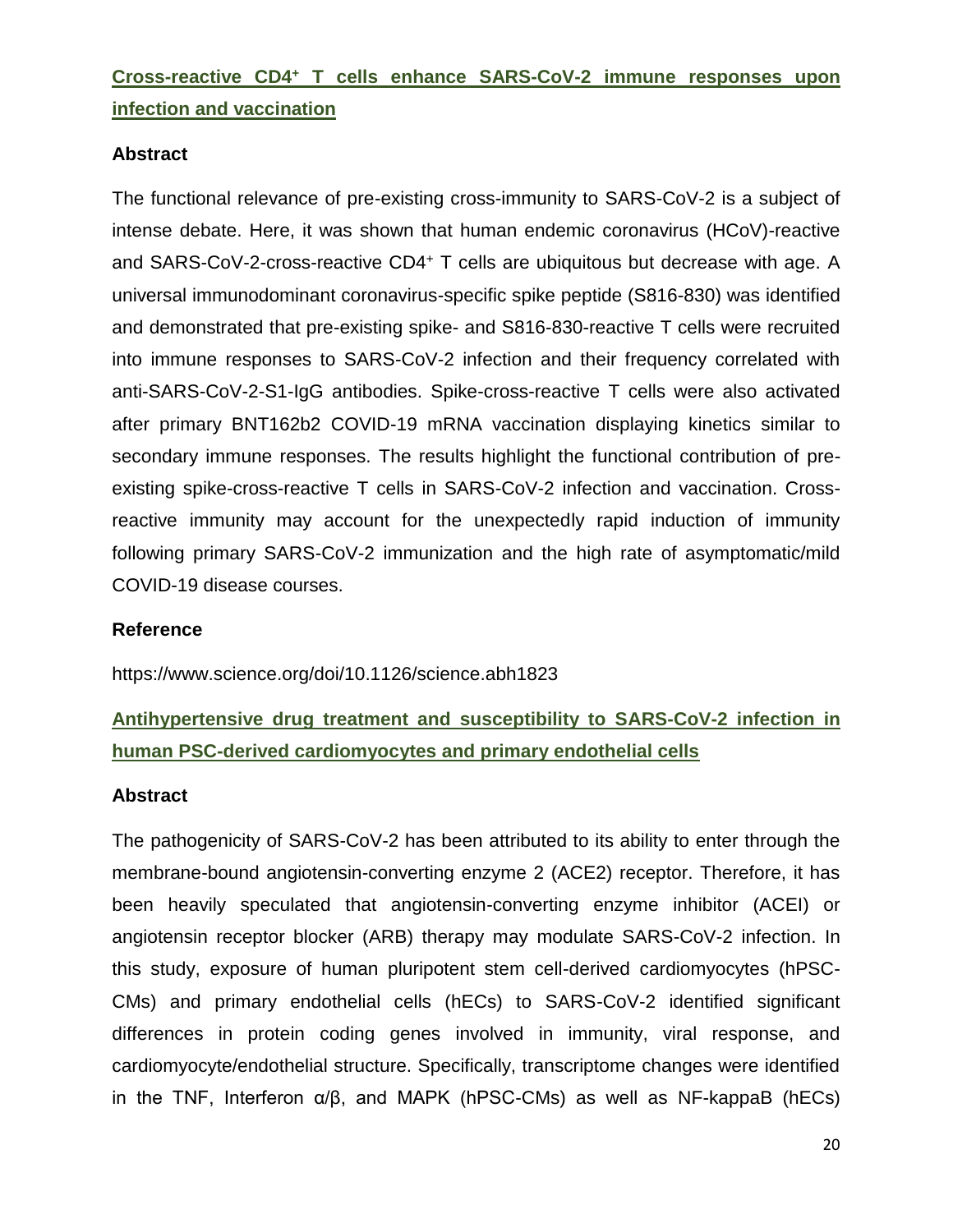signalling pathways. However, pre-treatment of hPSC-CMs or hECs with two widely prescribed antihypertensive medications, losartan and lisinopril, did not affect the susceptibility of either cell type to SARS-CoV-2 infection. These findings demonstrate the toxic effects of SARS-CoV-2 in hPSC-CMs/hECs and taken together with newly emerging multicenter trials, suggest that antihypertensive drug treatment alone does not alter SARS-CoV-2 infection.

## **Reference**

https://www.cell.com/stem-cell-reports/fulltext/S2213-6711(21)00436-7

## **Publication Date: Aug 30, 2021**

## **Durability of antibody response to vaccination and surrogate neutralization of emerging variants based on SARS-CoV-2 exposure history**

### **Abstract**

Two-dose messenger RNA vaccines against the severe acute respiratory syndrome coronavirus 2 (SARS-CoV-2) are highly effective in preventing symptomatic COVID-19 infection. However, the durability of protection is not known, nor is the effectiveness against emerging viral variants. Additionally, vaccine responses may differ based on prior SARS-CoV-2 exposure history. To investigate protection against SARS-CoV-2 variants we measured binding and neutralizing antibody responses following both vaccine doses. It was documented that significant declines in antibody levels three months post-vaccination, and reduced neutralization of emerging variants, highlighting the need to identify correlates of clinical protection to inform the timing of and indications for booster vaccination.

## **Reference**

https://www.nature.com/articles/s41598-021-96879-3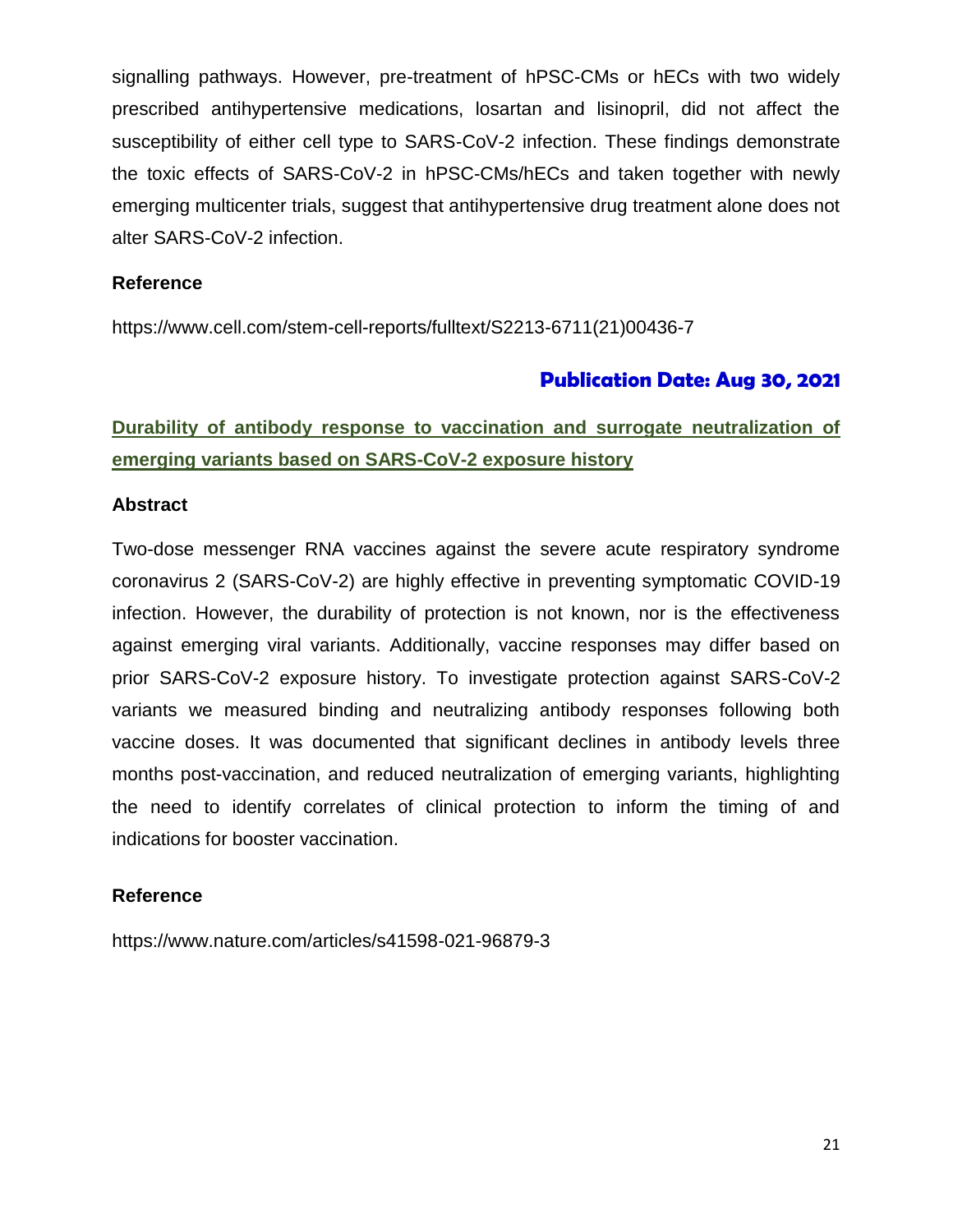## **Durable tracking anti-SARS-CoV-2 antibodies in cancer patients recovered from COVID-19**

## **Abstract**

Cancer patients are more susceptible to SARS-CoV-2 infection and generally have higher mortality rate. Anti-SARS-CoV-2 IgG is an important consideration for the patients in this COVID-19 pandemic. Recent researches suggested the rapid decay of anti-SARS-CoV-2 antibodies in the general population, but the decline rate of the antibodies in cancer patients was unknown. In this observational study, we reported the clinical features of the 53 cancer patients infected by SARS-CoV-2 from Wuhan, China and tracked the presence of anti-SARS-CoV-2 antibodies in the patients for more than 12 months. It was found that the duration (days) of anti-SARS-CoV-2 IgG in the patients was significant longer in chemotherapy (mean: 175; range: 75 to 315) and radiotherapy groups (mean: 168; range: 85 to 265) than in non-chemo- or radio-therapy group (mean: 58; range: 21 to 123) after their recovery from COVID-19. We also used singlecell RNA sequencing to track the immunologic changes in a representative patient recovered from COVID-19 and found that CD8<sup>+</sup> effective T cells, memory B cells and plasma cells were persistently activated in the patient undergoing chemotherapy. Together, the findings show that chemotherapy and radiotherapy might be beneficial to extend the duration of anti-SARS-CoV-2 IgG.

## **Reference**

https://www.nature.com/articles/s41598-021-96195-w

## **Data-driven clustering identifies features distinguishing multisystem inflammatory syndrome from acute COVID-19 in children and adolescents**

## **Abstract**

*Background*: Multisystem inflammatory syndrome in children (MIS-C) consensus criteria were designed for maximal sensitivity and therefore capture patients with acute COVID-19 pneumonia.

*Methods*: Unsupervised clustering was performed on data from 1,526 patients (684 labeled MIS-C by clinicians) <21 years old hospitalized with COVID-19-related illness admitted between 15 March 2020 and 31 December 2020. Prevalence of assigned MIS-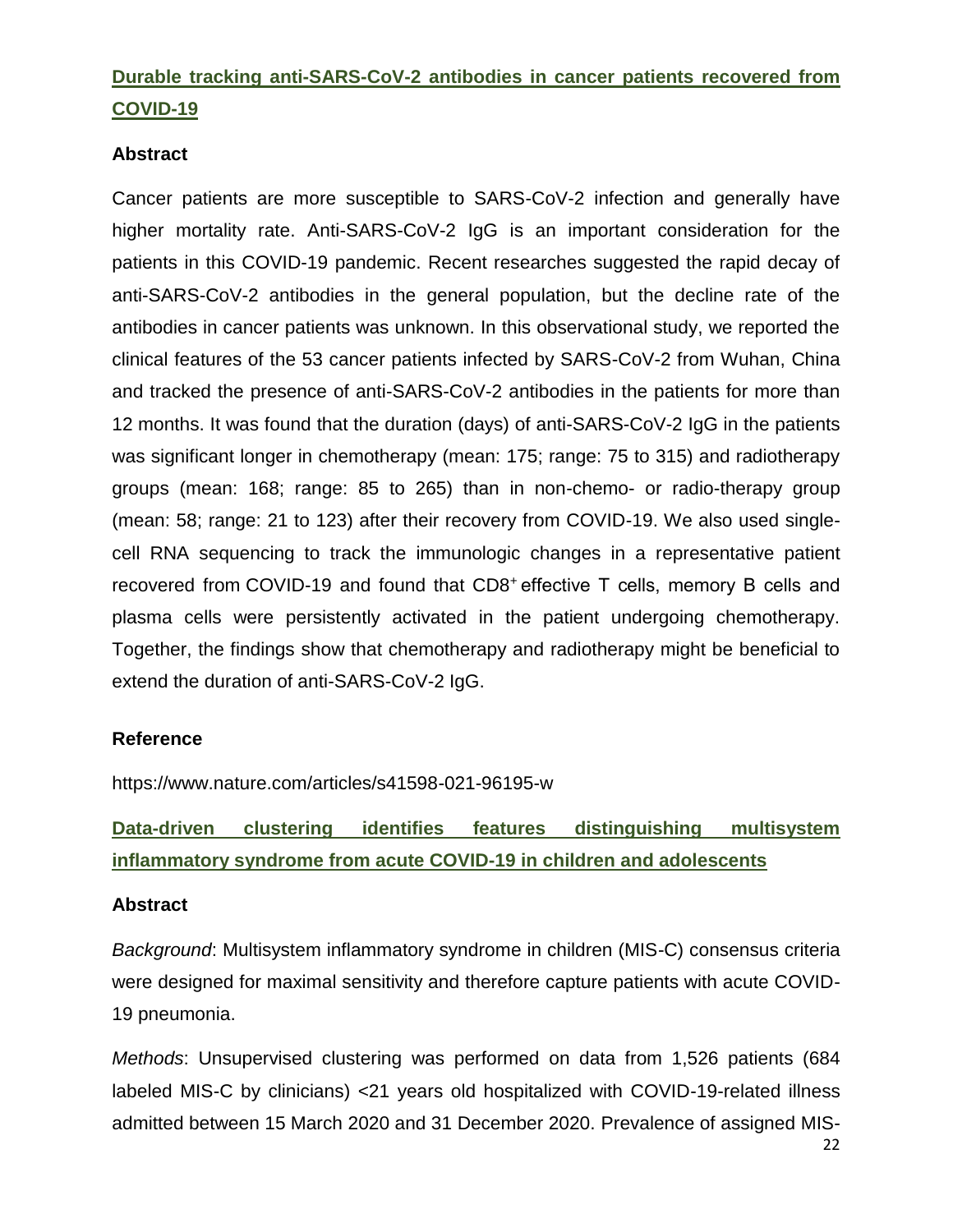C labels and clinical features were compared among clusters, followed by recursive feature elimination to identify characteristics of potentially misclassified MIS-C-labeled patients.

*Findings*: Of 94 clinical features tested, 46 were retained for clustering. Cluster 1 patients ( $N = 498$ ; 92% labeled MIS-C) were mostly previously healthy (71%), with mean age  $7.2 \pm 0.4$  years, predominant cardiovascular (77%) and/or mucocutaneous (82%) involvement, high inflammatory biomarkers, and mostly SARS-CoV-2 PCR negative (60%). Cluster 2 patients ( $N = 445$ ; 27% labeled MIS-C) frequently had preexisting conditions (79%, with 39% respiratory), were similarly 7.4  $\pm$  2.1 years old, and commonly had chest radiograph infiltrates (79%) and positive PCR testing (90%). Cluster 3 patients (N = 583; 19% labeled MIS-C) were younger (2.8  $\pm$  2.0 y), PCR positive (86%), with less inflammation. Radiographic findings of pulmonary infiltrates and positive SARS-CoV-2 PCR accurately distinguished cluster 2 MIS-C labeled patients from cluster 1 patients.

*Interpretation*: Using a data driven, unsupervised approach, we identified features that cluster patients into a group with high likelihood of having MIS-C. Other features identified a cluster of patients more likely to have acute severe COVID-19 pulmonary disease, and patients in this cluster labeled by clinicians as MIS-C may be misclassified. These data driven phenotypes may help refine the diagnosis of MIS-C.

### **Reference**

https://www.thelancet.com/journals/eclinm/article/PIIS2589-5370(21)00392-8/fulltext

**Casirivimab–Imdevimab treatment is associated with reduced rates of hospitalization among high-risk patients with mild to moderate coronavirus disease-19**

### **Abstract**

*Background*: Real-world clinical data to support the use of casirivimab–imdevimab for the treatment of outpatients with mild to moderate coronavirus disease-19 (COVID-19) is needed. This study aimed to assess the outcomes of casirivimab–imdevimab treatment of mild to moderate COVID-19.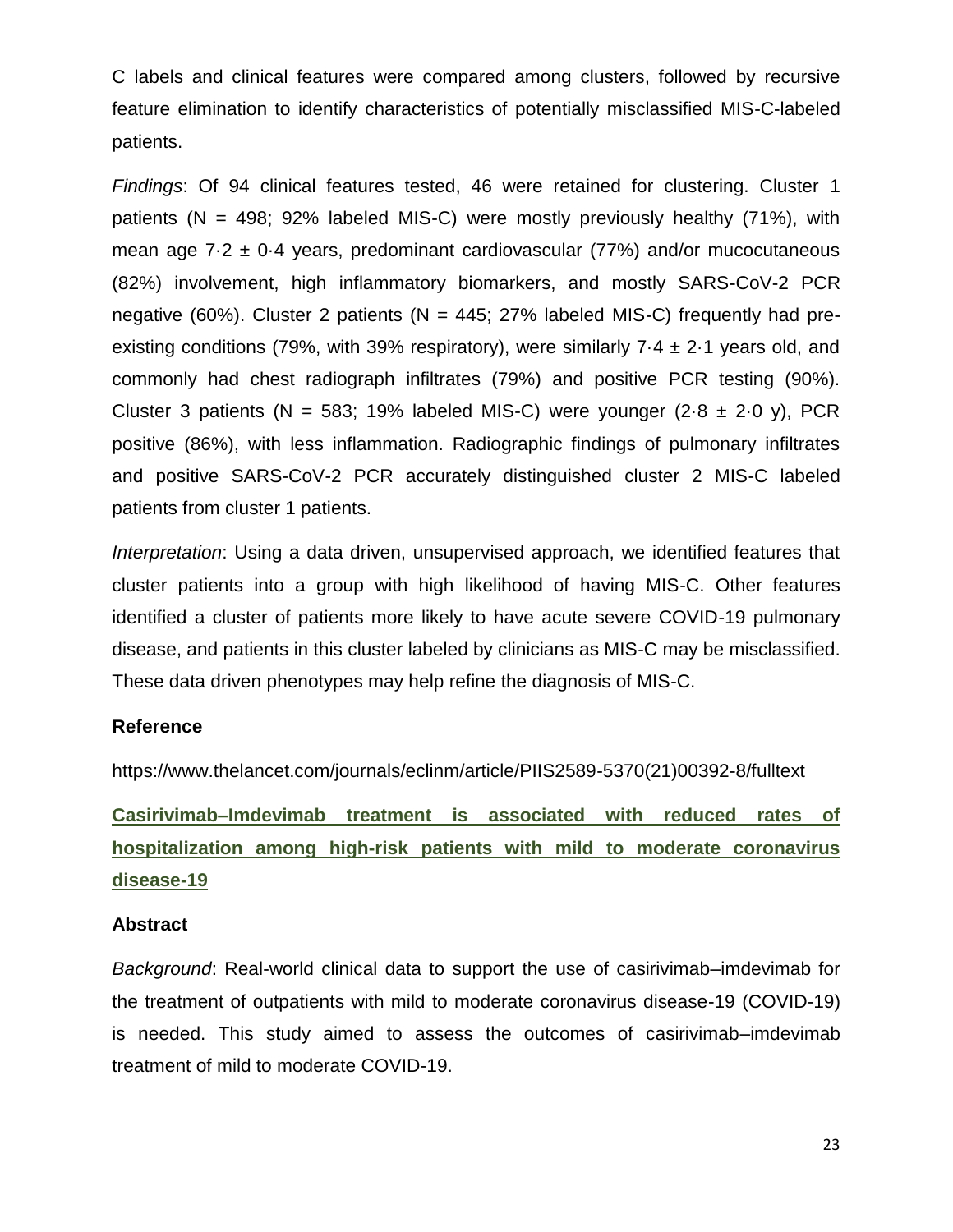*Methods*: A retrospective cohort of 696 patients who received casirivimab–imdevimab between December 4, 2020 and April 9, 2021 was compared to a propensity-matched control of 696 untreated patients with mild to moderate COVID-19 at Mayo Clinic sites in Arizona, Florida, Minnesota, and Wisconsin. Primary outcome was rate of hospitalization at days 14, 21 and 28 after infusion.

*Findings*: The median age of the antibody-treated cohort was 63 years (interquartile range, 52–71); 45·5% were ≥65 years old; 51.4% were female. High-risk characteristics were hypertension (52.4%), body mass index ≥35 (31.0%), diabetes mellitus (24.6%), chronic lung disease (22.1%), chronic renal disease (11.4%), congestive heart failure (6.6%), and compromised immune function (6.7%). Compared to the propensitymatched untreated control, patients who received casirivimab–imdevimab had significantly lower all-cause hospitalization rates at day 14 (1.3% vs 3.3%; Absolute Difference: 2.0%; 95% confidence interval (CI): 0.5–3.7%), day 21 (1.3% vs 4.2%; Absolute Difference: 2.9%; 95% CI: 1.2–4.7%), and day 28 (1.6% vs 4.8%; Absolute Difference: 3.2%; 95% CI: 1.4–5.1%). Rates of intensive care unit admission and mortality at days 14, 21 and 28 were similarly low for antibody-treated and untreated groups.

*Interpretation*: Among high-risk patients with mild to moderate COVID-19, casirivimab– imdevimab treatment was associated with a significantly lower rate of hospitalization.

### **Reference**

https://www.thelancet.com/journals/eclinm/article/PIIS2589-5370(21)00382-5/fulltext

## **Host-specific asymmetric accumulation of mutation types reveals that the origin of SARS-CoV-2 is consistent with a natural process**

### **Abstract**

The capacity of RNA viruses to adapt to new hosts and rapidly escape the host immune system is largely attributable to *de novo* genetic diversity that emerges through mutations in RNA. Although the molecular spectrum of de novo mutations—the relative rates at which various base substitutions occur—are widely recognized as informative towards understanding the evolution of a viral genome, little attention has been paid to the possibility of using molecular spectra to infer the host origins of a virus. Here, the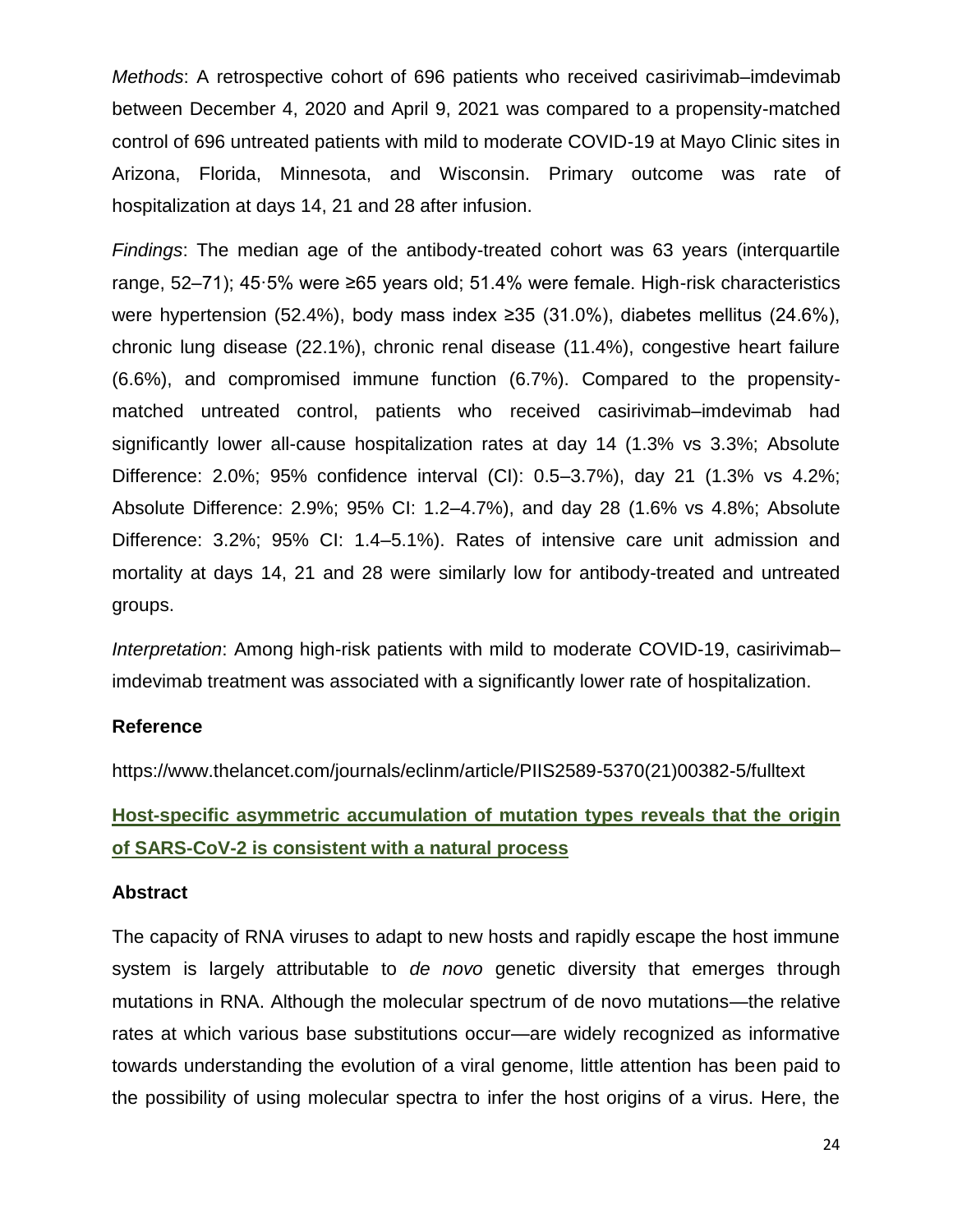molecular spectrum of *de novo* mutations was characterized for SARS-CoV-2 from transcriptomic data obtained from virus-infected cell lines, enabled by the use of sporadic junctions formed during discontinuous transcription as molecular barcodes. We find that de novo mutations are generated in a replication-independent manner, typically on the genomic strand, and highly dependent on mutagenic mechanisms specific to the host cellular environment. *De novo* mutations will then strongly influence the types of base substitutions accumulated during SARS-CoV-2 evolution, in an asymmetric manner favoring specific mutation types. Consequently, similarities between the mutation spectra of SARS-CoV-2 and the bat coronavirus RaTG13 which have accumulated since their divergence strongly suggest that SARS-CoV-2 evolved in a host cellular environment highly similar to that of bats before its zoonotic transfer into humans. Collectively, our findings provide data-driven support for the natural origin of SARS-CoV-2.

### **Reference**

https://www.cell.com/the-innovation/fulltext/S2666-6758(21)00084-9

## **Fab and Fc contribute to maximal protection against SARS-CoV-2 following NVX-CoV2373 subunit vaccine with Matrix-M™ vaccination**

#### **Abstract**

Recently approved vaccines have shown remarkable efficacy in limiting SARS-CoV-2 associated disease. However, with the variety of vaccines, immunization strategies, and waning antibody titers, defining correlates of immunity across a spectrum of antibody titers is urgently required. Thus, the humoral immune response was profiled in a cohort of non-human primates immunized with a recombinant SARS-CoV-2 spike glycoprotein (NVX-CoV2373) at two doses, administered as a single or two-dose regimen. Both antigen dose and boosting significantly altered neutralization titers and Fc-effector profiles, driving unique vaccine-induced antibody fingerprints Combined differences in antibody effector functions and neutralization were associated with distinct levels of protection in the upper and lower respiratory tract. Moreover, NVX-CoV2373 elicited antibodies that functionally targeted emerging SARS-CoV-2 variants. Collectively, the data presented here suggest that a single dose may prevent disease via combined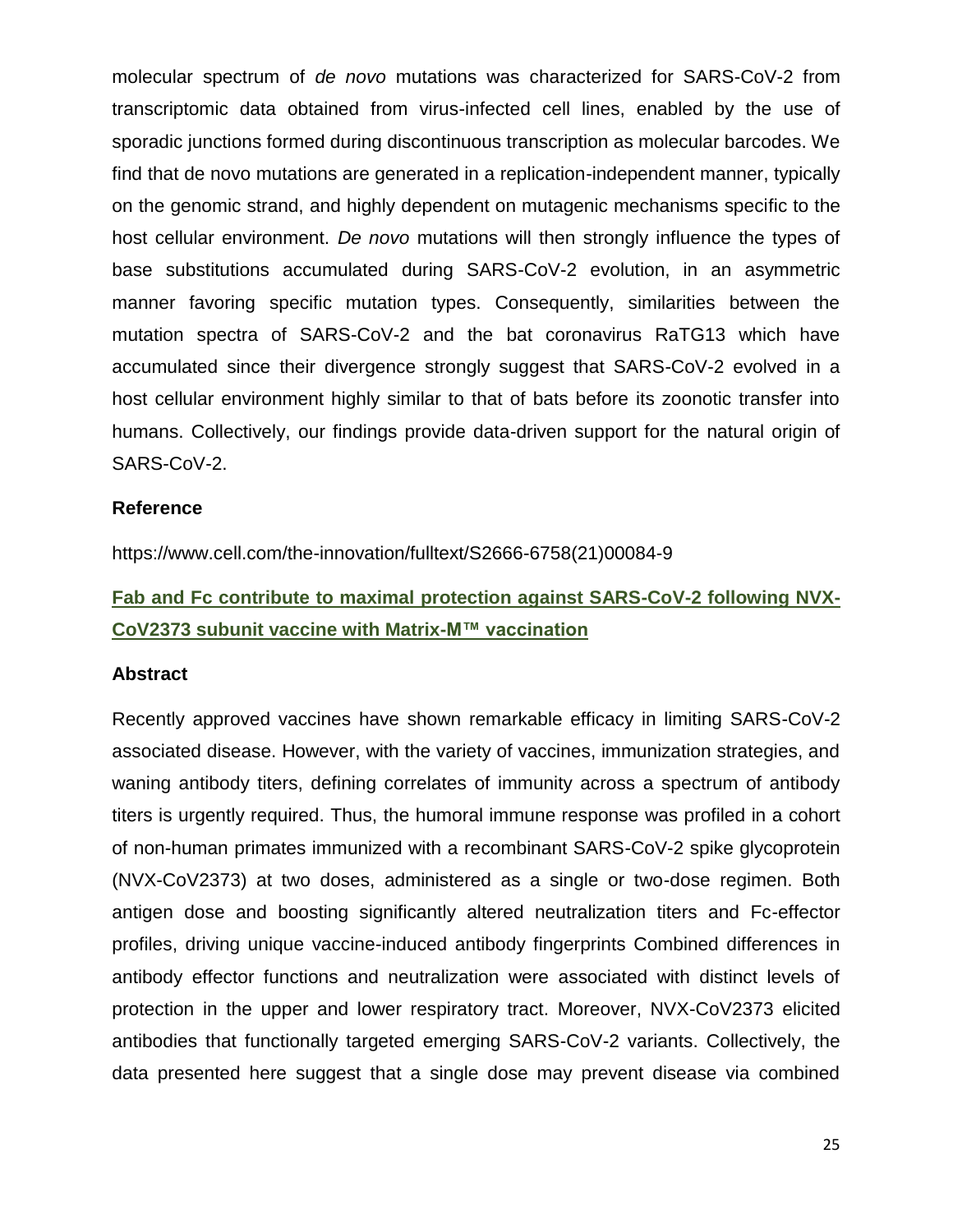Fc/Fab functions, but that two doses may be essential to block further transmission of SARS-CoV-2 and emerging variants.

## **Reference**

https://www.cell.com/cell-reports-medicine/fulltext/S2666-3791(21)00263-9

## **A comparative recombination analysis of human coronaviruses and implications for the SARS-CoV-2 pandemic**

## **Abstract**

The SARS-CoV-2 pandemic prompts evaluation of recombination in human coronavirus (hCoV) evolution. Recombination analyses of 158,118 public seasonal hCoV, SARS-CoV-1, SARS-CoV-2 and MERS-CoV genome sequences were undertook using the RDP4 software. It was found that moderate evidence for 8 SARS-CoV-2 recombination events, two of which involved the spike gene, and low evidence for one SARS-CoV-1 recombination event. Within MERS-CoV, 229E, OC43, NL63 and HKU1 datasets, we noted 7, 1, 9, 14, and 1 high-confidence recombination events, respectively. There was propensity for recombination breakpoints in the non-ORF1 region of the genome containing structural genes, and recombination severely skewed the temporal structure of these data, especially for NL63 and OC43. Bayesian time-scaled analyses on recombinant-free data indicated the sampled diversity of seasonal CoVs emerged in the last 70 years, with 229E displaying continuous lineage replacements. These findings emphasize the importance of genomic based surveillance to detect recombination in SARS-CoV-2, particularly if recombination may lead to immune evasion.

## **Reference**

https://www.nature.com/articles/s41598-021-96626-8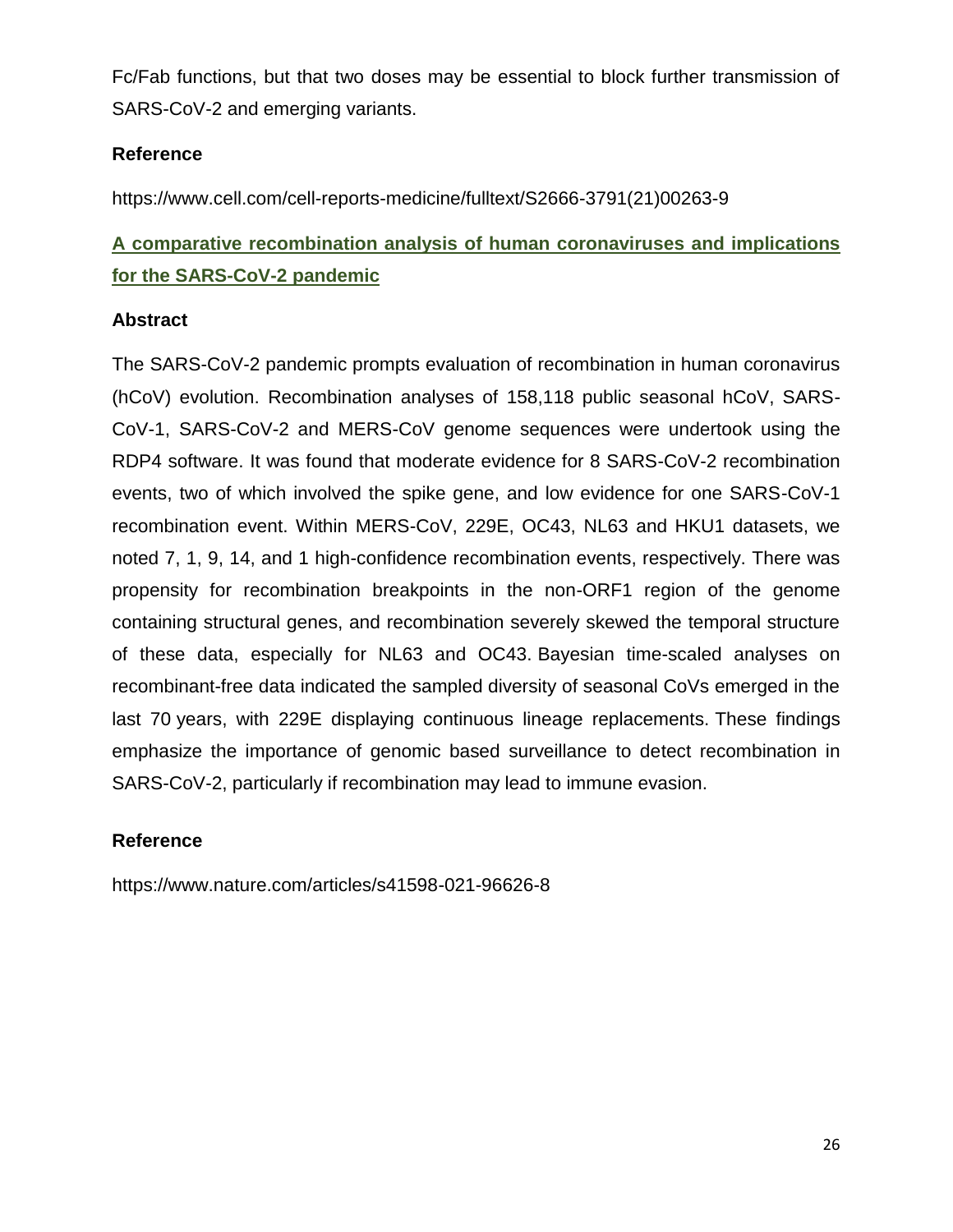## **Publication Date: Aug 28, 2021**

**Diagnostic performance of a colorimetric RT -LAMP for the identification of SARS-CoV-2: A multicenter prospective clinical evaluation in sub-Saharan Africa**

#### **Abstract**

*Background*: Management and control of the COVID-19 pandemic caused by the severe acute respiratory syndrome coronavirus SARS-CoV-2 is critically dependent on quick and reliable identification of the virus in clinical specimens. Detection of viral RNA by a colorimetric reverse transcription loop-mediated isothermal amplification (RT-LAMP) is a simple, reliable and cost-effective assay, deployable in resource-limited settings (RLS). The objective was to evaluate the intrinsic and extrinsic performances of RT-LAMP in RLS.

*Methods*: This is a multicenter prospective observational study of diagnostic accuracy, conducted from October 2020 to February 2021 in four African Countries: Cameroon, Ethiopia, Kenya and Nigeria; and in Italy. We enroled 1657 individuals who were either COVID-19 suspect cases, or asymptomatic and presented for screening. RNA extracted from pharyngeal swabs was tested in parallel by a colorimetric RT-LAMP and by a standard real time polymerase chain reaction (RT-PCR).

*Findings*: The sensitivity and specificity of index RT LAMP compared to standard RT-PCR on 1657 prospective specimens from infected individuals was determined. For a subset of 1292 specimens, which underwent exactly the same procedures in different countries, we obtained very high specificity (98%) and positive predictive value (PPV = 99%), while the sensitivity was 87%, with a negative predictive value NPV =  $70\%$ , Stratification of RT-PCR data showed superior sensitivity achieved with an RT-PCR cycle threshold (Ct) below 35 (97%), which decreased to 60% above 35.

*Interpretation*: In this field trial, RT-LAMP appears to be a reliable assay, comparable to RT-PCR, particularly with medium-high viral loads (Ct < 35). Hence, RT-LAMP can be deployed in RLS for timely management and prevention of COVID-19, without compromising the quality of output.

### **Reference**

https://www.thelancet.com/journals/eclinm/article/PIIS2589-5370(21)00381-3/fulltext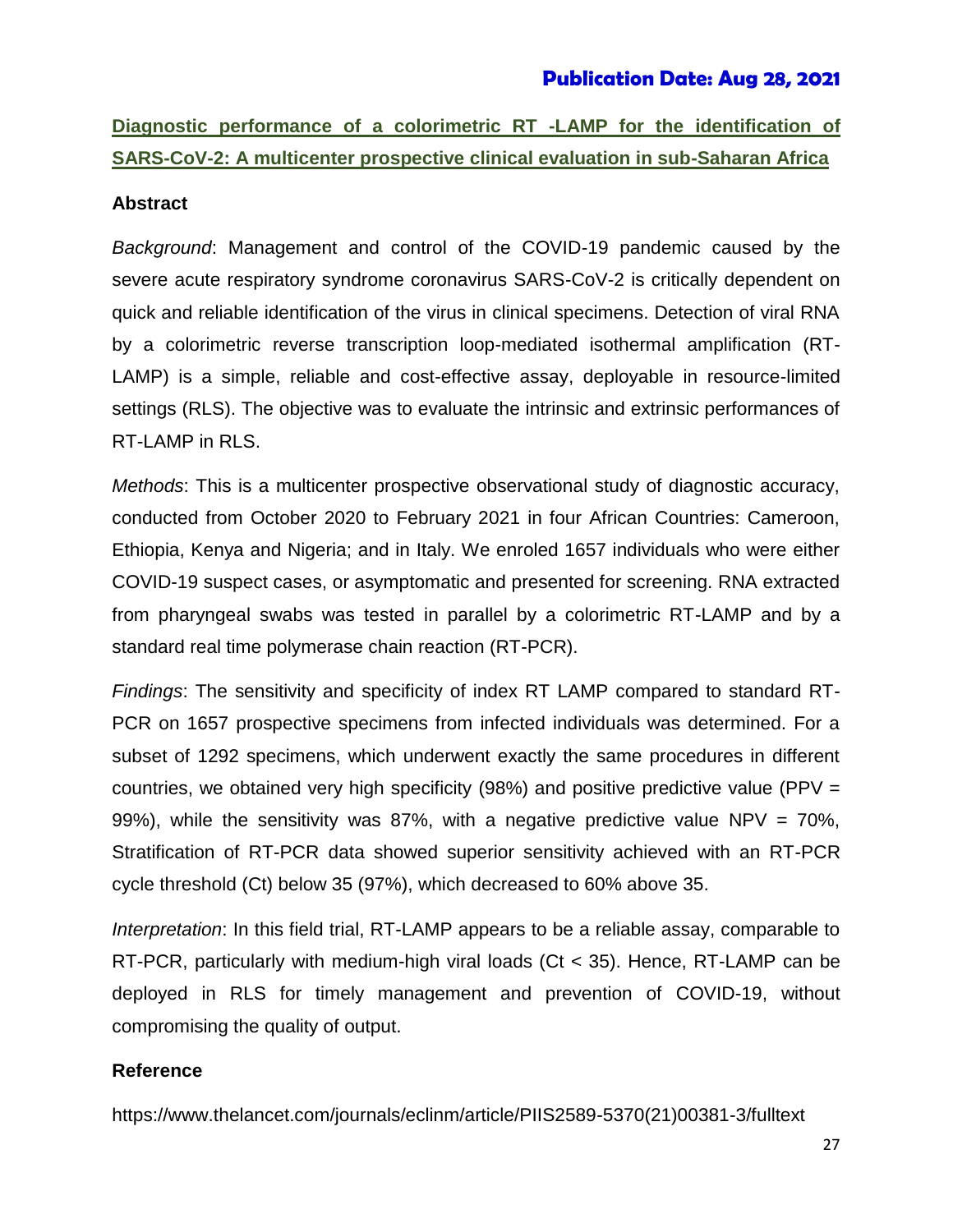**Outcomes among patients with breakthrough SARS-CoV-2 infection after vaccination in a high-risk national population**

### **Abstract**

*Background*: Breakthrough infections after SARS-CoV-2 infection have been reported. Clinical outcomes among persons with breakthrough infection are not known.

*Methods*: All Veterans were retrospectively identified with a confirmed SARS-CoV-2 infection >14 days after the second dose of either Pfizer-BNT-162b2 or ModernamRNA-1273 vaccine between December 15, 2020 and March 30, 2021, and age, race, sex, body mass index, Charlson comorbidity index, geographical location, and date of positive test matched unvaccinated controls with SARS-CoV-2 infection. The primary endpoint was the rate or severe disease defined as hospitalization, mechanical ventilation, or death in both groups.

*Findings*: Among 258,716 persons with both doses of vaccines and 756,150 without any vaccination, we identified 271 (0.1%) vaccinated persons with breakthrough infection and 48,114 (6.4%) unvaccinated matched controls with infection between December 15, 2020 and March 30, 2021. Among 213 matched pairs, symptoms were present in 33.3% of those with breakthrough infection and 42.2% of the controls. A total of 79 persons met the definition of severe disease or death (42 in the breakthrough infection group and 37 in the control group). Rate of severe disease or death per 1,000 person-days (95% CI) was 4.08 (2.64,5.31) among those with breakthrough infection and 3.6  $(2.53, 4.73)$  among the controls  $(P = 0.58)$ . Rate was similar among both groups regardless of age-group, race, BMI or presence of comorbidities. Among persons with breakthrough infection and matched controls with infection, vaccination was not associated with a lower risk of severe disease or death in the main analyses but was associated with a lower risk when matching did not include geographic location (HR 0.62, 95% CI 0.43,0.91).

*Interpretation*: Demographic or clinical factors are not associated with a lower risk of severe disease or death in persons with breakthrough SARS-CoV-2 infection.

### **Reference**

https://www.thelancet.com/journals/eclinm/article/PIIS2589-5370(21)00397-7/fulltext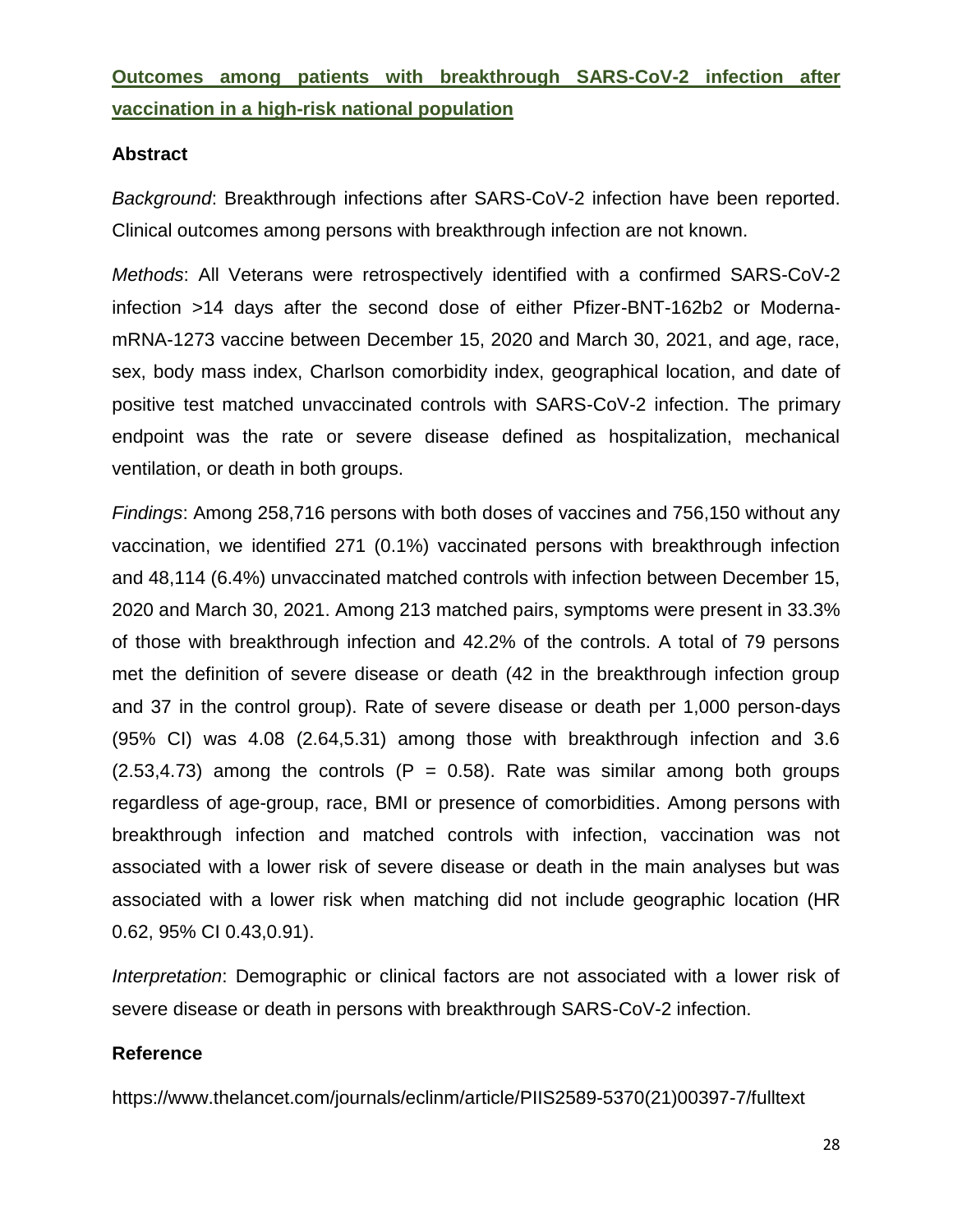### **1-Year outcomes in hospital survivors with COVID-19: A longitudinal cohort study**

## **Abstract**

*Background*: The full range of long-term health consequences of COVID-19 in patients who are discharged from hospital is largely unclear. The aim of our study was to comprehensively compare consequences between 6 months and 12 months after symptom onset among hospital survivors with COVID-19.

*Methods*: An ambidirectional cohort study of COVID-19 survivors was undertook who had been discharged from Jin Yin-tan Hospital (Wuhan, China) between Jan 7 and May 29, 2020. At 6-month and 12-month follow-up visit, survivors were interviewed with questionnaires on symptoms and health-related quality of life (HRQoL), and received a physical examination, a 6-min walking test, and laboratory tests. They were required to report their health-care use after discharge and work status at the 12-month visit. Survivors who had completed pulmonary function tests or had lung radiographic abnormality at 6 months were given the corresponding tests at 12 months. Non-COVID-19 participants (controls) matched for age, sex, and comorbidities were interviewed and completed questionnaires to assess prevalent symptoms and HRQoL. The primary outcomes were symptoms, modified British Medical Research Council (mMRC) score, HRQoL, and distance walked in 6 min (6MWD). Multivariable adjusted logistic regression models were used to evaluate the risk factors of 12-month outcomes.

*Findings*: 1276 COVID-19 survivors completed both visits. The median age of patients was 59·0 years (IQR 49·0–67·0) and 681 (53%) were men. The median follow-up time was 185·0 days (IQR 175·0–198·0) for the 6-month visit and 349·0 days (337·0–361·0) for the 12-month visit after symptom onset. The proportion of patients with at least one sequelae symptom decreased from 68% (831/1227) at 6 months to 49% (620/1272) at 12 months (p<0·0001). The proportion of patients with dyspnoea, characterised by mMRC score of 1 or more, slightly increased from 26% (313/1185) at 6-month visit to 30% (380/1271) at 12-month visit (p=0·014). Additionally, more patients had anxiety or depression at 12-month visit (26% [331/1271] at 12-month visit vs 23% [274/1187] at 6 month visit; p=0.015). No significant difference on 6MWD was observed between 6 months and 12 months. 88% (422/479) of patients who were employed before COVID-19 had returned to their original work at 12 months. Compared with men, women had an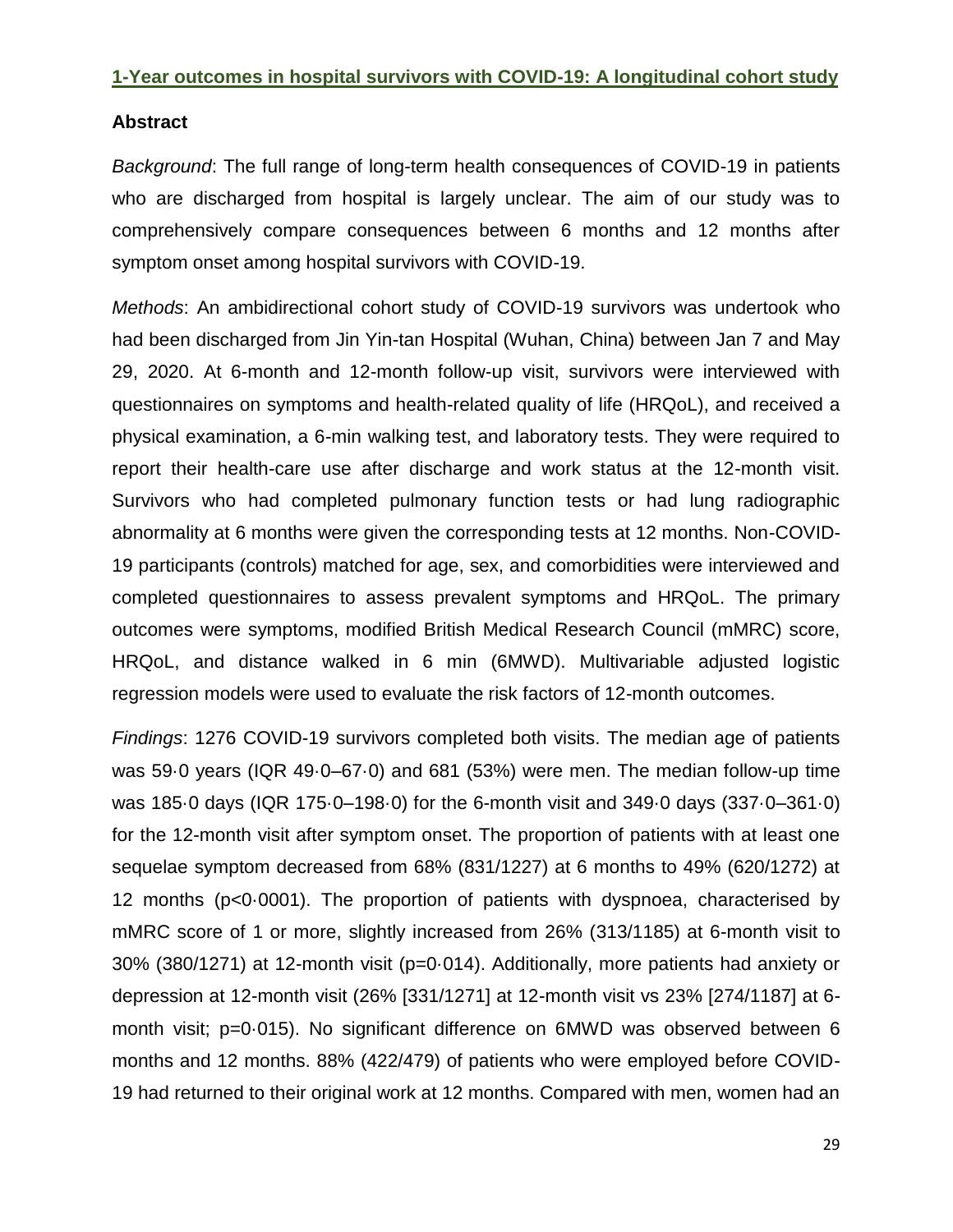odds ratio of 1·43 (95% CI 1·04–1·96) for fatigue or muscle weakness, 2·00 (1·48–2·69) for anxiety or depression, and 2·97 (1·50–5·88) for diffusion impairment. Matched COVID-19 survivors at 12 months had more problems with mobility, pain or discomfort, and anxiety or depression, and had more prevalent symptoms than did controls.

*Interpretation*: Most COVID-19 survivors had a good physical and functional recovery during 1-year follow-up, and had returned to their original work and life. The health status in our cohort of COVID-19 survivors at 12 months was still lower than that in the control population.

## **Reference**

https://www.thelancet.com/journals/lancet/article/PIIS0140-6736(21)01755-4/fulltext

**Efficacy and safety of hydroxychloroquine as pre-and post-exposure prophylaxis and treatment of COVID-19: A systematic review and meta-analysis of blinded, placebo-controlled, randomized clinical trials**

## **Abstract**

*Background*: Hydroxychloroquine (HCQ) is an anti-malarial and immunomodulatory drug considered a potential candidate for drug repurposing in COVID-19 due to their in vitro antiviral activity against SARS-CoV-2. Despite the potential antiviral effects and anti-inflammatory profile, the results based on clinical studies are contradictory. Therefore, the quality of the decision-making process from meta-analyses summarizing the available evidence selecting studies with different designs and unblinded trials is limited. The aim of this study was to synthesize the best evidence on the efficacy and safety of HCQ as pre-and post-exposure prophylaxis and treatment of non-hospitalized and hospitalized patients with COVID-19.

*Methods*: Searches were performed in PubMed, Web of Science, Embase, Lilacs, the website ClinicalTrials.gov and the preprint server medRxiv from January 1, 2020 to May 17, 2021. The following elements were used to define eligibility criteria: (1) Population: individuals at high-risk of exposure to SARS-CoV-2 (pre-exposure), individuals who had close contact with a positive or probable case of COVID-19 (post-exposure), nonhospitalized patients with COVID-19 and hospitalized patients with COVID-19; (2) Intervention: HCQ; (3) Comparison: placebo; (4) Outcomes: incidence of SARS-CoV-2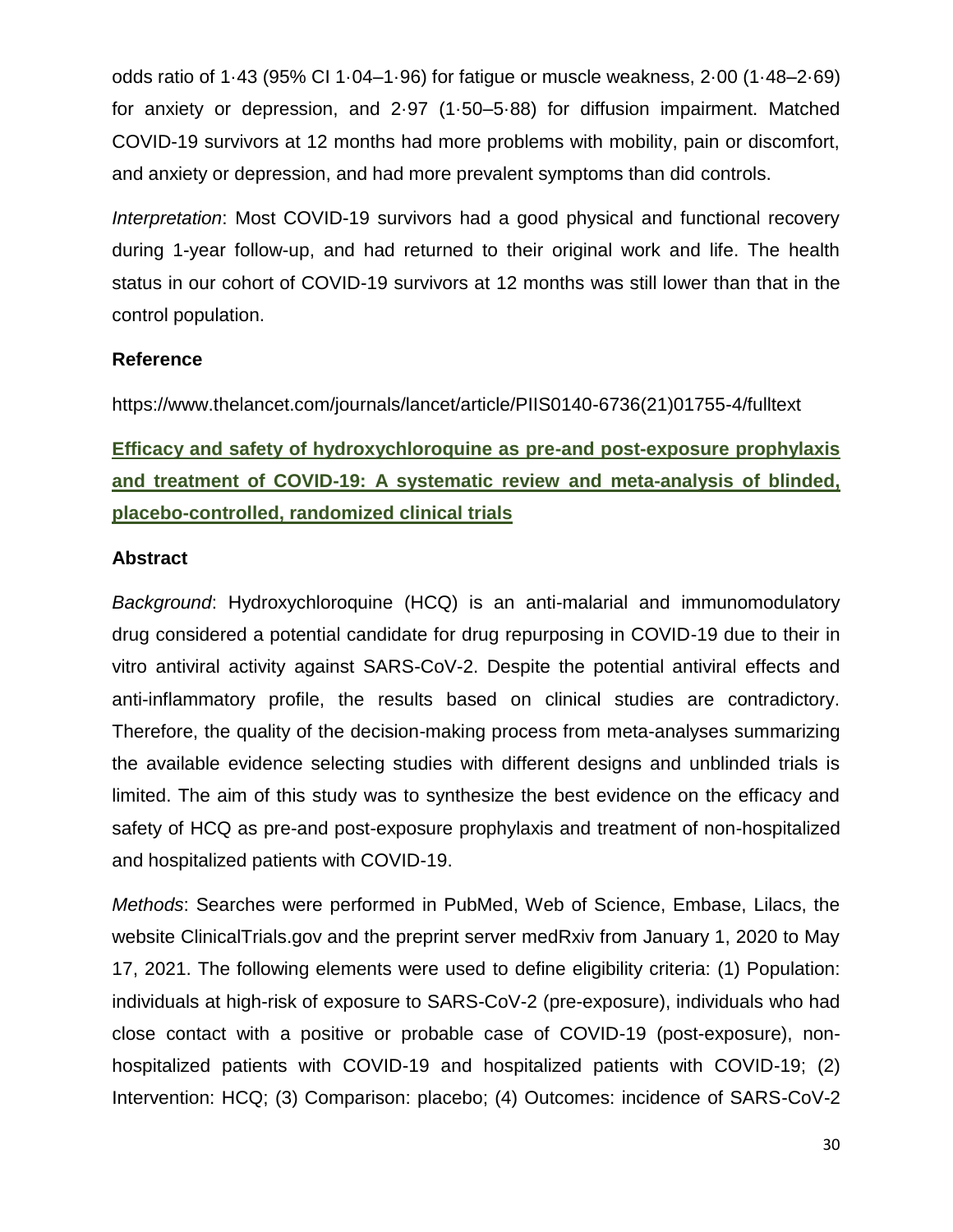infection, need for hospitalization, length of hospital stay, need for invasive mechanical ventilation (MV), death, and adverse events; and (5) Study type: blinded, placebocontrolled, randomized clinical trials (RCTs). Risk of bias was judged according to the Cochrane guidelines for RCTs. Treatment effects were reported as relative risk (RR) for dichotomous variables and mean difference (MD) for continuous variables with 95% confidence intervals (CI). We used either a fixed or random-effects model to pool the results of individual studies depending on the presence of heterogeneity. The GRADE system was used to evaluate the strength of evidence between use of HCQ and the outcomes of interest.

*Findings*: Fourteen blinded, placebo-controlled RCTs were included in this metaanalysis. Four trials (1942 patients:  $H CQ = 1271$ ; placebo = 671) used  $H CQ$  as a prophylactic medication pre-exposure to COVID-19, two (1650 patients: HCQ = 821; placebo = 829) as a prophylactic medication post-exposure to COVID-19, three (1018 patients:  $H C Q = 497$ ; placebo = 521) as treatment for non-hospitalized patients, and five (1138 patients:  $H CQ = 572$ ; placebo = 566) as treatment for hospitalized patients with COVID-19. We found no decreased risk of SARS-CoV-2 infection among individuals receiving HCQ as pre-exposure ( $RR = 0.90$ ; 95% CI 0.46 to 1.77) or post-exposure ( $RR$ ) = 0.96; 95% CI 0.72 to 1.29) prophylaxis to prevent COVID-19. There was no significant decreased risk of hospitalization for outpatients with SARS-CoV-2 infection (RR = 0.64; 95% CI 0.33 to 1.23) and no decreased risk of MV (RR = 0.81; 95% CI 0.49 to 1.34) and death (RR =  $1.05$ ; 95% CI 0.62 to 1.78) among hospitalized patients with COVID-19 receiving HCQ. The certainty of the results on the lack of clinical benefit for HCQ was rated as moderate. Moreover, our results demonstrated an increased risk for any adverse events and gastrointestinal symptoms among those using HCQ.

*Interpretation*: Available evidence based on the results of blinded, placebo-controlled RCTs showed no clinical benefits of HCQ as pre-and post-exposure prophylaxis and treatment of non-hospitalized and hospitalized patients with COVID-19.

### **Reference**

https://www.thelancet.com/journals/lanam/article/PIIS2667-193X(21)00058-2/fulltext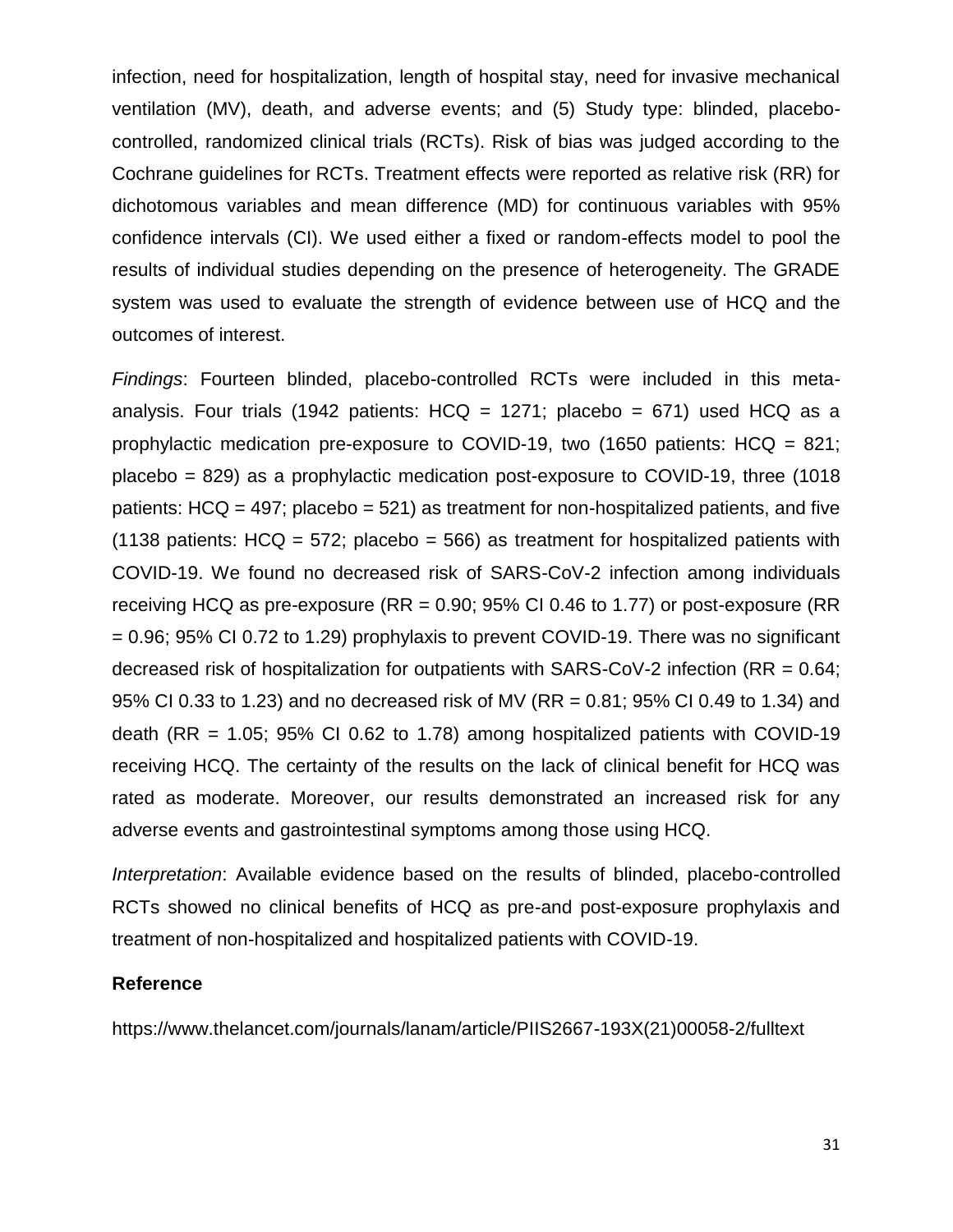**Exercise performance in patients with post-acute sequelae of SARS-CoV-2 infection compared to patients with unexplained dyspnea**

## **Abstract**

*Background*: Dyspnea and exercise intolerance are commonly reported post-acute sequelae of SARS-CoV-2 infection (PASC), but routine diagnostic testing is often normal. Cardiopulmonary exercise testing (CPET) offers comprehensive assessment of dyspnea to characterize pulmonary PASC.

*Methods*: We performed a retrospective cohort study of CPET performed on patients reporting dyspnea and/or exercise intolerance following confirmed COVID-19 between August 1, 2020 and March 1, 2021, and compared them to age- and sex-matched patients with unexplained dyspnea referred for CPET at the same center in the pre-COVID-19 era.

*Findings*: Compared to matched unexplained dyspnea comparators, PASC patients shared similar medical comorbidities and subjective dyspnea at referral (mMRC score 1.6  $\pm$  0.9 vs. 1.4  $\pm$  0.9, P = 0.5). Fifteen (83.3%) PASC patients underwent high resolution computed tomography of the chest, of which half (46.7%) were normal, and 17 (94.4%) patients had pulmonary function testing, of which the majority (76.5%) were normal. All patients underwent CPET, and 12 (67%) had normal findings. Compared to matched comparators, PASC patients had similar peak oxygen consumption, oxygen consumption at ventilatory anaerobic threshold, and ventilatory efficiency measured by the minute ventilation to carbon dioxide production (VE/VCO2) slope.

*Interpretation*: Despite prominent dyspnea, physiological abnormalities on CPET were mild across a range of initial Covid-19 severity and similar to matched comparators referred for dyspnea without antecedent SARS-CoV-2.

## **Reference**

https://www.thelancet.com/journals/eclinm/article/PIIS2589-5370(21)00346-1/fulltext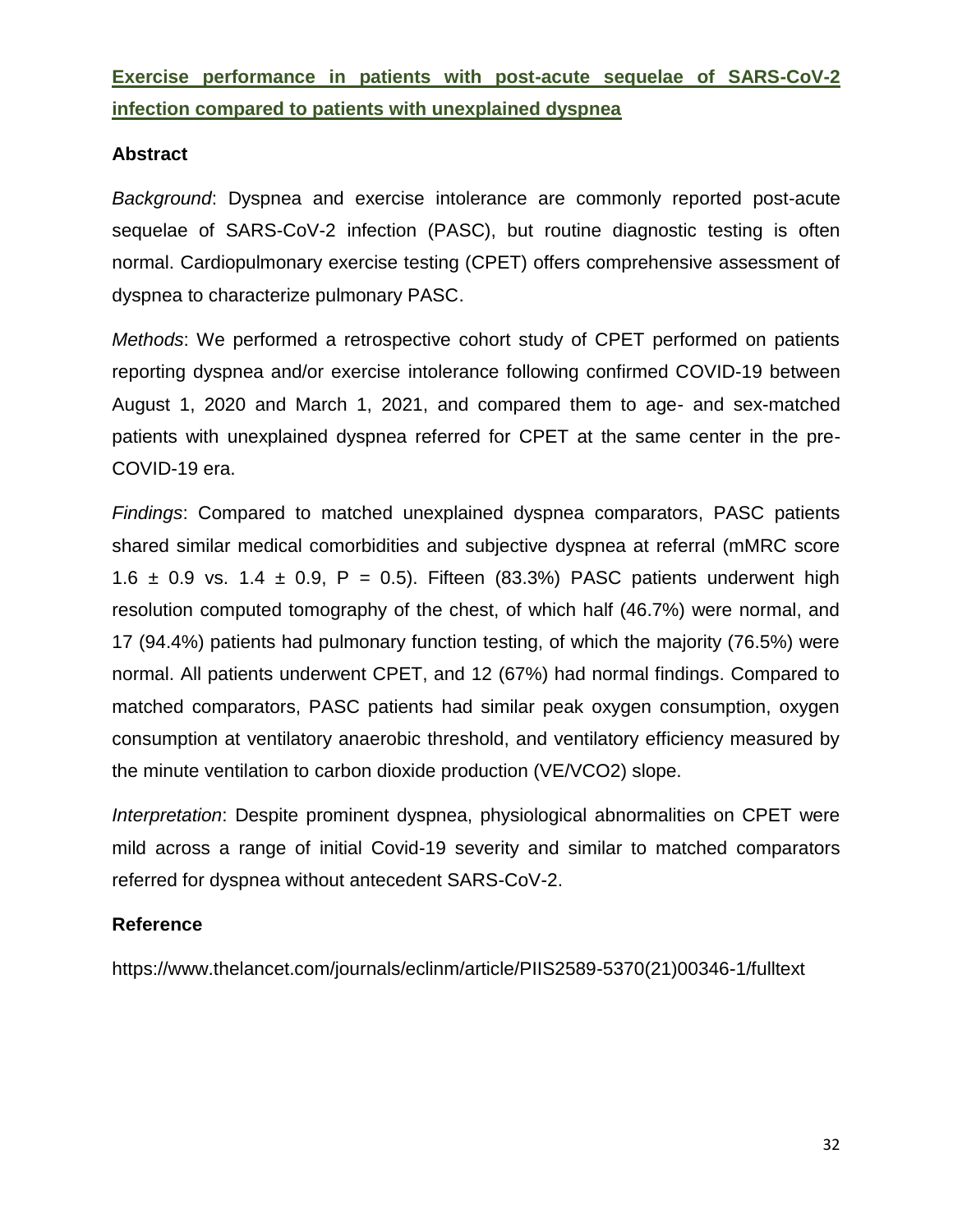## **Mutational spectrum of SARS-CoV-2 during the global pandemic**

### **Abstract**

Viruses accumulate mutations under the influence of natural selection and host–virus interactions. Through a systematic comparison of 351,525 full viral genome sequences collected during the recent COVID-19 pandemic, we reveal the spectrum of SARS-CoV-2 mutations. Unlike those of other viruses, the mutational spectrum of SARS-CoV-2 exhibits extreme asymmetry, with a much higher rate of C>U than U>C substitutions, as well as a higher rate of G>U than U>G substitutions. This suggests directional genome sequence evolution during transmission. The substantial asymmetry and directionality of the mutational spectrum enable pseudotemporal tracing of SARS-CoV-2 without prior information about the root sequence, collection time, and sampling region. This shows that the viral genome sequences collected in Asia are similar to the original genome sequence. Adjusted estimation of the d*N*/d*S* ratio accounting for the asymmetrical mutational spectrum also shows evidence of negative selection on viral genes, consistent with previous reports. The findings provide deep insights into the mutational processes in SARS-CoV-2 viral infection and advance the understanding of the history and future evolution of the virus.

## **Reference**

https://www.nature.com/articles/s12276-021-00658-z

## **Hospital admission and emergency care attendance risk for SARS-CoV-2 delta (B.1.617.2) compared with alpha (B.1.1.7) variants of concern: A cohort study**

### **Abstract**

*Background*: The SARS-CoV-2 delta (B.1.617.2) variant was first detected in England in March, 2021. It has since rapidly become the predominant lineage, owing to high transmissibility. It is suspected that the delta variant is associated with more severe disease than the previously dominant alpha (B.1.1.7) variant. It was aimed to characterise the severity of the delta variant compared with the alpha variant by determining the relative risk of hospital attendance outcomes.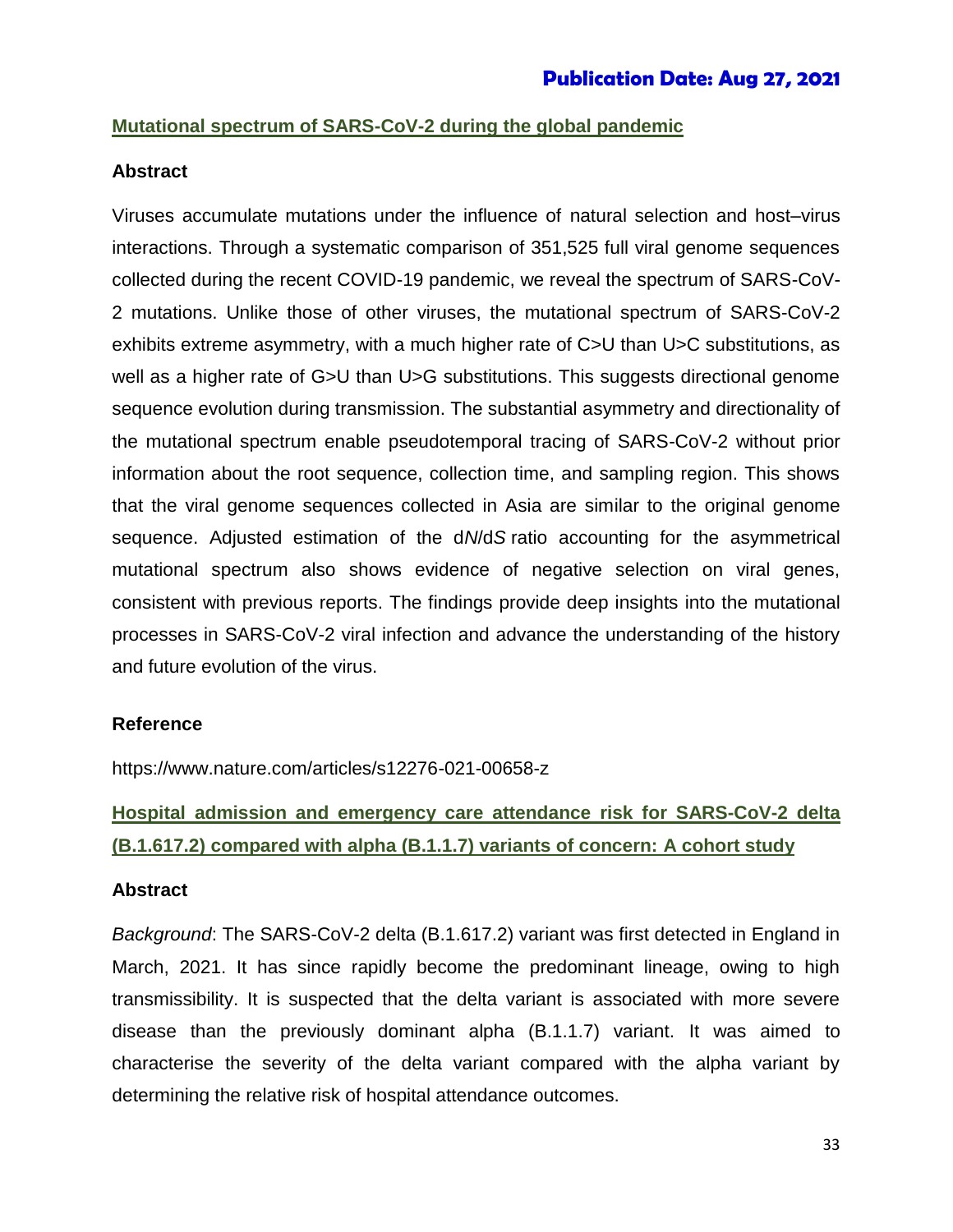*Methods*: This cohort study was done among all patients with COVID-19 in England between March 29 and May 23, 2021, who were identified as being infected with either the alpha or delta SARS-CoV-2 variant through whole-genome sequencing. Individuallevel data on these patients were linked to routine health-care datasets on vaccination, emergency care attendance, hospital admission, and mortality (data from Public Health England's Second Generation Surveillance System and COVID-19-associated deaths dataset; the National Immunisation Management System; and NHS Digital Secondary Uses Services and Emergency Care Data Set). The risk for hospital admission and emergency care attendance were compared between patients with sequencingconfirmed delta and alpha variants for the whole cohort and by vaccination status subgroups. Stratified Cox regression was used to adjust for age, sex, ethnicity, deprivation, recent international travel, area of residence, calendar week, and vaccination status.

*Findings*: Individual-level data on 43 338 COVID-19-positive patients (8682 with the delta variant, 34 656 with the alpha variant; median age 31 years [IQR 17–43]) were included in the analysis. 196 (2·3%) patients with the delta variant versus 764 (2·2%) patients with the alpha variant were admitted to hospital within 14 days after the specimen was taken (adjusted hazard ratio [HR] 2·26 [95% CI 1·32–3·89]). 498 (5·7%) patients with the delta variant versus 1448 (4·2%) patients with the alpha variant were admitted to hospital or attended emergency care within 14 days (adjusted HR 1·45 [1·08–1·95]). Most patients were unvaccinated (32 078 [74·0%] across both groups). The HRs for vaccinated patients with the delta variant versus the alpha variant (adjusted HR for hospital admission 1·94 [95% CI 0·47–8·05] and for hospital admission or emergency care attendance 1·58 [0·69–3·61]) were similar to the HRs for unvaccinated patients (2·32 [1·29–4·16] and 1·43 [1·04–1·97]; p=0·82 for both) but the precision for the vaccinated subgroup was low.

*Interpretation*: This large national study found a higher hospital admission or emergency care attendance risk for patients with COVID-19 infected with the delta variant compared with the alpha variant. Results suggest that outbreaks of the delta variant in unvaccinated populations might lead to a greater burden on health-care services than the alpha variant.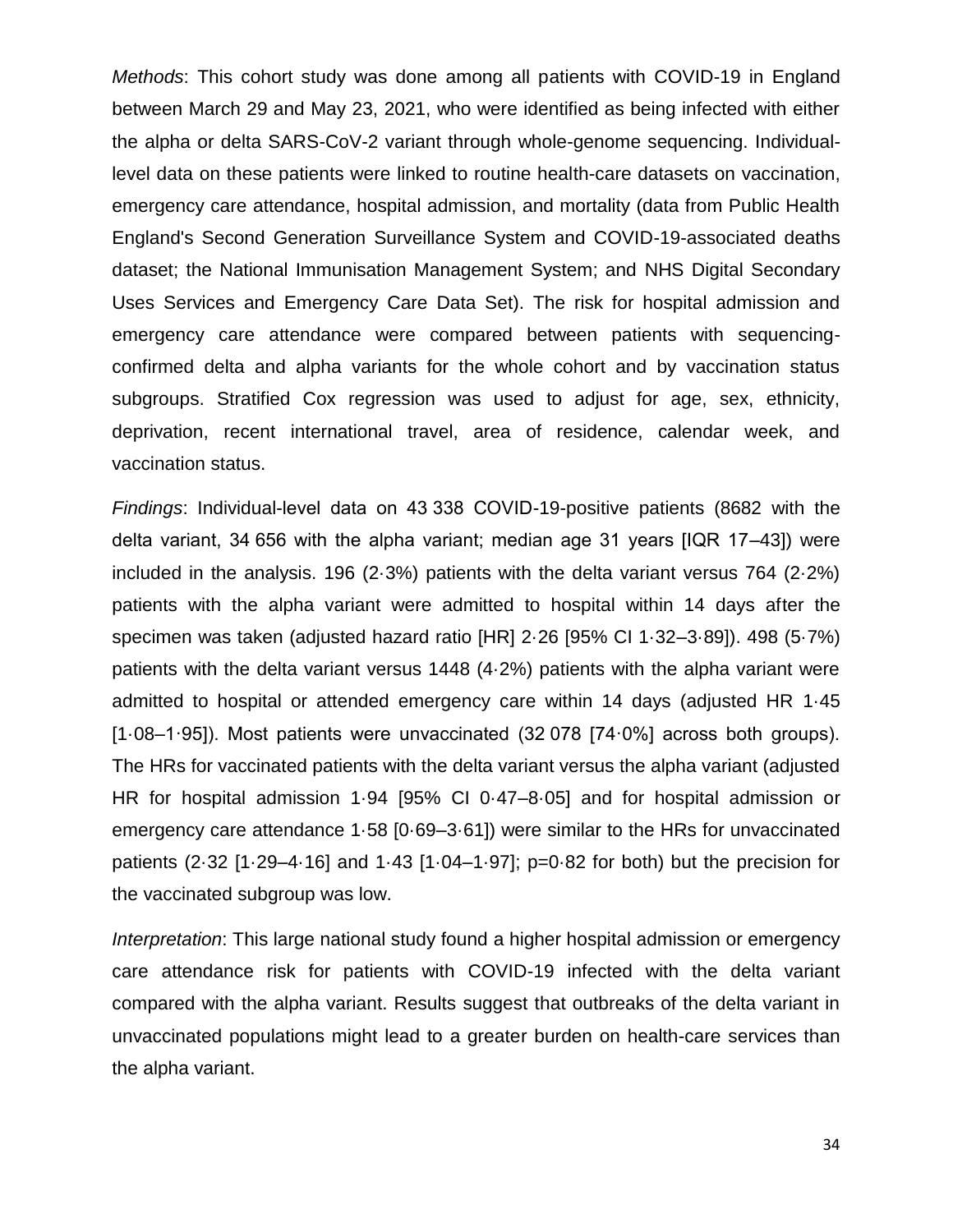https://www.thelancet.com/journals/laninf/article/PIIS1473-3099(21)00475-8/fulltext

## **COVID-19 and immune-mediated inflammatory diseases: Effect of disease and treatment on COVID-19 outcomes and vaccine responses**

## **Abstract**

At the beginning of the COVID-19 pandemic, patients with immune-mediated inflammatory diseases were considered to be at high risk for SARS-CoV-2 infection and the development of severe COVID-19. Data collected over the past year, however, suggest that a diagnosis of inflammatory arthritis, psoriasis, or inflammatory bowel diseases does not increase risk for SARS-CoV-2 infection or severe COVID-19 compared with people without these diseases. Furthermore, substantial data suggest that certain medications frequently used in patients with immune-mediated inflammatory diseases, in particular cytokine inhibitors, might even lower the risk for severe COVID-19. Conversely, glucocorticoids and potentially B-cell-depleting treatments seem to worsen COVID-19 outcomes. Additionally, the first data on SARS-CoV-2 vaccination in patients with these diseases suggest that tolerability of vaccination in patients with immune-mediated inflammatory diseases is good, although the immune response to vaccination can be somewhat reduced in this patient group, particularly those taking methotrexate or CD20-targeted treatment.

## **Reference**

https://www.thelancet.com/journals/lanrhe/article/PIIS2665-9913(21)00247-2/fulltext

## **COVID-19 vaccination intention during early vaccine rollout in Canada: A nationwide online survey**

## **Abstract**

*Background*: Understanding vaccination intention during early vaccination rollout in Canada can help the government's efforts in vaccination education and outreach.

*Method*: Panel members age 18 and over from the nationally representative Angus Reid Forum were invited to complete an online survey about their experience with COVID-19, including their intention to get vaccinated. Respondents were asked "When a vaccine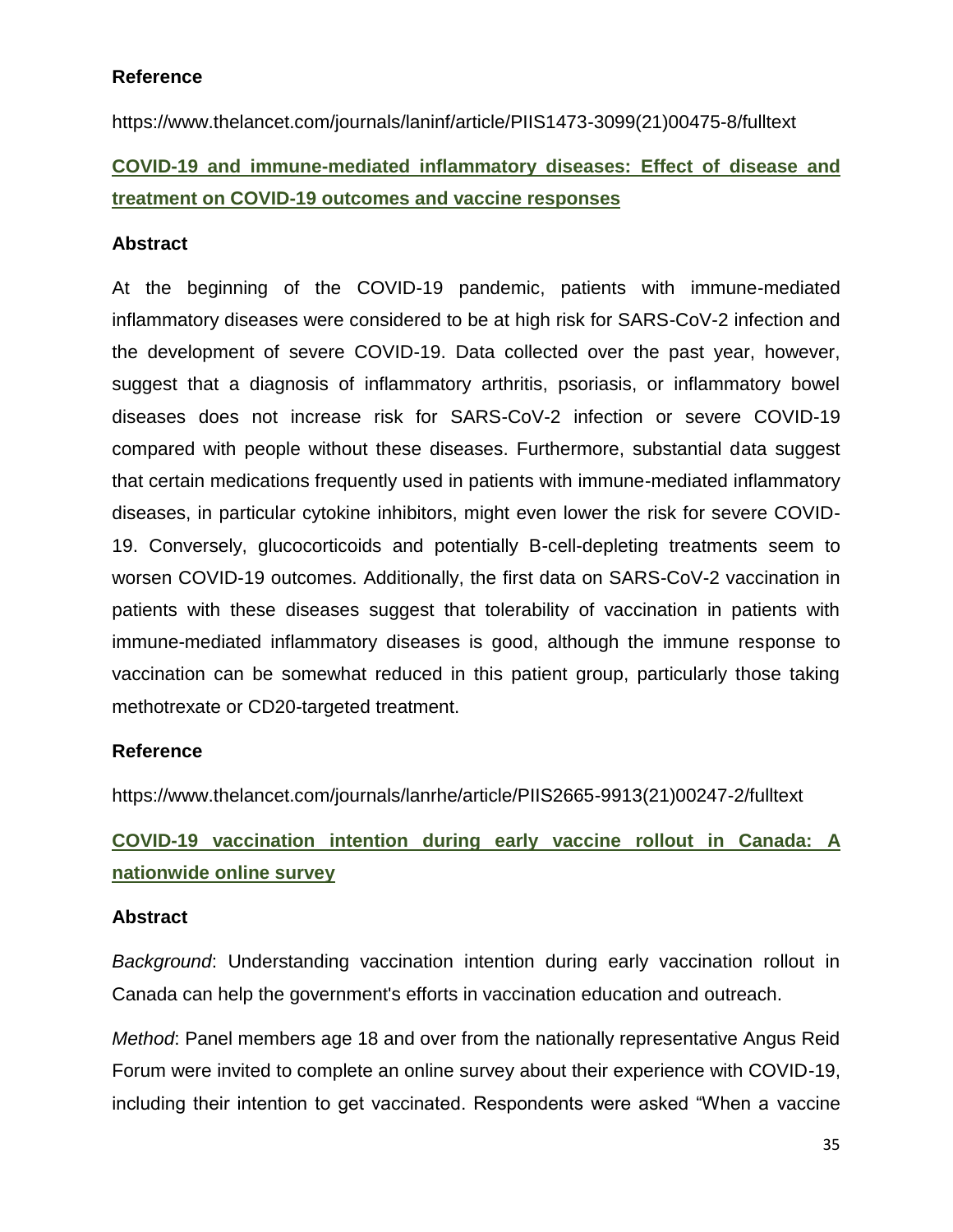against the coronavirus becomes available to you, will you get vaccinated or not?" Having no intention to vaccinate was defined as choosing "No – I will not get a coronavirus vaccination" as a response. Odds ratios and predicted probabilities are reported for no vaccine intentionality in demographic groups.

*Findings*: 14,621 panel members completed the survey. Having no intention to vaccinate against COVID-19 is relatively low overall (9%) with substantial variation among demographic groups. Being a resident of Alberta (predicted probability = 15%; OR 0.58 [95%CI 0.14-2.24]), aged 40-59 (predicted probability = 12%; OR 0.87 [0.78- 0.97]), identifying as a visible minority (predicted probability =  $15\%$ ; OR 0.56 [0.37-0.84]), having some college level education or lower (predicted probability  $= 14\%$ ) and living in households of at least five members (predicted probability =  $13\%$ ; OR 0.82 [0.76-0.88]) are related to lower vaccination intention.

*Interpretation*: The study identifies population groups with greater and lesser intention to vaccinate in Canada. As the Canadian COVID-19 vaccination effort continues, policymakers may use this information to focus outreach, education, and other efforts on the latter groups, which also have had higher risks for contracting and dying from COVID-19.

## **Reference**

https://www.thelancet.com/journals/lanam/article/PIIS2667-193X(21)00047-8/fulltext

## **SARS-CoV-2 infection of the central nervous system in a 14-month-old child: A case report of a complete autopsy**

### **Abstract**

*Background*: Neurological and other systemic complications occur in adults with severe COVID-19. Here SARS-CoV-2 infection was described as complicated by neuroinvasion in the post-mortem tissues of a child.

*Methods*: A complete autopsy of a 14-month-old child was performed who died of COVID-19 pneumonitis. Histological sections of multiple organs were stained with haematoxylin and eosin. Luxol fast blue staining for myelin and immunohistochemistry were performed in selected areas of the brain. The presence of SARS-CoV-2 was investigated by immunostaining with anti-spike protein antibody and by RT-qPCR.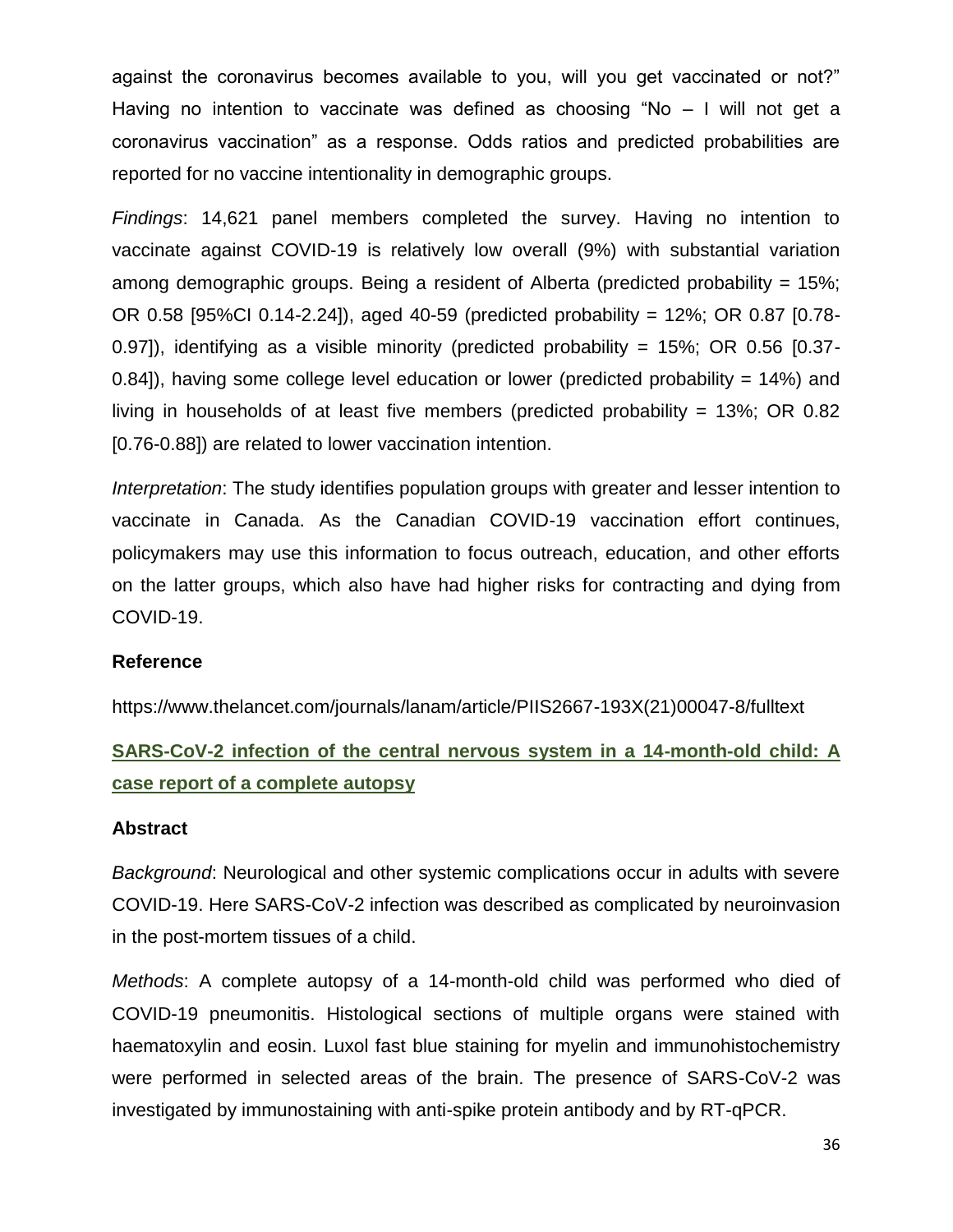*Findings*: Lesions included microthrombosis, pulmonary congestion, interstitial oedema, lymphocytic infiltrates, bronchiolar injury, collapsed alveolar spaces, cortical atrophy, and severe neuronal loss. SARS-CoV-2 staining was observed along the apical region of the choroid plexus (ChP) epithelium and in ependymal cells of the lateral ventricle, but was restricted to ChP capillaries and vessels in some regions. SARS-CoV-2 infection of brain tissue was confirmed by RT-qPCR in fragments of the ChP, lateral ventricle, and cortex.

*Interpretation*: The results show multisystemic histopathological alterations caused by SARS-CoV-2 infection and contribute to knowledge regarding the course of fatal COVID-19 in children. Furthermore, our findings of ChP infection and viral neurotropism suggest that SARS-CoV-2 may invade the central nervous system by bloodcerebrospinal fluid barrier disruption.

### **Reference**

https://www.thelancet.com/journals/lanam/article/PIIS2667-193X(21)00038-7/fulltext

### **Airborne transmission of respiratory viruses**

### **Abstract**

The COVID-19 pandemic has revealed critical knowledge gaps in our understanding of and a need to update the traditional view of transmission pathways for respiratory viruses. The long-standing definitions of droplet and airborne transmission do not account for the mechanisms by which virus-laden respiratory droplets and aerosols travel through the air and lead to infection. In this Review, current evidence was discussed regarding the transmission of respiratory viruses by aerosols—how they are generated, transported, and deposited, as well as the factors affecting the relative contributions of droplet-spray deposition versus aerosol inhalation as modes of transmission. Improved understanding of aerosol transmission brought about by studies of severe acute respiratory syndrome coronavirus 2 (SARS-CoV-2) infection requires a reevaluation of the major transmission pathways for other respiratory viruses, which will allow better-informed controls to reduce airborne transmission.

### **Reference**

https://www.science.org/doi/10.1126/science.abd9149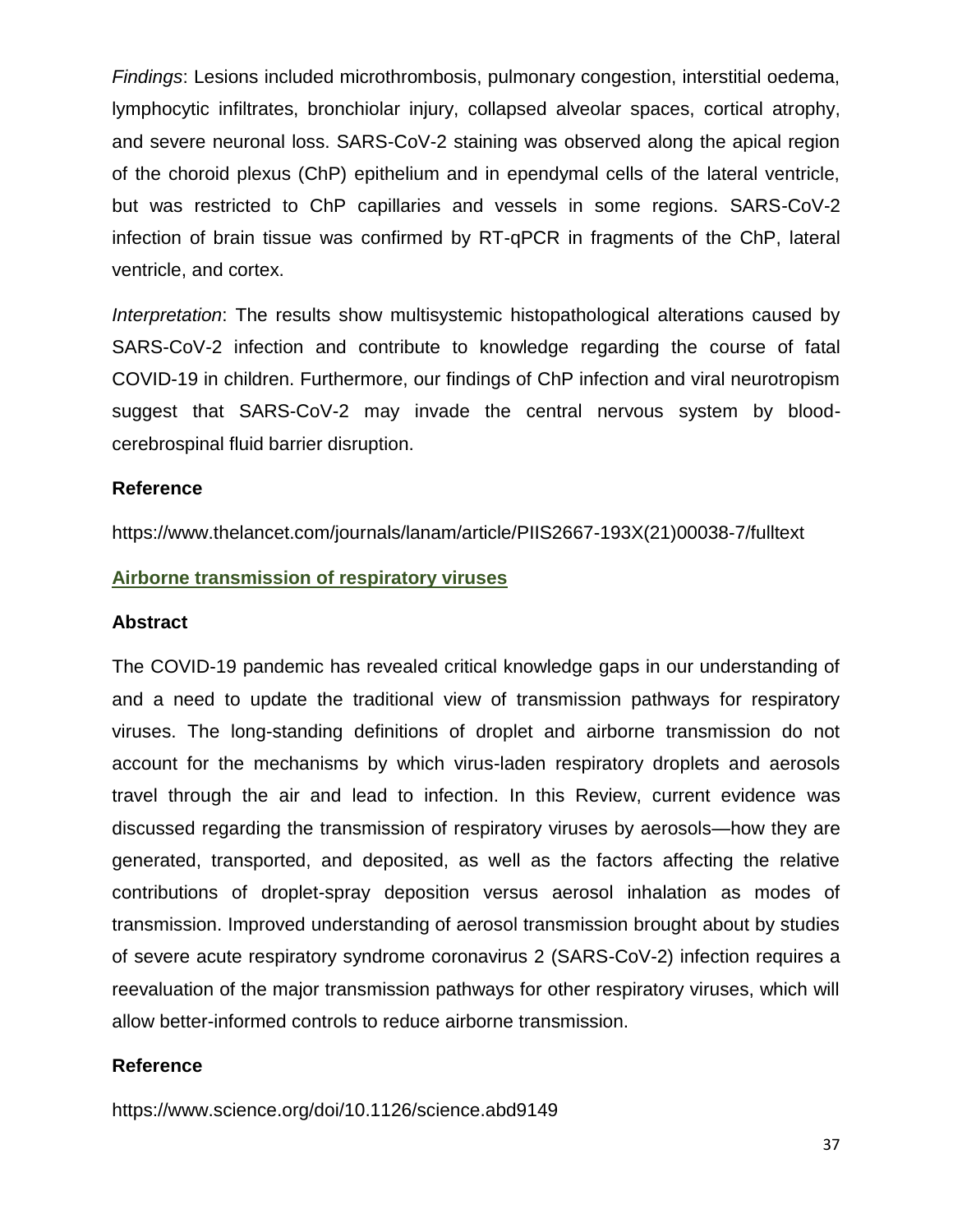## **Neutralization of SARS-CoV-2 variants by convalescent and BNT162b2 vaccinated serum**

## **Abstract**

SARS-CoV-2 and its variants continue to infect hundreds of thousands every day despite the rollout of effective vaccines. Therefore, it is essential to understand the levels of protection that these vaccines provide in the face of emerging variants. Here, we report two demographically balanced cohorts of BNT162b2 vaccine recipients and COVID-19 patients, from which we evaluate neutralizing antibody titers against SARS-CoV-2 as well as the B.1.1.7 (alpha) and B.1.351 (beta) variants. We show that both B.1.1.7 and B.1.351 are less well neutralized by serum from vaccinated individuals, and that B.1.351, but not B.1.1.7, is less well neutralized by convalescent serum. We also find that the levels of variant-specific anti-spike antibodies are proportional to neutralizing activities. Together, our results demonstrate the escape of the emerging SARS-CoV-2 variants from neutralization by serum antibodies, which may lead to reduced protection from re-infection or increased risk of vaccine breakthrough.

## **Reference**

https://www.nature.com/articles/s41467-021-25479-6

## **AHR signaling is induced by infection with coronaviruses**

### **Abstract**

Coronavirus infection in humans is usually associated to respiratory tract illnesses, ranging in severity from mild to life-threatening respiratory failure. The aryl hydrocarbon receptor (AHR) was recently identified as a host factor for Zika and dengue viruses; AHR antagonists boost antiviral immunity, decrease viral titers and ameliorate Zikainduced pathology *in vivo*. Here it was reported that AHR is activated by infection with different coronaviruses, potentially impacting antiviral immunity and lung epithelial cells. Indeed, the analysis of single-cell RNA-seq from lung tissue detected increased expression of AHR and AHR transcriptional targets, suggesting AHR signaling activation in SARS-CoV-2-infected epithelial cells from COVID-19 patients. Moreover,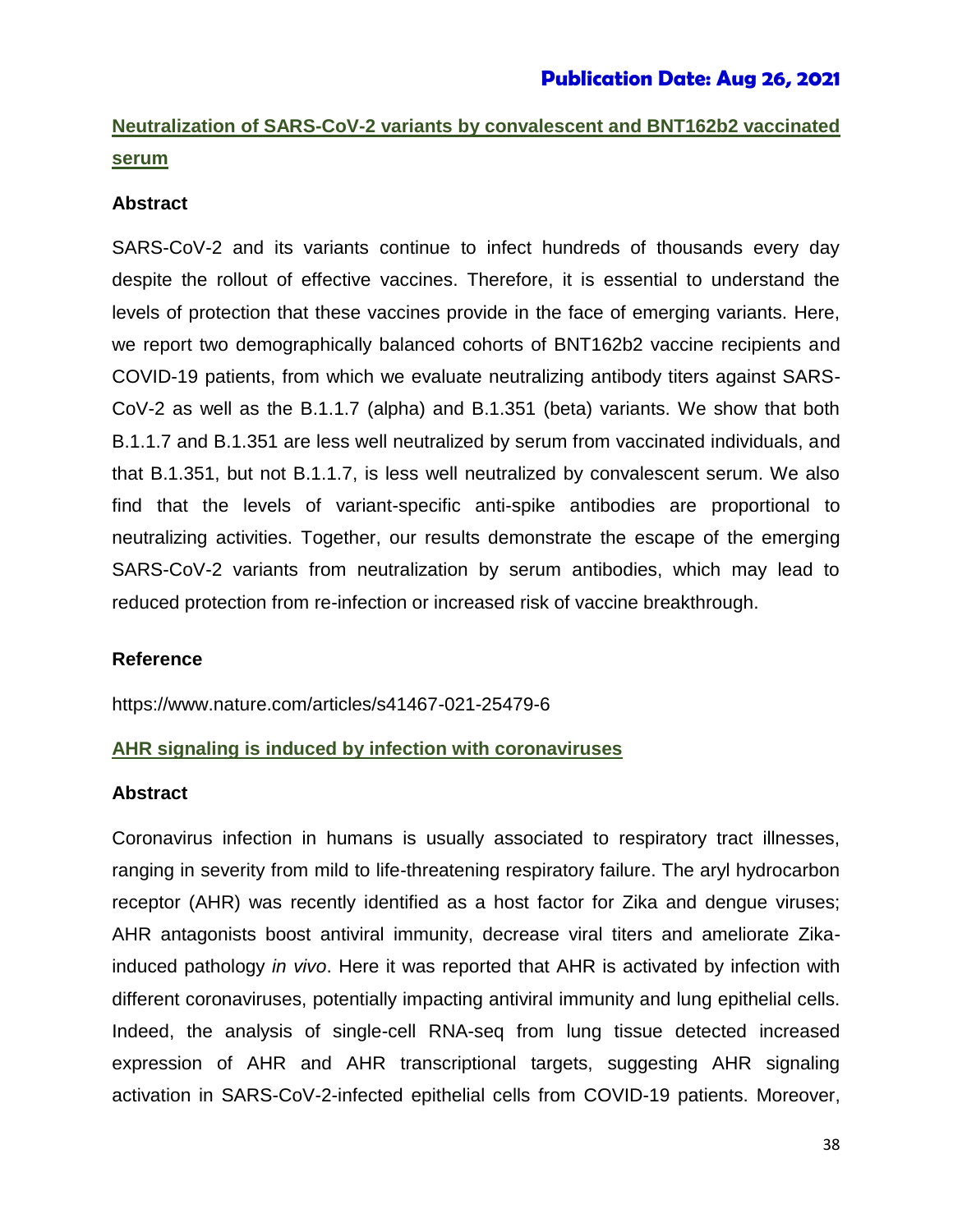an association was detected between AHR expression and viral load in SARS-CoV-2 infected patients. Finally, we found that the pharmacological inhibition of AHR suppressed the replication *in vitro* of one of the causative agents of the common cold, HCoV-229E, and the causative agent of the COVID-19 pandemic, SARS-CoV-2. Taken together, these findings suggest that AHR activation is a common strategy used by coronaviruses to evade antiviral immunity and promote viral replication, which may also contribute to lung pathology. Future studies should further evaluate the potential of AHR as a target for host-directed antiviral therapy.

### **Reference**

https://www.nature.com/articles/s41467-021-25412-x

## **Tracheal aspirate RNA sequencing identifies distinct immunological features of COVID-19 ARDS**

### **Abstract**

The immunological features that distinguish COVID-19-associated acute respiratory distress syndrome (ARDS) from other causes of ARDS are incompletely understood. Here, we report the results of comparative lower respiratory tract transcriptional profiling of tracheal aspirate from 52 critically ill patients with ARDS from COVID-19 or from other etiologies, as well as controls without ARDS. In contrast to a "cytokine storm," we observe reduced proinflammatory gene expression in COVID-19 ARDS when compared to ARDS due to other causes. COVID-19 ARDS is characterized by a dysregulated host response with increased PTEN signaling and elevated expression of genes with noncanonical roles in inflammation and immunity. In silico analysis of gene expression identifies several candidate drugs that may modulate gene expression in COVID-19 ARDS, including dexamethasone and granulocyte colony stimulating factor. Compared to ARDS due to other types of viral pneumonia, COVID-19 is characterized by impaired interferon-stimulated gene (ISG) expression. The relationship between SARS-CoV-2 viral load and expression of ISGs is decoupled in patients with COVID-19 ARDS when compared to patients with mild COVID-19. In summary, assessment of host gene expression in the lower airways of patients reveals distinct immunological features of COVID-19 ARDS.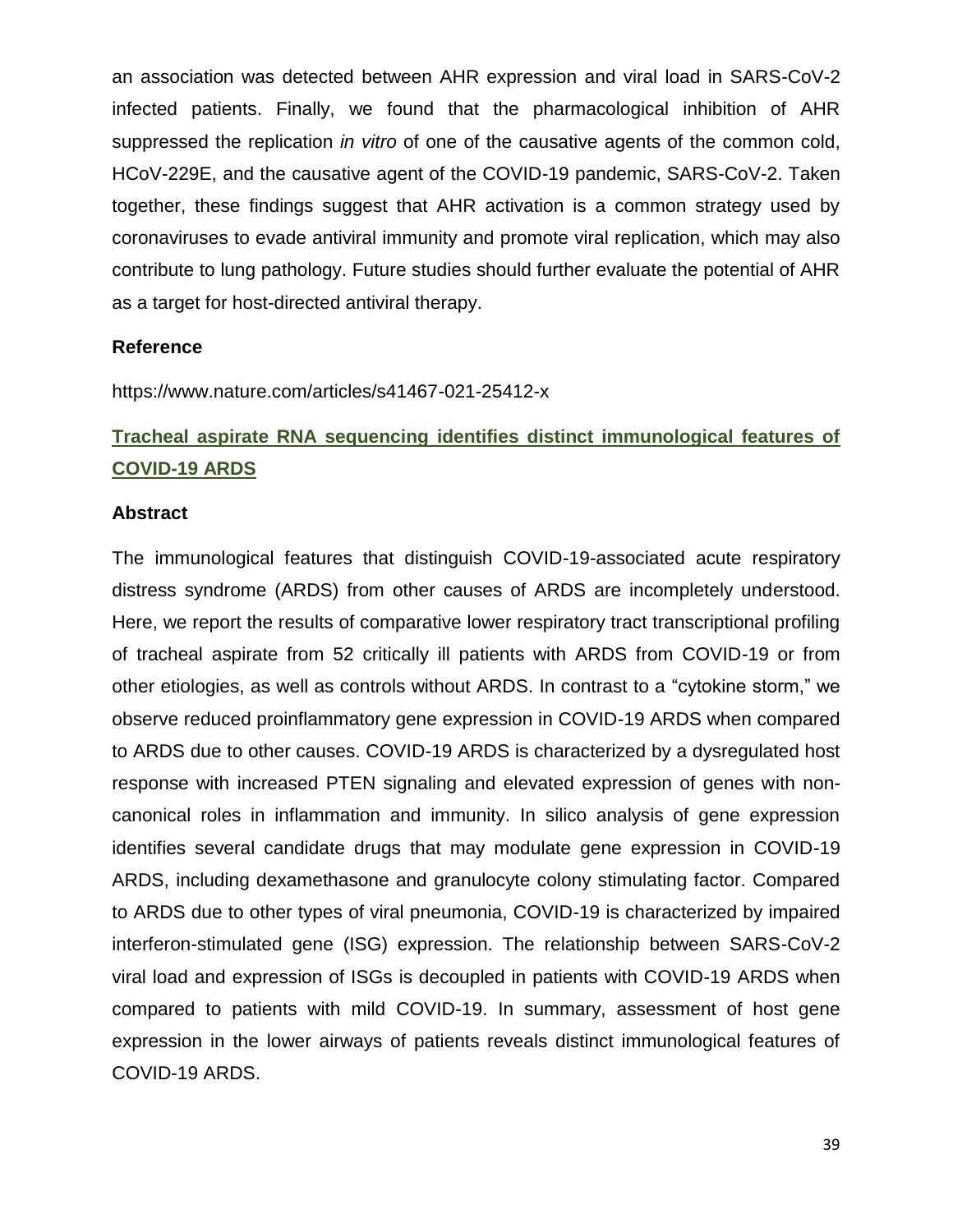## **Reference**

https://www.nature.com/articles/s41467-021-25040-5

## **Neutralization of SARS-CoV-2 variants by convalescent and BNT162b2 vaccinated serum**

## **Abstract**

SARS-CoV-2 and its variants continue to infect hundreds of thousands every day despite the rollout of effective vaccines. Therefore, it is essential to understand the levels of protection that these vaccines provide in the face of emerging variants. Here, we report two demographically balanced cohorts of BNT162b2 vaccine recipients and COVID-19 patients, from which neutralizing antibody titers were evaluated against SARS-CoV-2 as well as the B.1.1.7 (alpha) and B.1.351 (beta) variants. We show that both B.1.1.7 and B.1.351 are less well neutralized by serum from vaccinated individuals, and that B.1.351, but not B.1.1.7, is less well neutralized by convalescent serum. We also find that the levels of variant-specific anti-spike antibodies are proportional to neutralizing activities. Together, the results demonstrated the escape of the emerging SARS-CoV-2 variants from neutralization by serum antibodies, which may lead to reduced protection from re-infection or increased risk of vaccine breakthrough.

### **Reference**

https://www.nature.com/articles/s41467-021-25479-6

## **Tracheal aspirate RNA sequencing identifies distinct immunological features of COVID-19 ARDS**

## **Abstract**

40 The immunological features that distinguish COVID-19-associated acute respiratory distress syndrome (ARDS) from other causes of ARDS are incompletely understood. Here, it was reported that the results of comparative lower respiratory tract transcriptional profiling of tracheal aspirate from 52 critically ill patients with ARDS from COVID-19 or from other etiologies, as well as controls without ARDS. In contrast to a "cytokine storm," we observe reduced proinflammatory gene expression in COVID-19 ARDS when compared to ARDS due to other causes. COVID-19 ARDS is characterized by a dysregulated host response with increased PTEN signaling and elevated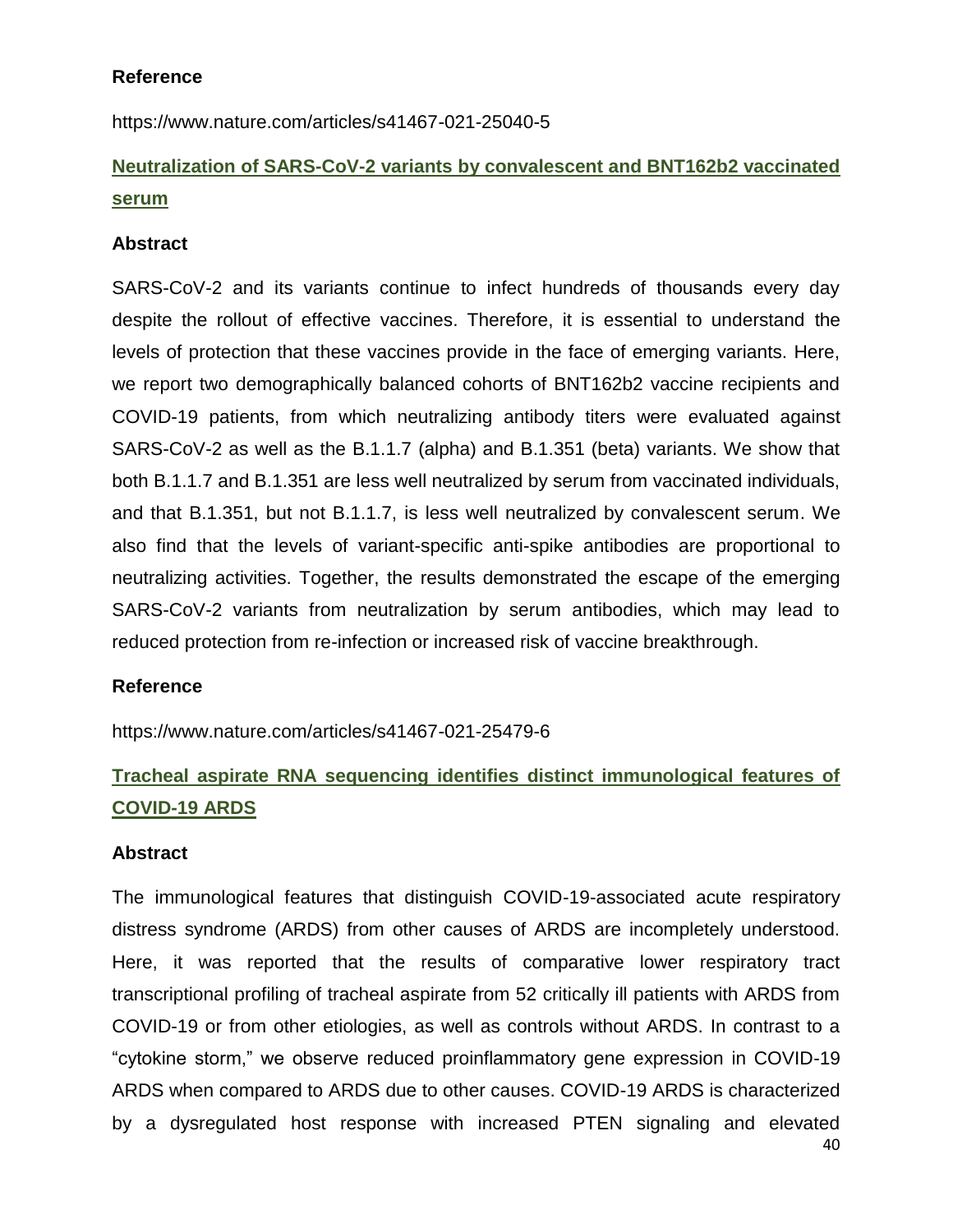expression of genes with non-canonical roles in inflammation and immunity. In silico analysis of gene expression identifies several candidate drugs that may modulate gene expression in COVID-19 ARDS, including dexamethasone and granulocyte colony stimulating factor. Compared to ARDS due to other types of viral pneumonia, COVID-19 is characterized by impaired interferon-stimulated gene (ISG) expression. The relationship between SARS-CoV-2 viral load and expression of ISGs is decoupled in patients with COVID-19 ARDS when compared to patients with mild COVID-19. In summary, assessment of host gene expression in the lower airways of patients reveals distinct immunological features of COVID-19 ARDS.

### **Reference**

https://www.nature.com/articles/s41467-021-25040-5

## **Therapeutic targets and interventional strategies in COVID-19: Mechanisms and clinical studies**

#### **Abstract**

Owing to the limitations of the present efforts on drug discovery against severe acute respiratory syndrome coronavirus 2 (SARS-CoV-2) and the lack of the understanding of the biological regulation mechanisms underlying COVID-19, alternative or novel therapeutic targets for COVID-19 treatment are still urgently required. SARS-CoV-2 infection and immunity dysfunction are the two main courses driving the pathogenesis of COVID-19. Both the virus and host factors are potential targets for antiviral therapy. Hence, in this study, the current therapeutic strategies of COVID-19 have been classified into "target virus" and "target host" categories. Repurposing drugs, emerging approaches, and promising potential targets are the implementations of the above two strategies. First, a comprehensive review of the highly acclaimed old drugs was performed according to evidence-based medicine to provide recommendations for clinicians. Additionally, their unavailability in the fight against COVID-19 was analyzed. Next, a profound analysis of the emerging approaches was conducted, particularly all licensed vaccines and monoclonal antibodies (mAbs) enrolled in clinical trials against primary SARS-CoV-2 and mutant strains. Furthermore, the pros and cons of the present licensed vaccines were compared from different perspectives. Finally, the most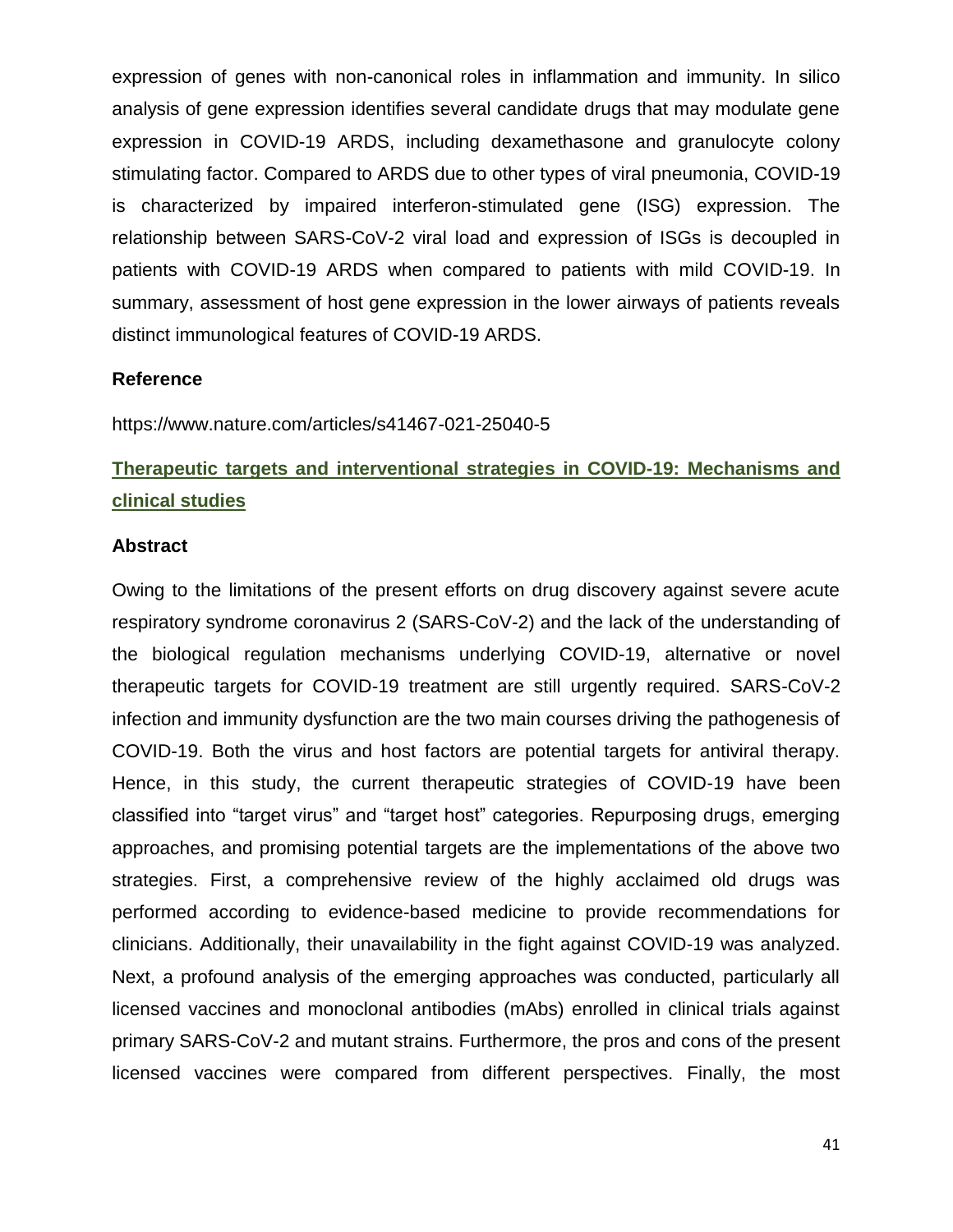promising potential targets were reviewed, and the update of the progress of treatments has been summarized based on these reviews.

### **Reference**

https://www.nature.com/articles/s41392-021-00733-x

## **Radiomics-based machine learning differentiates "ground-glass" opacities due to COVID-19 from acute non-COVID-19 lung disease**

### **Abstract**

Ground-glass opacities (GGOs) are a non-specific high-resolution computed tomography (HRCT) finding tipically observed in early Coronavirus disesase 19 (COVID-19) pneumonia. However, GGOs are also seen in other acute lung diseases, thus making challenging the differential diagnosis. To this aim, we investigated the performance of a radiomics-based machine learning method to discriminate GGOs due to COVID-19 from those due to other acute lung diseases. Two sets of patients were included: a first set of 28 patients (COVID) diagnosed with COVID-19 infection confirmed by real-time polymerase chain reaction (RT-PCR) between March and April 2020 having (a) baseline HRCT at hospital admission and (b) predominant GGOs pattern on HRCT; a second set of 30 patients (nCOVID) showing (a) predominant GGOs pattern on HRCT performed between August 2019 and April 2020 and (b) availability of final diagnosis. Two readers independently segmented GGOs on HRCTs using a semi-automated approach, and radiomics features were extracted using a standard open source software (PyRadiomics). Partial least square (PLS) regression was used as the multivariate machine-learning algorithm. A leave-one-out nested crossvalidation was implemented. PLS β-weights of radiomics features, including the 5% features with the largest β-weights in magnitude (top 5%), were obtained. The diagnostic performance of the radiomics model was assessed through receiver operating characteristic (ROC) analysis. The Youden's test assessed sensitivity and specificity of the classification. A null hypothesis probability threshold of 5% was chosen (p < 0.05). The predictive model delivered an AUC of 0.868 (Youden's index = 0.68, sensitivity = 93%, specificity 75%,  $p = 4.2 \times 10-7$ ). Of the seven features included in the top 5% features, five were texture-related. A radiomics-based machine learning signature showed the potential to accurately differentiate GGOs due to COVID-19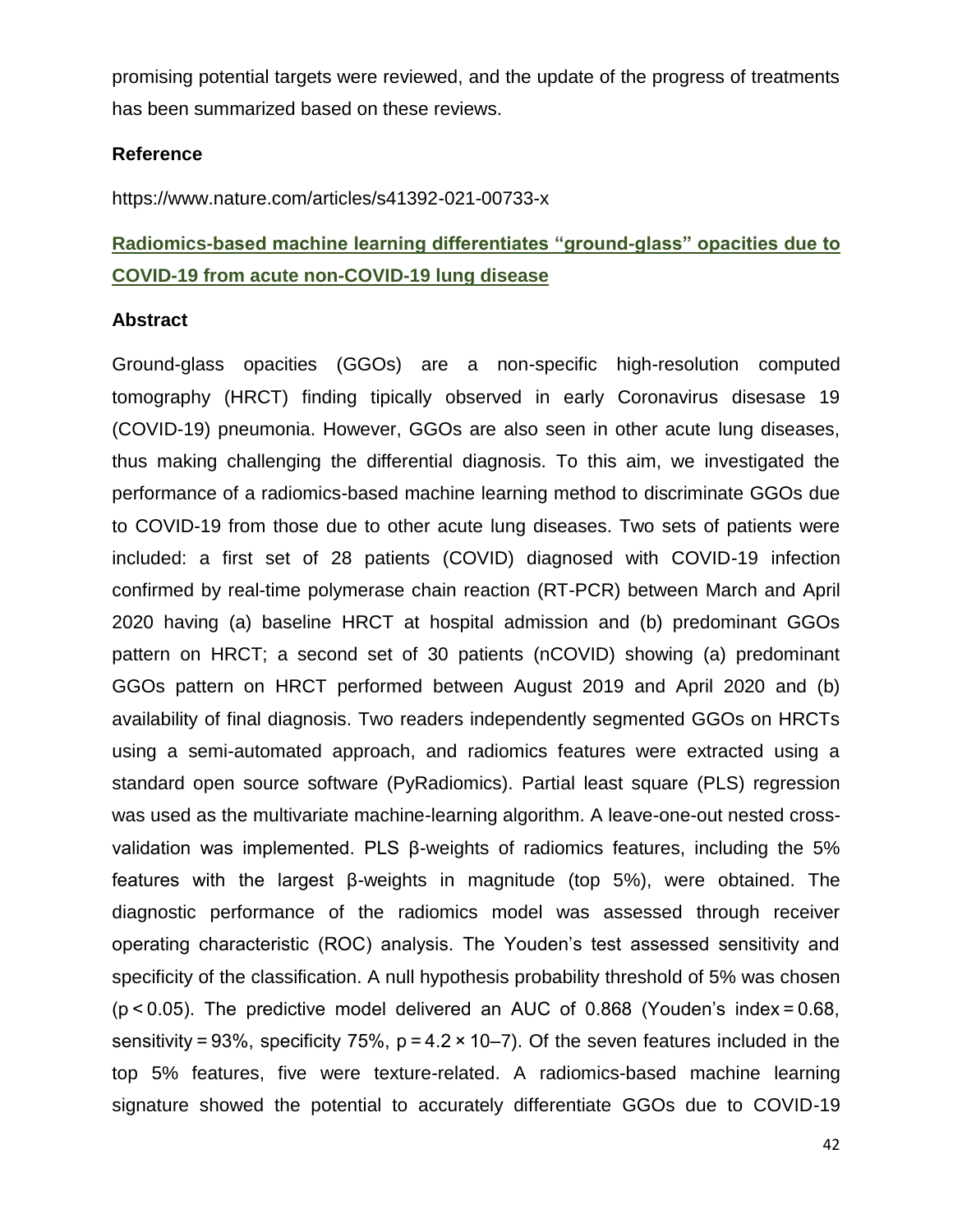pneumonia from those due to other acute lung diseases. Most of the discriminant radiomics features were texture-related. This approach may assist clinician to adopt the appropriate management early, while improving the triage of patients.

### **Reference**

https://www.nature.com/articles/s41598-021-96755-0

## **Global characteristics and outcomes of SARS-CoV-2 infection in children and adolescents with cancer (GRCCC): A cohort study**

### **Abstract**

*Background*: Previous studies have shown that children and adolescents with COVID-19 generally have mild disease. Children and adolescents with cancer, however, can have severe disease when infected with respiratory viruses. In this study, we aimed to understand the clinical course and outcomes of SARS-CoV-2 infection in children and adolescents with cancer.

*Methods*: A cohort study was done with data from 131 institutions in 45 countries. We created the Global Registry of COVID-19 in Childhood Cancer to capture de-identified data pertaining to laboratory-confirmed SARS-CoV-2 infections in children and adolescents (<19 years) with cancer or having received a haematopoietic stem-cell transplantation. There were no centre-specific exclusion criteria. The registry was disseminated through professional networks through email and conferences and healthcare providers were invited to submit all qualifying cases. Data for demographics, oncological diagnosis, clinical course, and cancer therapy details were collected. Primary outcomes were disease severity and modification to cancer-directed therapy. The registry remains open to data collection.

*Findings*: Of 1520 submitted episodes, 1500 patients were included in the study between April 15, 2020, and Feb 1, 2021. 1319 patients had complete 30-day follow-up. 259 (19·9%) of 1301 patients had a severe or critical infection, and 50 (3·8%) of 1319 died with the cause attributed to COVID-19 infection. Modifications to cancer-directed therapy occurred in 609 (55·8%) of 1092 patients receiving active oncological treatment. Multivariable analysis revealed several factors associated with severe or critical illness, including World Bank low-income or lower-middle-income (odds ratio [OR] 5·8 [95% CI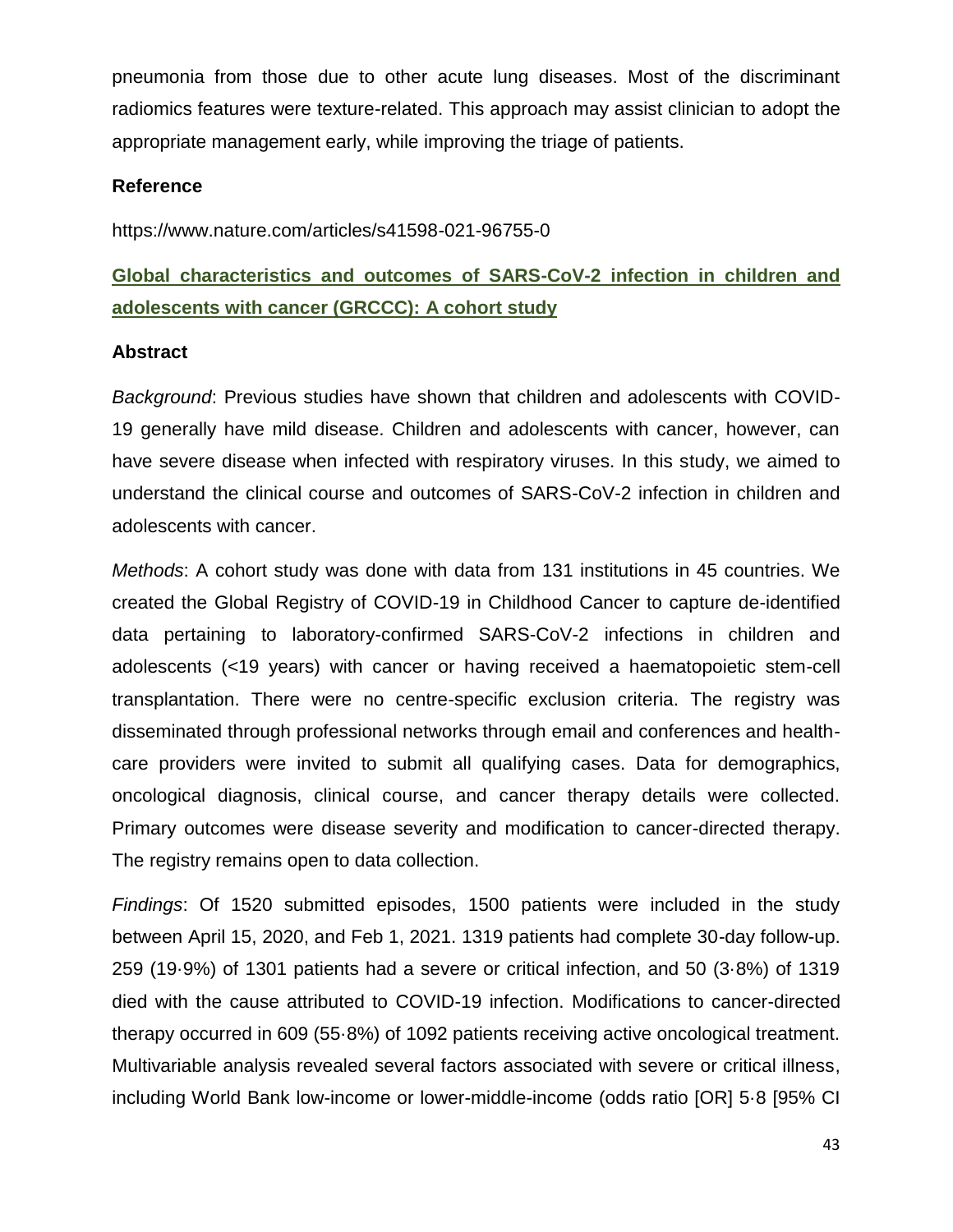3·8–8·8]; p<0·0001) and upper-middle-income (1·6 [1·2–2·2]; p=0·0024) country status; age 15–18 years  $(1.6 \t[1.1–2.2])$ ;  $p=0.013$ ; absolute lymphocyte count of 300 or less cells per mm3 (2·5 [1·8–3·4]; p<0·0001), absolute neutrophil count of 500 or less cells per mm3 (1·8 [1·3–2·4]; p=0·0001), and intensive treatment (1·8 [1·3–2·3]; p=0·0005). Factors associated with treatment modification included upper-middle-income country status (OR 0·5 [95% CI 0·3–0·7]; p=0·0004), primary diagnosis of other haematological malignancies (0·5 [0·3–0·8]; p=0·0088), the presence of one of more COVID-19 symptoms at the time of presentation (1·8 [1·3–2·4]; p=0·0002), and the presence of one or more comorbidities (1·6 [1·1–2·3]; p=0·020).

*Interpretation*: In this global cohort of children and adolescents with cancer and COVID-19, severe and critical illness occurred in one fifth of patients and deaths occurred in a higher proportion than is reported in the literature in the general paediatric population. Additionally, it was found that variables associated with treatment modification were not the same as those associated with greater disease severity. These data could inform clinical practice guidelines and raise awareness globally that children and adolescents with cancer are at high-risk of developing severe COVID-19 illness.

### **Reference**

https://www.thelancet.com/journals/lanonc/article/PIIS1470-2045(21)00454-X/fulltext

## **Evolution of antibody responses up to 13 months after SARS-CoV-2 infection and risk of reinfection**

## **Abstract**

*Background*: Assessment of the kinetics of SARS-CoV-2 antibodies is essential in predicting risk of reinfection and durability of vaccine protection.

*Methods*: This is a prospective, monocentric, longitudinal, cohort clinical study. Healthcare workers (HCW) from Strasbourg University Hospital were enrolled between April 6th and May 7th, 2020 and followed up to 422 days. Serial serum samples were tested for antibodies against the Receptor Binding Domain (RBD) of the spike protein and nucleocapsid protein (N) to characterize the kinetics of SARS-CoV-2 antibodies and the incidence of reinfection. Live-neutralization assays were performed for a subset of samples before and after vaccination to analyze sensitivity to SARS-CoV-2 variants.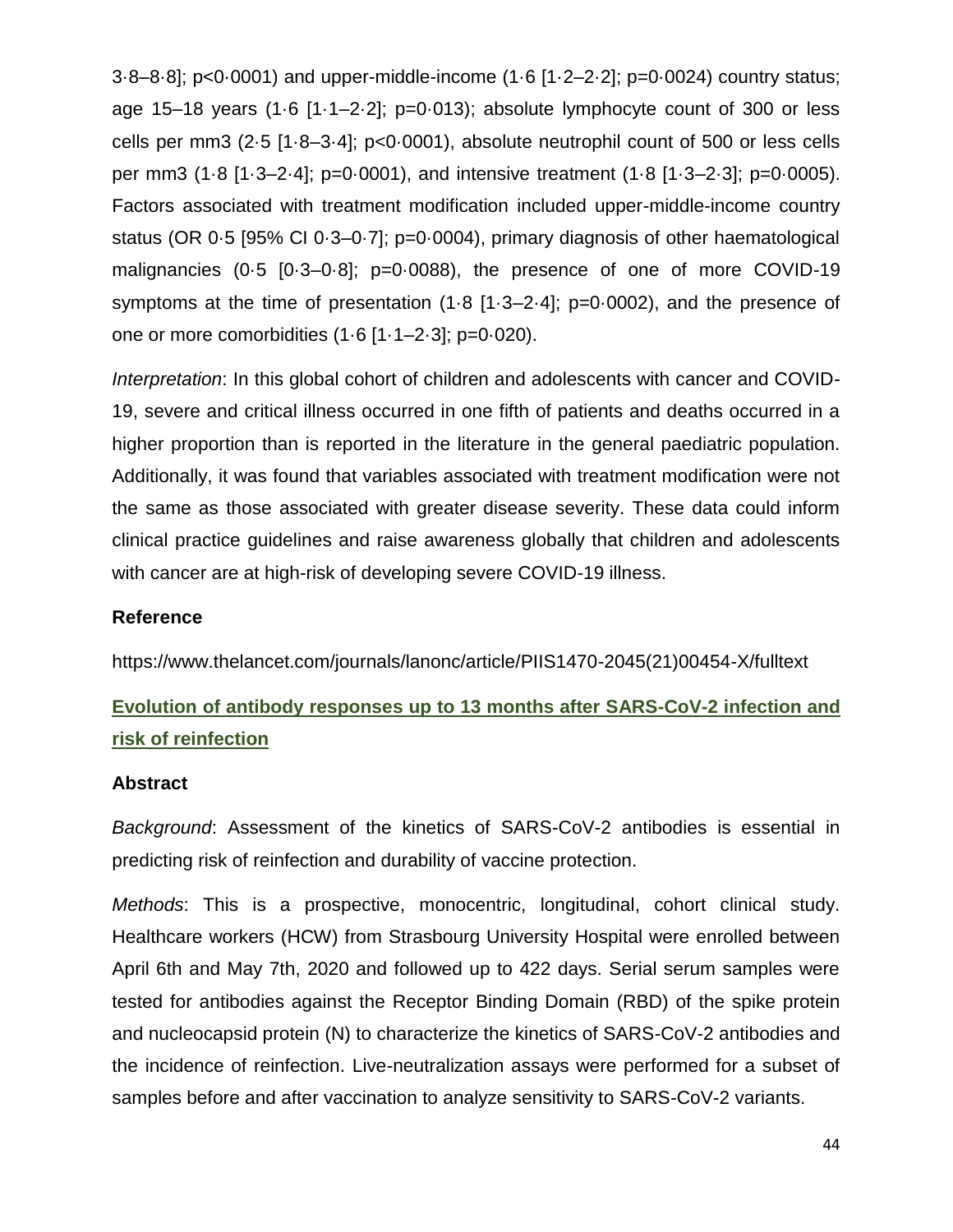*Findings*: A total of 4290 samples from 393 convalescent COVID-19 and 916 COVID-19 negative individuals were analyzed. In convalescent individuals, SARS-CoV-2 antibodies followed a triphasic kinetic model with half-lives at month (M) 11–13 of 283 days (95% CI 231–349) for anti-N and 725 days (95% CI 623–921) for anti-RBD IgG, which stabilized at a median of 1.54 log BAU/mL (95% CI 1.42–1.67). The incidence of SARS-CoV-2 infections was 12.22 and 0.40 per 100 person-years in COVID-19 negative and COVID-19-positive HCW, respectively, indicating a relative reduction in the incidence of SARS-CoV-2 reinfection of 96.7%. Live-virus neutralization assay revealed that after one year, variants D614G and B.1.1.7, but less so B.1.351, were sensitive to anti-RBD antibodies at 1.4 log BAU/mL, while IgG ≥ 2.0 log BAU/mL strongly neutralized all three variants. These latter anti-RBD IgG titers were reached by all vaccinated HCW regardless of pre-vaccination IgG levels and type of vaccine.

*Interpretation*: The study demonstrates a long-term persistence of anti-RBD antibodies that may reduce risk of reinfection. By significantly increasing cross-neutralizing antibody titers, a single-dose vaccination strengthens protection against variants.

## **Reference**

https://www.thelancet.com/journals/ebiom/article/PIIS2352-3964(21)00354-6/fulltext

## **A randomized trial of icosapent ethyl in ambulatory patients with COVID-19**

### **Abstract**

The coronavirus disease 2019 (COVID-19) pandemic remains a source of considerable morbidity and mortality throughout the world. Therapeutic options to reduce symptoms, inflammatory response, or disease progression are limited. This randomized open-label trial enrolled 100 ambulatory patients with symptomatic COVID-19 in Toronto, Canada. Results indicate that icosapent ethyl (8g daily for 3 days followed by 4g daily for 11 days) significantly reduced high-sensitivity C-reactive protein (hs-CRP) and improved symptomatology compared with patients assigned to usual care. Specifically, the primary biomarker endpoint, change in hs-CRP, was significantly reduced by 25% among treated patients (-0.5mg/L, IQRI-6.9,0.4], within-group P=0.011). Conversely, a non-significant 5.6% reduction was observed among usual care patients (-0.1mg/L, IQR[-3.2,1.7], within-group P=0.51). An unadjusted between-group primary biomarker analysis was non-significant (P=0.082). Overall, this report provides evidence of an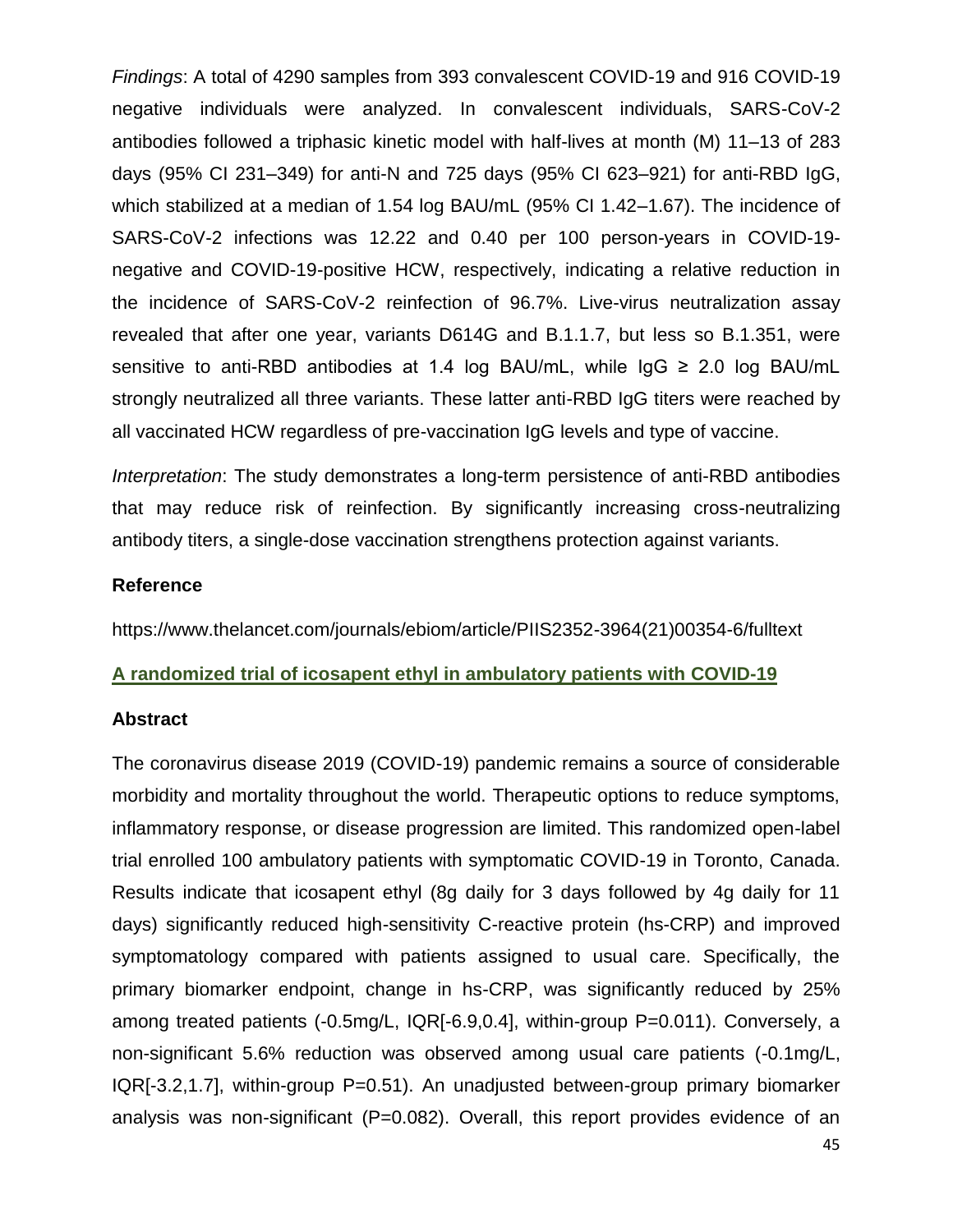early anti-inflammatory effect of icosapent ethyl in a modest sample, including an initial well-tolerated loading dose, in symptomatic COVID-19 outpatients. ClinicalTrials.gov Identifier: NCT04412018.

## **Reference**

https://www.cell.com/iscience/fulltext/S2589-0042(21)01008-7

## **Single-dose intranasal vaccination elicits systemic and mucosal immunity against SARS-CoV-2**

## **Abstract**

Despite remarkable progress in the development and authorization of vaccines against SARS-CoV-2, there is a need to validate vaccine platforms for broader application. The current intramuscular vaccines are designed to elicit systemic immunity without conferring mucosal immunity in the nasal compartment, which is the first barrier that SARS-CoV-2 virus breaches before dissemination to the lung. The development of an intranasal subunit vaccine was reported that uses lyophilized spike protein and liposomal STING agonist as an adjuvant. This vaccine induces systemic neutralizing antibodies, IgA in the lung and nasal compartments, and T-cell responses in the lung of mice. Single-cell RNA-sequencing confirmed the coordinated activation of T/ B cell responses in a germinal center-like manner within the nasal-associated lymphoid tissues, confirming its role as an inductive site to enable durable immunity. The ability to elicit immunity in the respiratory tract can prevent the establishment of infection in individuals and prevent disease transmission.

## **Reference**

https://www.cell.com/iscience/fulltext/S2589-0042(21)01005-1

## **Profiling CD8<sup>+</sup> T Cell Epitopes of COVID-19 Convalescents Reveals Reduced Cellular Immune Responses to SARS-CoV-2 Variants**

## **Abstract**

Cellular immunity is important in determining disease severity of COVID-19 patients. However, current understanding of SARS-CoV-2 epitopes mediating cellular immunity is limited. Here we apply T-Scan, a recently developed method to identify CD8<sup>+</sup> T cell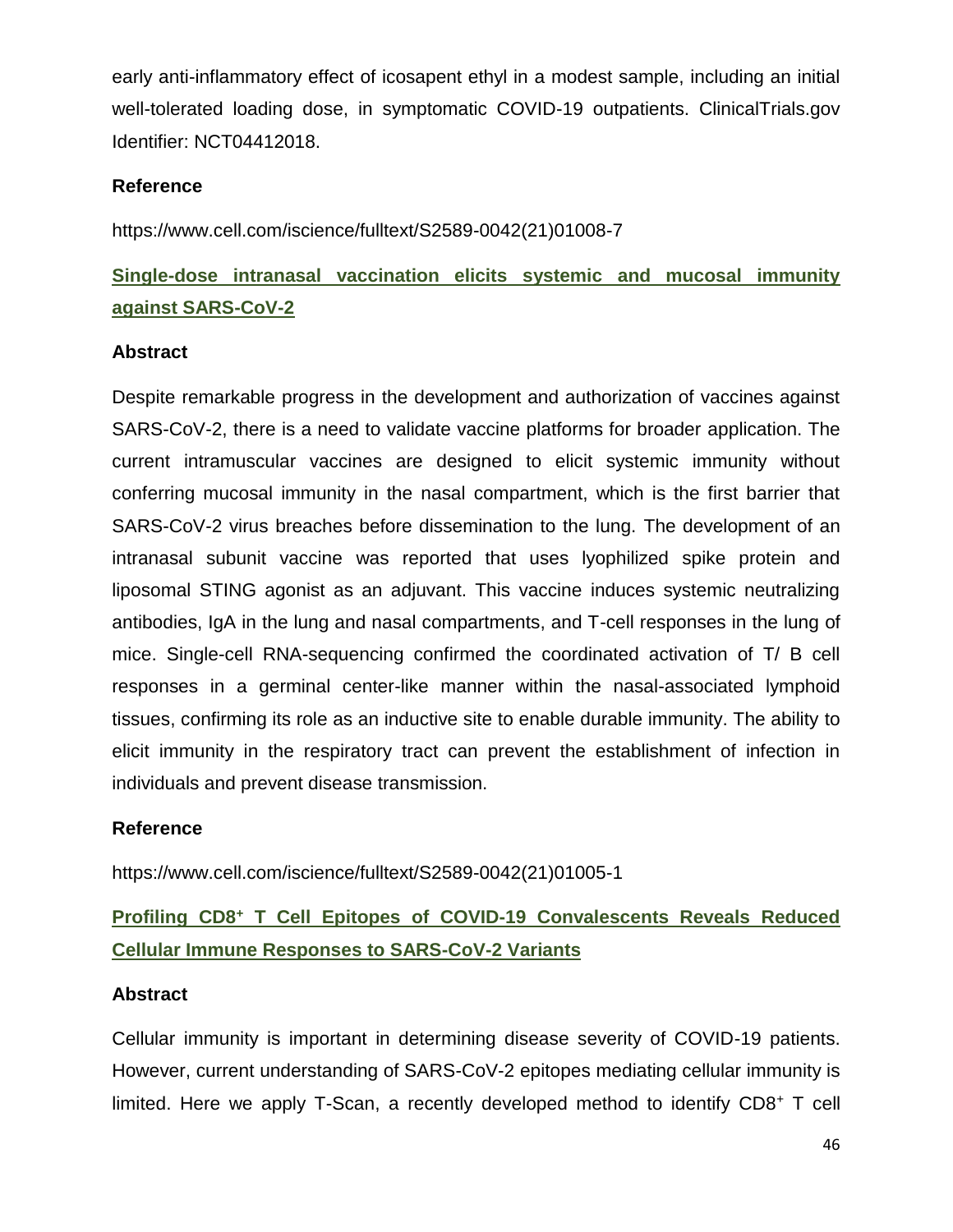epitopes from COVID-19 patients of four major HLA-A alleles. Several identified epitopes are conserved across human coronaviruses, which might mediate preexisting cellular immunity to SARS-CoV-2. In addition, we identify and validate four epitopes that were mutated in the newly circulating variants including the Delta variant. The mutations significantly reduce T cell responses to the epitope peptides in convalescent and vaccinated samples. It was further determined that the crystal structure of HLA-A∗02:01/HLA-A∗24:02 in complex with the epitope KIA\_S/NYN\_S respectively, which reveal the importance of K417 and L452 of the spike protein for binding to HLA. The data suggest that evading cellular immunity might contribute to the increased transmissibility and disease severity associated with the new SARS-CoV-2 variants.

## **Reference**

https://www.cell.com/cell-reports/fulltext/S2211-1247(21)01155-4